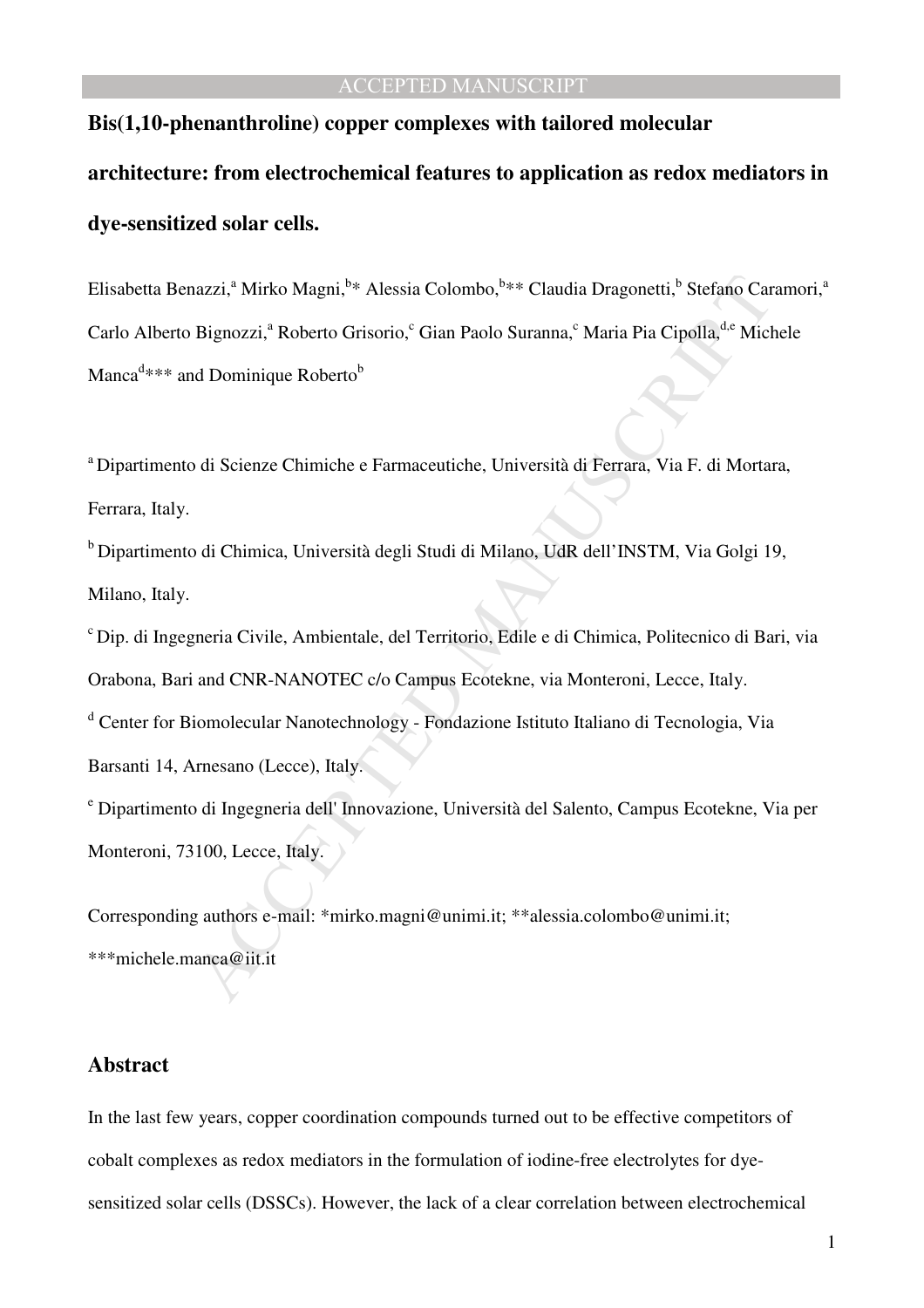Cu<sup>1721</sup> redox couples in which the copper center is coordinated by two 1,10-<br>es bearing various substituents in position 2. These complexes were well<br>from both electrochemical and spectroscopic point of view, and tested signatures of copper complexes (*i.e.* half-wave potential and heterogeneous electron transfer rate) and photoelectrochemical performance of solar devices makes difficult the optimization of their coordination sphere. Therefore, to partially fill this gap and to elucidate the intrinsic correlation between the molecular architecture of these complexes and their electrochemical features, we prepared four Cu<sup>+/2+</sup> redox couples in which the copper center is coordinated by two 1,10phenanthrolines bearing various substituents in position 2. These complexes were well characterized, from both electrochemical and spectroscopic point of view, and tested as electron shuttles in lab-scale photoelectrochemical cells sensitized with two efficient  $\pi$ -extended benzothiadiazole dyes. It appeared that 2-aryl-1,10-phenanthrolines effectively combine suitable optical and electrochemical properties. While a fast electron transfer kinetics generally positively affects the dye regeneration process, an optimal balance between dye regeneration efficiency, mass transport and heterogeneous electron transfer at both the counter electrode and at the  $TiO<sub>2</sub>$  interface, must be achieved in order to optimize DSSC performance. Within our series, the top performer was [Cu(2-tolyl-1,10-phenanthroline)<sub>2</sub>]<sup>+/2+</sup> which achieved a relative 20% and 15% improvement in power conversion efficiency (under  $100 \text{ mW s}^{-1}$  simulated AM 1.5G illumination) with respect to control cells filled with  $[Co(bpy)_3]^{2+/3+}$  (bpy=2,2'-bipyridine) and  $\Gamma/I_3^-$  electrolytes, respectively.

# **Keywords:**

homoleptic bis(1,10-phenanthroline) copper complexes; copper redox mediators; iodine-free electrolyte; dye-sensitized solar cells; structure-activity relationship

# **1. Introduction**

Dye-sensitized solar cells (DSSCs), which are composed of mesoporous nanocrystalline TiO<sub>2</sub> layers modified with photosensitizing dyes as photoanodes, redox electrolytes and counter electrodes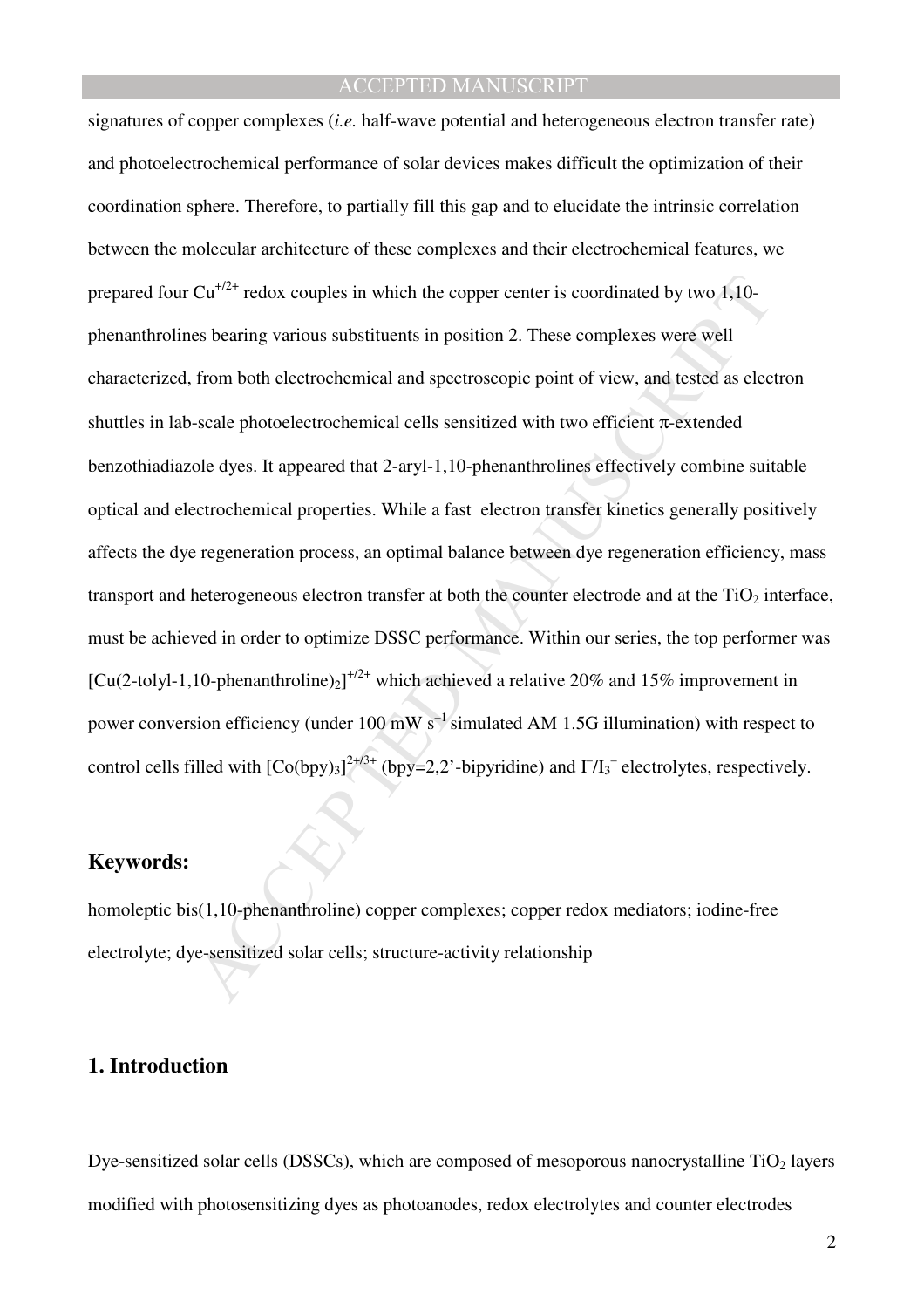(Figure 1), have been actively investigated as photovoltaic devices in alternative to conventional silicon-based inorganic solar cells, because of their potentially low production costs, relatively low toxicity of the constituent elements and relatively high photon-to-current conversion efficiency (PCE) especially under low-light intensities and scattered light conditions [1].

#### (Figure 1)

DSSCs, easy to fabricate on flexible panels, offer unique transparency and aesthetic advantages with respect to building-integration. However, the promise of DSSCs to become the largest commercially available solar energy conversion technology and the most convenient alternative to silicon is still far to get fulfilled. Among the factors still obstructing the lab-to-market bridge crossing road, there is the failure to achieve DSSCs with long-term stability. Also, further reducing their costs remains an important target as the cost of silicon solar cells has significantly dropped in recent years [2-3].

(Figure 1)<br>
(Figure 1)<br>
to fabricate on flexible panels, offer unique transparency and aesthetic advantage<br>
building-integration. However, the promise of DSSCs to become the largest<br>
available solar energy conversion tech Since the milestone paper of O'Regan and Grätzel on DSSCs in 1991 [4], photosensitizers have monopolized attention of researchers aimed to maximize their light harnessing, by improving the overlap between the dye absorption spectrum and the solar emission one, and enhance their dipole moment to facilitate the charge separation, by creating suitable conjugated moieties with a donor-πlinker-acceptor architecture [5-10]. For many years, the most efficient DSSCs were based on variously substituted polypyridyl ruthenium complexes as dye and the iodide/triiodide couple  $(T/I_3^-)$ ) as electrolyte, reaching PCE around 10-12 % [11-13]. However, in the last decade, the high cost and rarity of ruthenium encouraged the search for efficient noble-metal-free dyes such as organic compounds [5], porphyrins [7], and copper complexes [8-10]. In parallel, an exponential growth of work has been devoted to find alternative redox mediators such as metal transition complexes [14- 15] to replace the traditional redox couple  $\Gamma/I_3^-$  which has many problems such as a too negative redox potential, complicated two-electron redox chemistry, corrosiveness and volatility of  $I_2$  in equilibrium with  $I_3^-$  complicating long-term cell sealing and therefore hampering long-term stability [16-17]. The use of  $\text{Co}^{2+/3+}$  complexes as mediators has addressed some of these issues since they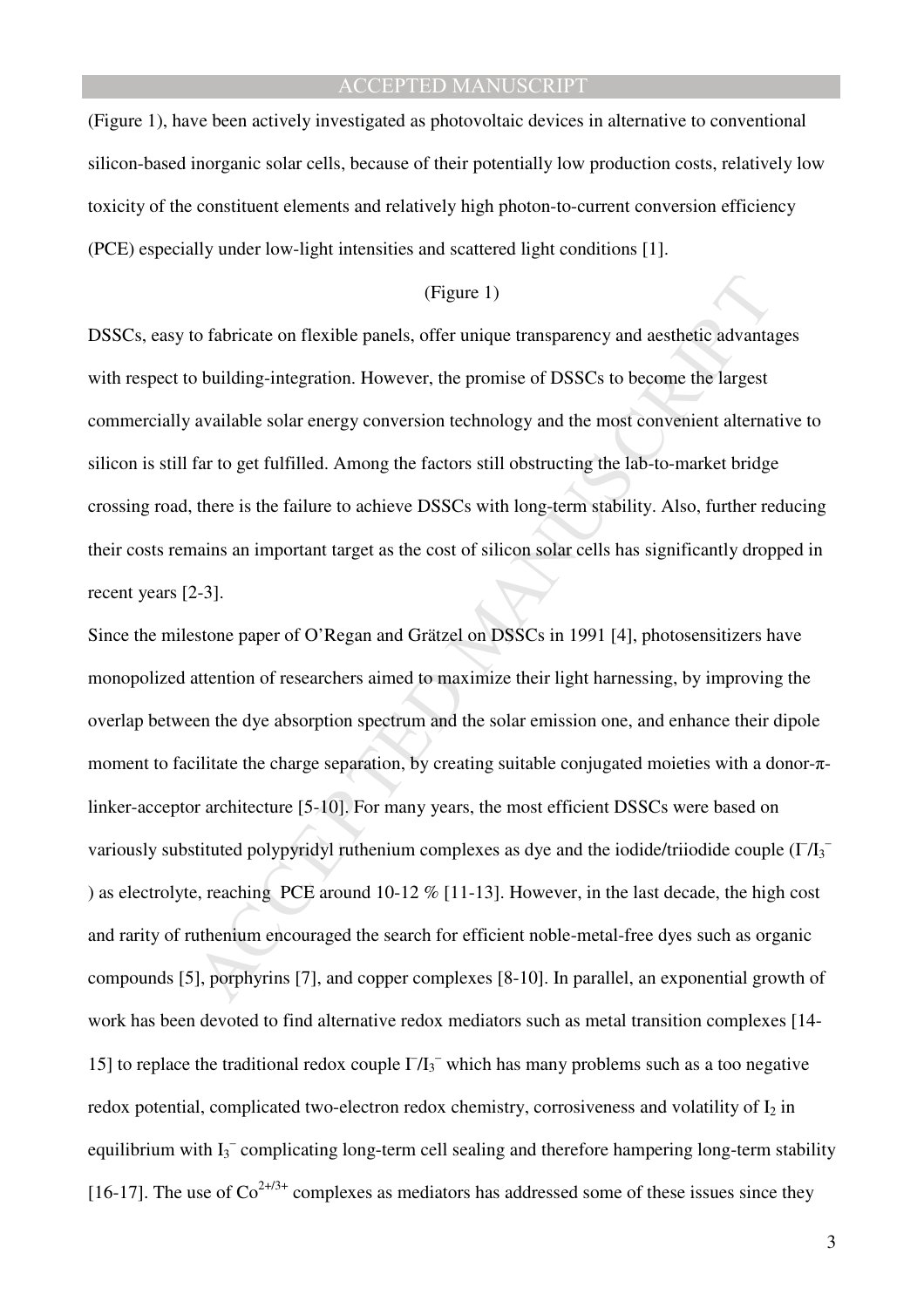are outer-sphere one-electron redox systems with more positive and tunable redox potentials, affording large  $V_{\infty}$  [16-17]. In fact, to date record power conversion efficiencies (13-14%) in DSSCs have been reached with a cobalt-based electrolyte in combination with either porphyrins [18-19] or π-delocalized organic dyes [20]. Nevertheless, cobalt complexes have some drawbacks associated with slow mass transport in the electrolyte solution and large internal reorganization energy between the high-spin  $d^7$  and low-spin  $d^6$  states. The limitations caused by the reorganization energy are minimized by using well-designed  $Cu^{+/2+}$  complexes with distorted tetragonal geometry [21]. These alternative electron shuttles are of particular interest since copper is a low-cost, environmental friendly metal.

h slow mass transport in the electrolyte solution and large internal reorganization<br>en the high-spin d<sup>7</sup> and low-spin d<sup>6</sup> states. The limitations caused by the<br>energy are minimized by using well-designed Cu<sup>+/2+</sup> compl As recently reviewed [10], copper complexes were firstly proposed as electron shuttles in 2005 when, in combination with N719 as dye,  $[Cu(2,9\text{-dimethyl-1},10\text{-phenantholine})_2]^{1/2+}$  reached a PCE of 1.4%, ten-fold higher than that of related  $\left[\text{Cu}(1,10\text{-phenantholine})_2\right]^{+/2+}$ , showing the crucial role of the methyl groups in position  $\alpha$  to the coordinating nitrogen atoms in order to maintain the distorted tetragonal geometry around the copper center and therefore a very efficient electron transfer process [22]. By using the same redox mediator with various Donor-π-Acceptor organic dyes, there was a progressive growth of PCE from 7% [23] to 8.3 % [24] to 10.3% [25]. Besides, the use of  $[Cu(1,1-bis(2-pyridyl)ethane)_2]^{1/2+}[26]$  and  $[Cu(6,6'-dimethyl-2,2'-bipyridine)_2]^{1/2+}[25,$ 27] redox mediators, in combination with organic dyes, led to PCE of 9.0% and 10.3%, respectively. These copper-based mediators overcame performance of the control cells filled with a reference cobalt-based electrolyte [24, 26,27]. Interestingly, [Cu(4,4',6,6'-tetramethyl-2,2' bipyridine)<sub>2</sub>]<sup> $+/2+$ </sup> mediators revealed also very promising for indoor application [28]. Clearly the use of copper-based mediators appears as a key in the fabrication of convenient low-cost DSSCs. Remarkably, we found that the novel redox couple [Cu(2-mesityl-4,7-dimethyl-1,10 phenantholine)<sub>2</sub>]<sup> $+/2+$ </sup> is fascinating as electron shuttle because the presence of the bulky mesityl groups on the phenanthrolines protects as a kiss lock the copper center, leading to slightly superior dye regeneration kinetics and longer electron lifetimes with respect to simpler 2,9-dimethyl-1,10-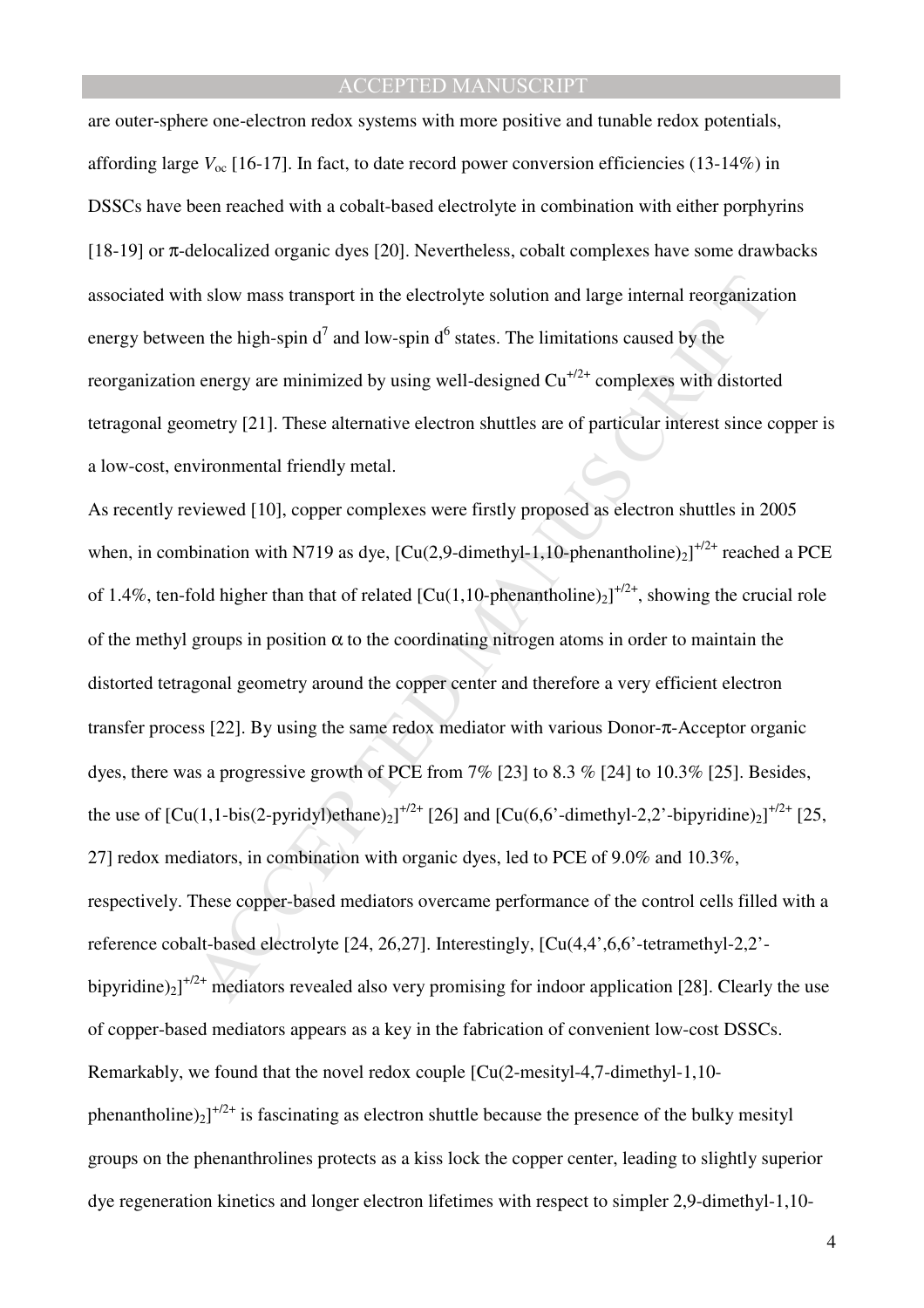phenanthroline based copper complexes [29]. This redox couple allowed to double the efficiency of DSSCs with respect to [Cu(2,9-dimethyl-1,10-phenantholine)<sub>2</sub>]<sup>+/2+</sup> in combination with a  $\pi$ extended benzothiadiazole dye [30] or a ruthenium dye working in the presence of an iron(II) comediator [29]. Also, coupling zinc porphyrin dyes with the related [Cu(2-mesityl-1,10 phenantholine)<sub>2</sub>]<sup> $+/2+$ </sup> redox couple afforded efficient DSSCs, exceeding the performance reached by  $\text{Co}^{2+/3+}$  and  $\text{I/I}_3$  reference electrolytes [31].

 $y_2y_1^{1/2*}$  redox couple afforded efficient DSSCs, exceeding the performance reache<br>
I<sub>S</sub> reference electrolytes [31].<br>
Itions prompted us to undertake a deeper investigation of the properties of a serie<br>
opper complex These observations prompted us to undertake a deeper investigation of the properties of a series of homoleptic copper complexes based on 1,10-phenanthrolines, where the sole 2 position was substituted by various aryl and alkyl moieties. In particular, the electrochemical behavior of copper complexes substituted with mesityl, tolyl, phenyl or *n*-butyl groups (**1/2, 3/4, 5/6, 7/8**, Chart 1) was analyzed and related to the photoelectrochemical characteristics of DSSCs sensitized by π-extended benzothiadiazole dye (**G3** or **G4**, Chart 1) [32,33].

(Chart 1)

## **2. Experimental**

# *2.1 Synthesis of copper complexes redox mediators (1-8)*

#### **2.1.1 General comments**

The hindered 2-substituted phenanthroline ligands were prepared by nucleophilic aromatic substitution of the commercially available 1,10-phenanthroline with the suitable lithium derivative. Mesityllithium and tolyllithium were prepared by transmetallation reaction between their bromoderivative and *tert*-butyllithium in diethylether (Et<sub>2</sub>O) as previous described [29] whereas copper complexes **1** and **2**, with 2-mesityl-1,10-phenanthroline as ligand, were synthesized as reported [31].

Solvents for the syntheses were dried by standard procedures: *N,N-*dimethylformamide (DMF) was dried over activated molecular sieves and toluene was distilled over Na/benzophenone. All reagents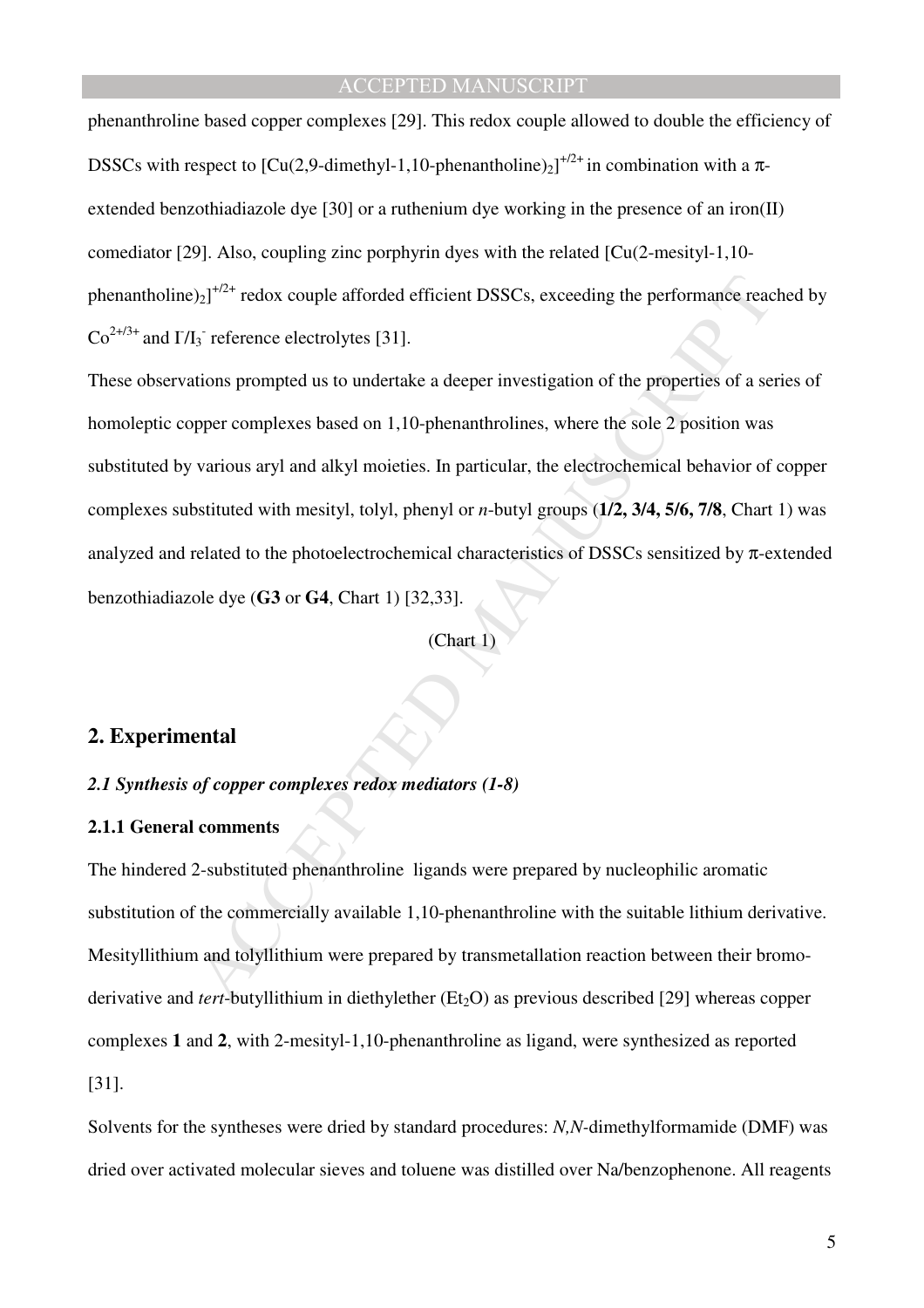were purchased from Sigma-Aldrich and were used without further purification. Reactions requiring anhydrous conditions were performed under argon or nitrogen. Thin layer chromatography (TLC) was carried out with pre-coated Merck F254 silica gel plates. Flash chromatography (FC) was carried out with Macherey-Nagel silica gel 60 (230-400 mesh).

#### **2.1.2 General procedure for Cu(I) complexes**

**procedure for Cu(I) complexes**<br>CuCl was dissolved under argon in acetonitrile and added dropwise to a stirred<br>suitable 2-substituted-1,10-phenanthroline in dry acetonitrile. The red solution<br>temperature for *ca.* 40 minu The precursor CuCl was dissolved under argon in acetonitrile and added dropwise to a stirred solution of the suitable 2-substituted-1,10-phenanthroline in dry acetonitrile. The red solution was stirred at room temperature for *ca.* 40 minutes. The solvent was eliminated under reduced pressure and the solid was dissolved in the minimum amount of a mixture  $H_2O/E$ tOH. After addition of an aqueous solution of NaPF <sup>6</sup>, a red precipitate was formed and, after 2 hours, filtered off, washed with H <sup>2</sup>O and Et <sup>2</sup>O and finally dried under vacuum.

#### **2.1.2.1 [Cu(2-tolyl-1,10-phenanthroline) <sup>2</sup>]PF6 (3)**

It was obtained starting from CuCl (12.4 mg, 0.126 mmol) in 1.8 mL of acetonitrile and 2-tolyl-1,10-phenanthroline (69.8 mg, 0.258 mmol) in 9.5 mL of acetonitrile. The product was dissolved in a mixture H <sup>2</sup>O/EtOH 1/1 (v/v) (*ca.* 10 mL) and NaPF <sup>6</sup> (63mg in 2mL of water) was added. The pure product was obtained as a dark red powder in 70% yield.

 $1_H$ -NMR (400 MHz, CD<sub>2</sub>Cl<sub>2</sub>)  $\delta$  8.93 (d, J =4.39 Hz, 2H), 8.55-8.51 (m, 4H) 8.10(d, J =8.78 Hz, 2H), 8.01 (d, J =8.78 Hz, 2H), 7.88 (dd, J =8.10, 4.3 Hz, 2H), 7.74 (d, J =8.16 Hz, 2H), 6.56 (d, J  $=7.40$  Hz, 2H), 6.42 (t, J = 7.39 Hz, 2H), 6.35 (d, J = 7.49 Hz, 2H), 6.06 (t, J = 7.39 Hz, 2H), 1.85(s, 6H). <sup>13</sup>C-NMR (100 MHz, CD<sub>2</sub>Cl<sub>2</sub>) δ 157.92, 148.63, 143.61, 143.07, 139.70, 136.58, 134.67, 129.42, 128.7, 127.76, 127.64, 126.56, 126.62, 125.14, 123.90, 19.98. Elemental analysis: Calcd.  $(\%)$  for C<sub>38</sub>H<sub>28</sub>CuF<sub>6</sub>N<sub>4</sub>P : C 60.92; H 3.77; N 7.48; found: C 61.01; H, 3.77; N 7.47. MS (FAB<sup>+</sup>) m/z: 603.13 Found: 603.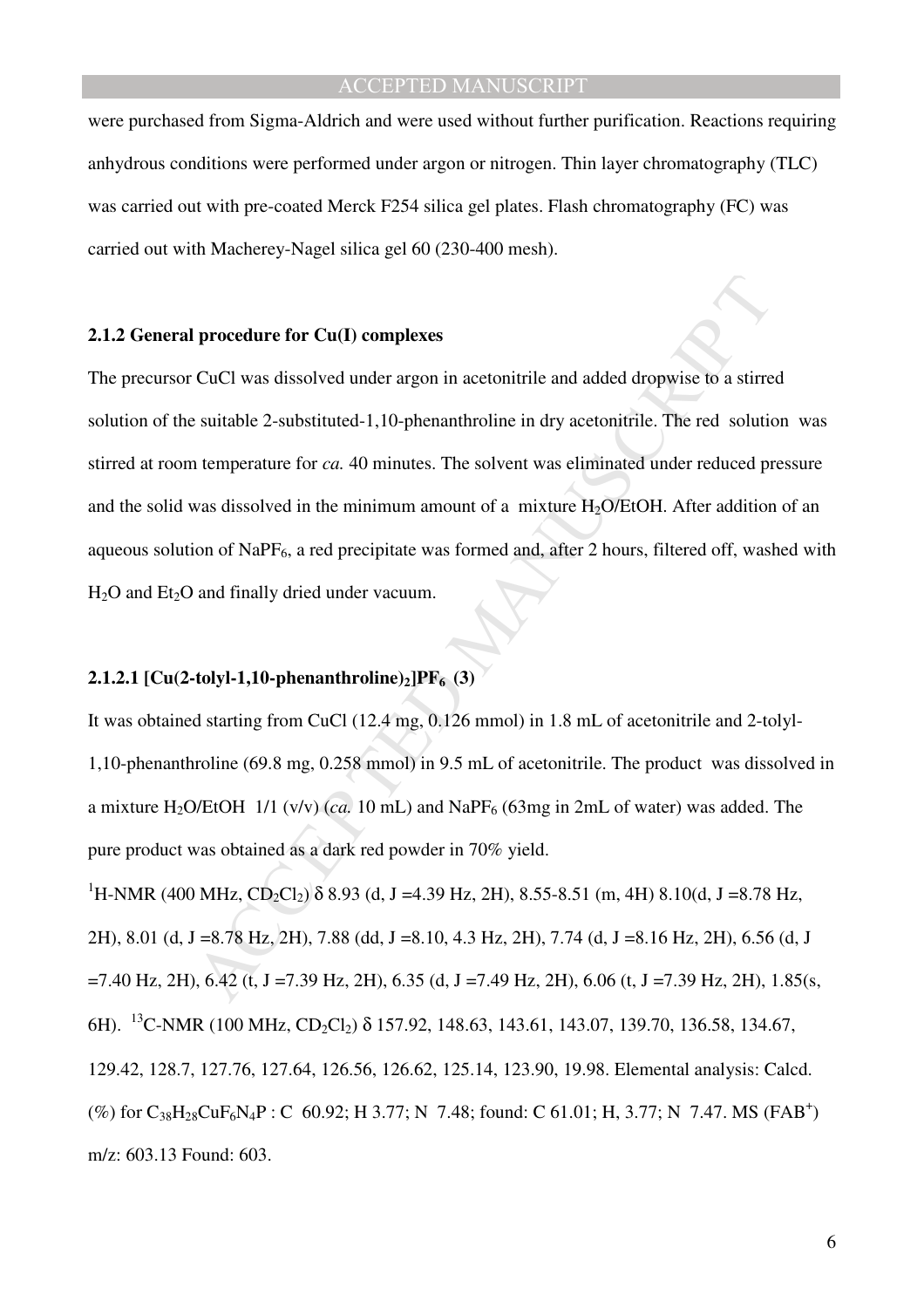#### **2.1.2.2 [Cu(2-phenyl-1,10-phenanthroline) <sup>2</sup>]PF6 (5)**

It was obtained starting from CuCl (19.9 mg, 0.201 mmol) in 2.7 mL of acetonitrile and 2-phenyl-1,10-phenanthroline (106 mg, 0.413 mmol) in 15. mL of acetonitrile. The product was dissolved in a mixture  $H_2O/EtOH$  1/1 (v/v) (*ca.* 15 mL) and NaP $F_6$  (101 mg in 4 mL of water) was added. The pure product was obtained as a dark red powder in 88% yield.

 $1_H\text{-NMR}$  (400 MHz, CD<sub>2</sub>Cl<sub>2</sub>)  $\delta$  9.06 (dd, J = 4.3 Hz, J = 1.4 Hz 2H), 8.65 (d, J = 8.45 Hz, 2H), 8.47  $(d, J = 8.45 \text{ Hz}, 2H), 8.09 \ (d, J = 8.08 \text{ Hz}, 2H), 8.04 \ (d, J = 8.08 \text{ Hz}, 2H), 7.96 \ (dd, J = 8.0, 1.4 \text{ Hz},$ 2H), 7.85 (d, J =8.08 Hz, 2H), 7.23 (d, J =7.4 Hz, 4H), 6.66 (t, J =7.4 Hz, 2H), 6.38 (t, J =7.4 Hz, 4H). <sup>13</sup>C-NMR (400 MHz; CD<sub>3</sub>CN): δ 158.20, 148.83, 143.71, 143.13, 138.68, 136.64, 134.77, 129.40, 128.55, 127.76, 127.68, 126.59, 125.66, 125.14, 124.01. Elemental analysis: Calcd. (%) for<br>C<sub>36</sub>H<sub>24</sub>CuF<sub>6</sub>N<sub>4</sub>P (721.11): C, 59.96; H, 3.35; N, 7.77; found: C, 60.03; H, 3.34; N, 7.80. MS (ESI<sup>+</sup>) m/z: 575.13 Found: 575.49.

#### **2.1.2.3 [Cu(2-** *n***-butyl-1,10-phenanthroline) <sup>2</sup>]PF <sup>6</sup> (7)**

was obtained as a dark red powder in 88% yield.<br>
MHz, CD<sub>2</sub>Cl<sub>2</sub>) δ 9.06 (dd, J =4.3 Hz, J= 1.4 Hz 2H), 8.65 (d, J =8.45 Hz, 2H), 8.7 (2H), 8.09 (d, J =8.08 Hz, 2H), 8.04 (d, J =8.08 Hz, 2H), 7.96 (dd, J =8.0, 1.4 H =8.08 It was obtained starting from CuCl (70 mg, 0.366 mmol) in 8 mL of acetonitrile and 2- *n*-butyl-1,10-phenanthroline (300 mg, 1.27 mmol) in 13.3 mL of dry acetonitrile. The solid was dissolved in a mixture H <sup>2</sup>O/EtOH 1/2 (v/v) (*ca.* 50 mL) and NaPF <sup>6</sup> (305 mg in 9 mL of water) was added. The pure product was obtained as a dark orange powder in 87% yield. <sup>1</sup>H-NMR (400 MHz; MeOD):  $\delta$  9.06 (d, J=4.1 Hz, 2H), 8.79 (d, J=7.8 Hz, 2H), 8.69 (d, J=8.3 Hz, 2H), 8.23 (d, J=9.0 Hz, 2H), 8.20 (d, J=9.0 Hz, 2H), 8.00 (dd, J <sup>1</sup>=7.8 Hz, J <sup>2</sup>=4.1 Hz, 2H), 7.93 (d, J=8.3 Hz, 2H), 2.78-2.64 (m, 4H), 1.48-1.22 (m, 4H), 0.69-0.48 (m, 4H), 0.22 (t, J=7.4 Hz, 6H). Elemental Analysis: Calcd. for  $C_{32}H_{32}CuF_6N_4P$ : C 56.43, H 4.74, N 8.40. Found. C 56.55, H 4.75,

N 8.23. MS (ESI<sup>+</sup>) m/z: 535.19 Found: 535.57.

#### **2.1.3 General procedure for Cu(II) complexes**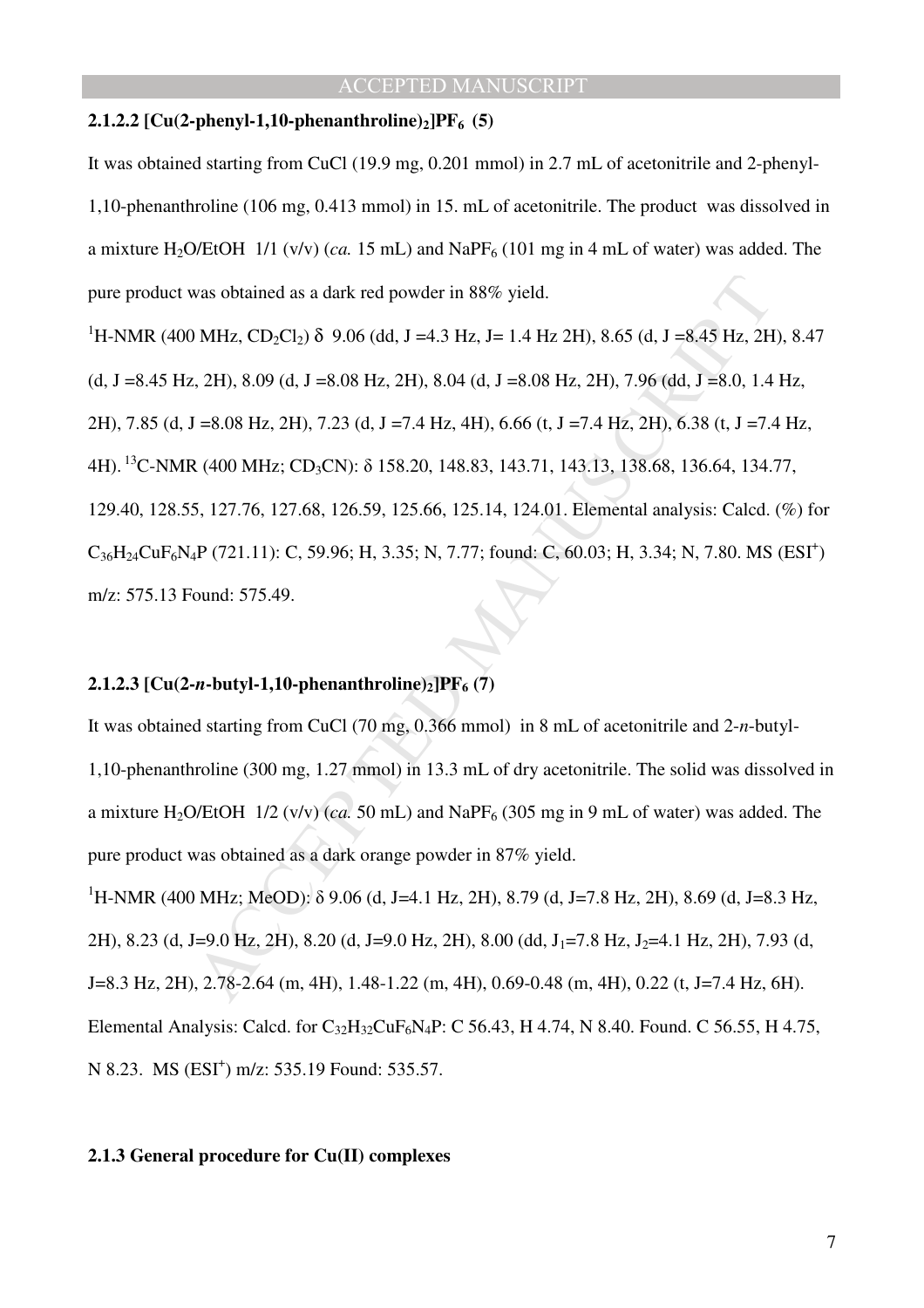The phenanthroline ligand was dissolved in acetonitrile and a solution of  $CuSO<sub>4</sub>$ <sup>\*</sup> $5H<sub>2</sub>O$  in water was slowly added. The light green mixture was stirred at room temperature for 1h and then it was concentrated at reduced pressure at about 2 mL and a water solution of NaPF <sup>6</sup> was added. The resulting solution was stirred for 2h and then the green precipitate was filtered, washed successively with H<sub>2</sub>O and Et<sub>2</sub>O and finally dried under reduced pressure.

#### **2.1.3.1 [Cu(2-tolyl-1,10-phenanthroline) <sup>2</sup>](PF 6 ) <sup>2</sup> (4)**

Obtained starting from 2-tolyl-1,10-phenanthroline (31.0 mg, 0.114 mmol) in acetonitrile (9 mL) and  $CuSO<sub>4</sub>*5H<sub>2</sub>O$  (14.2 mg, 0.057 mmol) in 2 mL of water. After addition of NaPF<sub>6</sub> (40 mg in 1 mL of water), the product was obtained as a green solid in 40% yield. Elemental Analysis: Calcd. for  $C_{38}H_{28}CuF_{12}N_4P_2$ : C 51.04, H 3.16, N 6.27. Found. C 51.25, H 3.17, N 6.30. MS (FAB<sup>+</sup>) m/z: 603.

#### **2.1.3.2 [Cu(2-phenyl-1,10-phenanthroline) <sup>2</sup>](PF 6 ) <sup>2</sup> (6)**

Et<sub>2</sub>O and finally dried under reduced pressure.<br> **Etc)/1-1,10-phenanthroline**)<sub>2</sub>](PF<sub>6</sub>)<sub>2</sub> (4)<br>
ing from 2-tolyl-1,10-phenanthroline (31.0 mg, 0.114 mmol) in acctonitile (9 m<br>
H<sub>2</sub>O (14.2 mg, 0.057 mmol) in 2 mL of wat Obtained starting from 2-phenyl-1,10-phenanthroline (30 mg, 0.111 mmol) in acetonitrile (8 mL) and  $CuSO<sub>4</sub>$ \*5H<sub>2</sub>O (17.5 mg, 0.07 mmol) in 1.5 mL of water. After addition of NaPF<sub>6</sub> (56 mg in 1 mL of water), the product was obtained as a green solid in 68% yield. Elemental Analysis: Calcd. for  $C_{36}H_{24}CuF_{12}N_4P_2$ : C 49.92, H 2.79, N 6.47. Found. C 49.97, H 2.81, N 6.46. MS (ESI<sup>+</sup>) m/z: 575.42.

#### **2.1.3.3 [Cu(2-** *n***-butyl-1,10-phenanthroline) <sup>2</sup>](PF 6 ) <sup>2</sup> (8)**

Obtained starting from 2- *n*-butyl-1,10-phenanthroline (38.0 mg, 0.161 mmol) in acetonitrile (3 mL) and  $CuSO_4*5H_2O$  (20 mg, 0.08 mmol) in 2 mL of water. After addition of NaPF<sub>6</sub> (58 mg in 1 mL of water), the product was obtained as a green solid in 70% yield.

Elemental Analysis: Calcd. for  $C_{32}H_{32}CuF_{12}N_4P_2$ : C 46.53, H 3.90, N 6.78. Found. C 46.61, H 3.92, N 6.80. MS (ESI<sup>+</sup>) m/z: 535.45.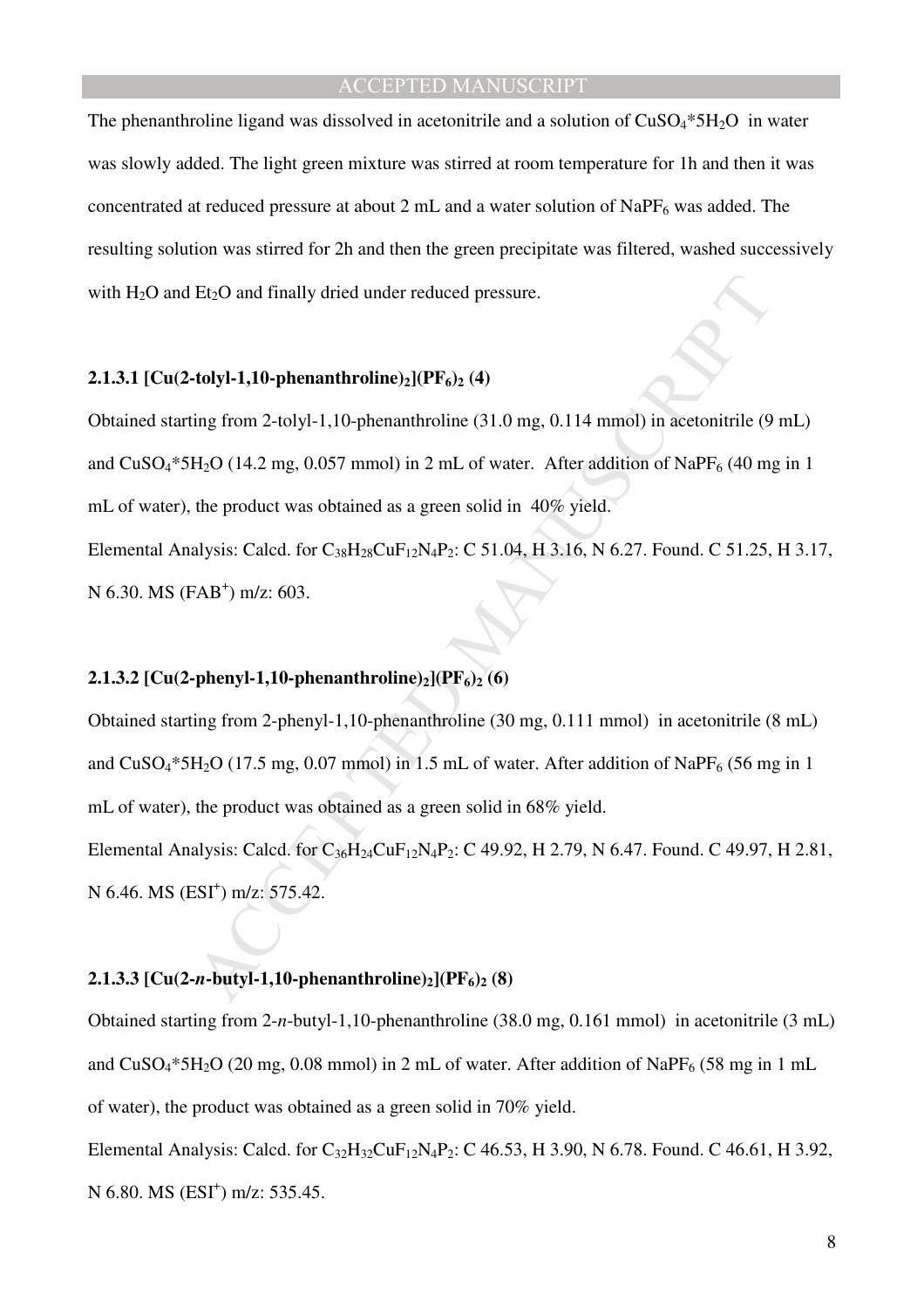#### *2.2 Electrochemical characterization*

is mL of a solution of acctonitrile as solvent with 0.1 M tetrabutylammonium<br>syphate, [TBA]PF<sub>6</sub> as supporting electrolyte. The working solution was well dear<br>tirogen before starting each measurement. A nitrogen blanket w Cyclic voltammetry, CV, and electrochemical impedance spectroscopy, EIS, for the electrochemical characterization of copper complexes were performed in a customized three-electrode minicell filled with 2-3 mL of a solution of acetonitrile as solvent with 0.1 M tetrabutylammonium hexafluorophosphate, [TBA]PF <sup>6</sup> as supporting electrolyte. The working solution was well deareated by bubbling nitrogen before starting each measurement. A nitrogen blanket was maintained over the solution during the scans as well. Teflon-embedded glassy carbon electrode GC (geometric surface area  $0.071 \text{ cm}^2$ ) were used as working electrode in combination with a platinum wire as counter electrode and a saturated calomel electrode, SCE, as reference one. To avoid water and chloride leakage into the working solution, SCE was inserted into a glass jacket ending with a porous frit and filled with the same blank electrolytic solution (*i.e.* solvent and supporting electrolyte). The recorded potentials were subsequently referred to the intersolvental reference redox couple Fc<sup>+</sup>|Fc (ferricenium|ferrocene) added as external standard  $(ca. 1 \cdot 10^{-3}$  M) at the end of each daily measure. The measures were performed with a potentiostat/galvanostat PGSTAT302N (Metrohm Autolab, The Netherlands) controlled by a PC through GPES and NOVA 1.10 software, equipped with a frequency response analyzer module (FRA2) for EIS measurements. Staircase CV were performed at different sweep potentials  $(0.02-2 \text{ V s}^{-1})$  with a potential step of 0.001-0.002 V. An instrumental compensation of the resistance (*i.e.* positive feedback) was carefully performed in order to minimize the ohmic drop between the working and reference electrode. EIS spectra were recorded superimposing to a continuous potential bias set at the half-wave potential,  $E_{1/2}$ , of the analyzed compound a sinusoidal alternating potential signal of 0.01 V amplitude and frequency ranging from<br> $1 \cdot 10^5$  to  $1 \cdot 10^{-1}$  Hz. Sixty logarithmically distributed single sine frequencies were employed for recording each spectrum. NOVA 1.10 software was used to validate EIS data (through Kronig-Kramers analysis) and to fit them with a Randles-type equivalent circuit to estimate the charge transfer resistance,  $R_{\text{ct}}$ , at the electrolyte/electrode interface.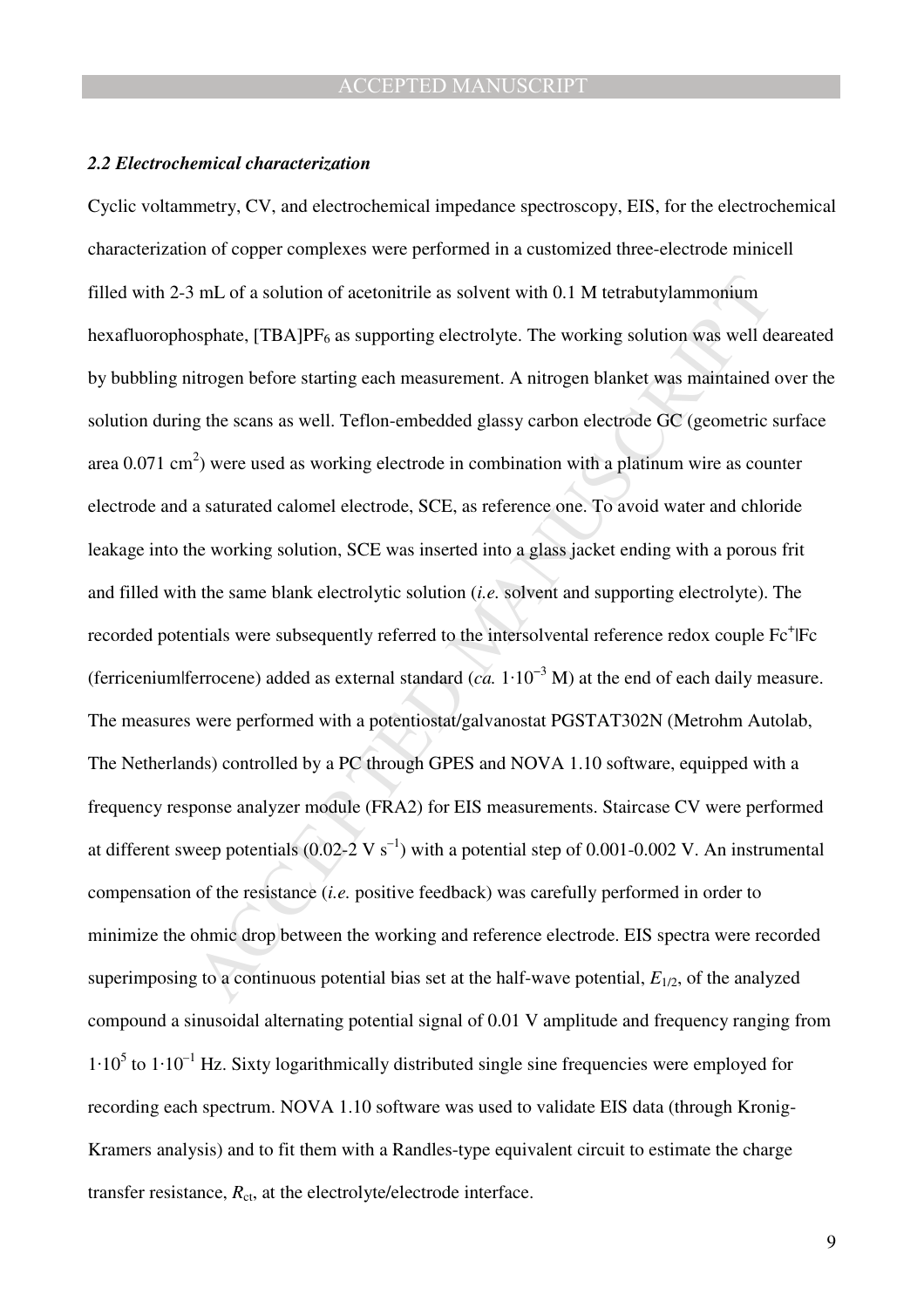#### *2.3 Dye solar cells fabrication and photoelectrochemical characterization*

TO<sub>2</sub> electrodes were prepared by doctor blading a commercial paste, namely Dye<br>of subjecting them to thermal sintering at 450 °C for 40 min. The average thickne<br>used in the reported batch of devices was 12 µm. After this FTO-coated glass substrates (15  $\Omega$  sq<sup>-1</sup>, purchased from XIN YAN TECHNOLOGY LTD) were cleaned in a detergent solution for 15 min and then in ethanol for 30 min using an ultrasonic bath. Mesoporous TiO <sup>2</sup> electrodes were prepared by doctor blading a commercial paste, namely Dyesol 30NRD up, and subjecting them to thermal sintering at 450 °C for 40 min. The average thickness of the electrodes used in the reported batch of devices was 12 m. After this first thermal sintering, all the samples were treated with a 40 mM aqueous solution of TiCl<sub>4</sub> for 30 min at 70 $^{\circ}$  C, rinsed again with water and ethanol and then subjected to a second sintering process at 500°C for 30 min. After cooling the mesoporous electrodes were immersed into the dye solution (**G3** or **G4**, 0.2 mM) along with chenodeoxycholic acid (30 or 10 mM, respectively) in tetrahydrofuran for 8 h. The counter electrodes were prepared by sputtering a 50 nm Pt layer on a hole-drilled cleaned FTO plate. The two electrodes were then assembled together in a sandwich configuration and sealed upon heating a thermoplastic gasket made of a hot-melt ionomer-class resin (Surlyn 50- m thickness). The electrolytic solution was injected through the hole on the counter electrode glass. For symmetrical cells, two identical Pt-coated FTO plates were assembled, using a 100- m thick gasket. Photocurrent *versus* voltage, *j-E*, measurements were performed using a Keithley unit (Model 2400 Source Meter), while a Newport Sol3A Class AAA Solar Simulator (Model 94063A equipped with a 1000W xenon arc lamp) served as a light source, scanning potential from open-cirucit to short circuit conditions. The light intensity (or radiant power) was calibrated to 100 mW cm<sup>-2</sup> using as reference a Silicon standard solar cell. Electrochemical analyses (on both DSSCs and symmetrical cells) were performed using an Autolab PGSTAT 302N, and digitally processed using the NOVA 1.10 software. EIS spectra were recorded by sweeping the frequency from 50 kHz to 0.01 Hz with a logarithmic distribution, using a 10 mV amplitude sine wave potential modulation superimposed to the bias potentials. EIS data were fitted to the equivalent circuit using the ZWiew® software.

10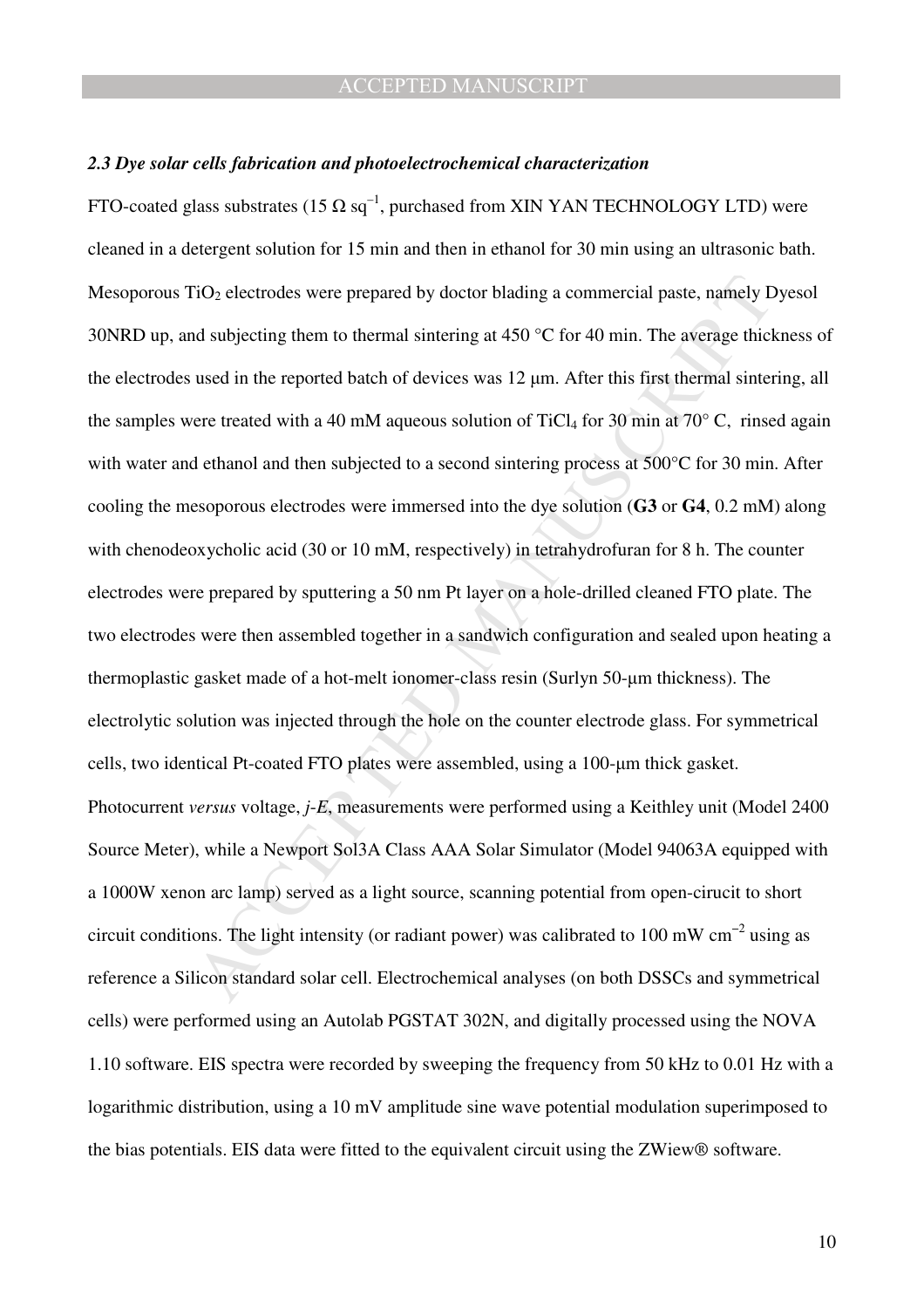#### **2.4 Transient absorption spectroscopy measurements**

Transient absorption spectroscopy, TAS, was carried out by a previously described apparatus [34] using the 532 nm harmonic of a nanosecond Nd:YAG laser (Continuum Surelite II). A typical pulse energy of 2 mJ cm−2 was used. A 532 nm notch filter prevented laser light from reaching the photomultiplier. Formation of the photo-oxidized dye was probed at 770 nm, by using the monochromatic output of an Applied Photophysics f: 3.4 monochromator coupled to a pulsed Xe arc lamp. Typically 30 laser shots, at a frequency of 0.2 Hz, were averaged to reach a good S/N ratio.

er. Formation of the photo-oxidized dye was probed at 770 nm, by using the<br>ic output of an Applied Photophysics f: 3.4 monochromator coupled to a pulsed i<br>cically 30 laser shots, at a frequency of 0.2 Hz, were averaged to Photoanodes were prepared by a standard procedure. FTO glass plates were washed in 2-propanol for 10 min using an ultrasonic bath, then were heated at  $450^{\circ}$ C for 20 minutes. A compact TiO<sub>2</sub> blocking underlayer was prepared by spin-coating a  $0.3$  M titanium(IV) isopropoxide solution in 1butanol (1000 rpm for 10 s, 2000 rpm for 20 s). Then the substrates were heated up at 500 °C for 15 min. The photoelectrodes were prepared by doctor blading, using a transparent TiO <sup>2</sup> paste (Dyesol 18NR-T). The coated films were heated to 500 °C for 10 min with programmed temperature ramping. After sintering, the electrodes were treated with 0.4 M TiCl <sup>4</sup> overnight and heated again at 450° for 30 minutes. Once cooled, the electrodes were dipped for 15 minutes in a 0.2 mM solution of the dye (**G3**) in tetrahydrofuran, containing chenodeoxycholic acid 30 mM.

TAS measurements on transparent thin films in the presence of the electron donor species in acetonitrile were performed by drawing the electrolyte by capillarity inside the chamber (ca. 6−8  $\mu$ m), constituted by a glass slide pressed against the TiO<sub>2</sub> photoanode. Thus, the negligible optical path allowed to avoid interferences originated by the mediators' absorbance. Regeneration efficiency was calculated by applying the formula [35]:

$$
\eta = \frac{k_{reg}^{\prime}}{k_{reg}^{\prime} + k_{rec}} \quad (1)
$$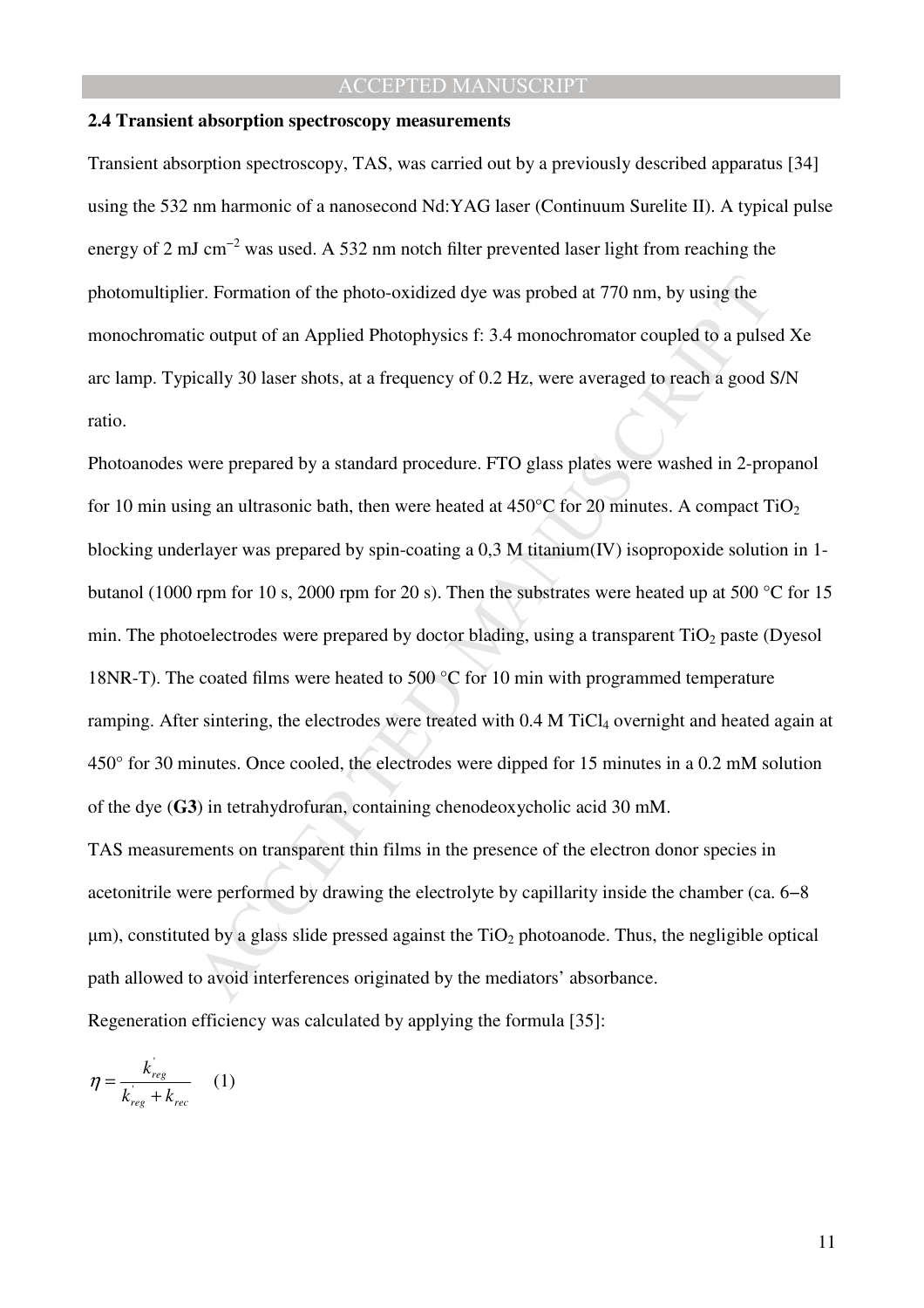where the pseudo first order recombination,  $k_{\text{rec}}$ , and regeneration,  $k'_{\text{reg}}$ , rate constants were obtained by fitting the experimental decay curves with a triexponential function (see also section 3.3 for further details):

$$
y = A_1 \exp(-x/t_1) + A_2 \exp(-x/t_2) + A_3 \exp(-x/t_3) + y_0 \tag{2}
$$

in order to optimize S/N ratio and by individuating on the fitting curves the point corresponding to half of the initial normalized amplitude  $(\Delta A/2)$  in whose correspondence  $\tau_{1/2}$  is obtained. By applying the following equation pseudo-first order rate constants are calculated as follows:

 $k = (\tau_{1/2})^{-1}$ <br>  $k_{rec} = (\tau_{1/2})^{-1}$ <br>  $k_{reg}^{'} = (k - k_{rec})$  $\tau_{rec} = (\tau_{1/2})^{-1}_{\text{blank}}$ 1  $=(\tau_{1/2})^{-}$ *kk* (3) (4) (5)

The following solutions were tested :

timize S/N ratio and by individuating on the fitting curves the point correspondin<br>
itial normalized amplitude (ΔA/2) in whose correspondence τ<sub>1/2</sub> is obtained. By<br>
ollowing equation pseudo-first order rate constants ar 0.1 M LiOTf in acetonitrile (blank); 0.15 M 1, 0.1 M LiOTf , in acetonitrile ( **1**): 0.15 M 3, 0.1 M LiOTf , in acetonitrile ( **3**); 0.15 M 5, 0.1 M LiOTf , in acetonitrile ( **5**); 0.15 M 7, 0.1 M LiOTf , in acetonitrile ( **7**); 0.15 M 1,3-dimethylimidazolium iodide, 0.1 M LiI, in acetonitrile ( **I –** ); 0.15 M [Co(bpy) <sup>3</sup>](OTf) <sup>2</sup>, 0.1 M LiOTf , in acetonitrile (**Co(II)**).

# **3. Results and discussion**

#### *3.1 Optical spectroscopy*

Optical features of complexes were studied by visible-NIR spectrophotometry. All copper(I) complexes appeared from light to dark red solids; coherently the absorption spectrum recorded in acetonitrile (Table 1) showed a broad band centred around 450 nm of intensity ca.  $4.5 \cdot 10^3$  M<sup>-1</sup> cm<sup>-1</sup> attributed to a metal-to-ligand charge transfer transition (MLCT) [36]. The blue shift of complex **5**, contrary to expectation due to absence of any methyl group on the phenyl, points to a stronger hindrance [37] imposed by the aromatic substituents than in **1** and **3** analogues as a result, probably, of the free-rotation of the phenyl rings around the interanular bond (as confirmed by only three -Ph signals in <sup>1</sup>H-NMR) precluded to both tolyl and mesityl rings. The much higher molar absorption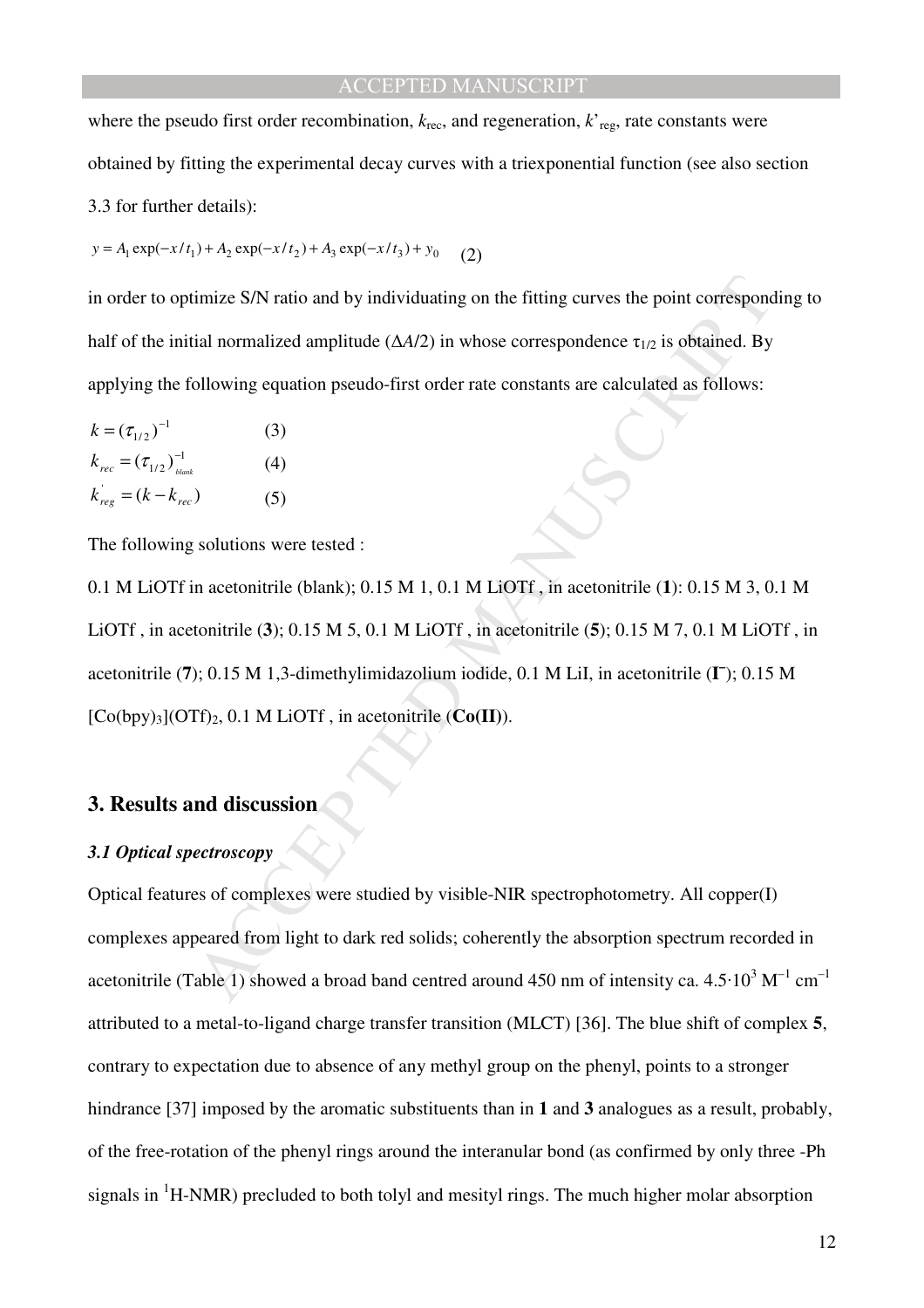d 9, in  $\alpha$  of the coordinated nitrogen atoms, resulted in a less intense absorption in the di-substituted benchmark compound  $[Cu(2.9-dimethyl-1,10-phenanthroline)z]$ <br>competitive absorption of light by the mediators respect to dyes. Thi coefficient for the unique alkyl substituted compound **7** resembles the trend observed for some 2,9 disubsituted analogues [38]. Interestingly, in **1** the absence of methyl groups in the 4,7 positions of phenanthroline determines a bathochromic shift of the absorption respect to the related compound  $[Cu(2-mesityl-4,7-dimethyl-1,10-phenantholine)_2]^+$ . Moreover, the asymmetric substitution of the positions 2 and 9, in  $\alpha$  of the coordinated nitrogen atoms, resulted in a less intense absorption if compared to the di-substituted benchmark compound  $[Cu(2,9\text{-dimethyl-1},10\text{-phenanthroline)}_2]^+$ , reducing the competitive absorption of light by the mediators respect to dyes. This observation further strengthens the assertion of a strict correlation between spectral intensity and symmetry of the complex, and hence the distortion from the tetrahedral geometry induced by ligand substituents [38]. Furthermore it suggests that ligand asymmetry decreases the intensity of MLCT bands regardless of whether it is introduced in 4,7 [38] or 2,9 positions.

Oxidized complexes invariably showed a broad band at around 690-750 nm attributed to a ligand field d-d transition (allowed by  $d^9$  configuration of Cu atom) significantly less intense than the MLCT of copper(I) analogues (Table 1), eventually followed by a second weaker band at wavelengths around 900-1000 nm. These spectra are consistent with previous published analogues [29-31] and can be tentatively attributed to a five-coordinate geometry in solution, with acetonitrile as ancillary ligand of a trigonal bipyramide [39,40].

(Table 1)

# *3.2 Electrochemistry*

Electrochemical behaviour of the copper-based coordination compounds were studied through cyclic voltammetry in acetonitrile. Concerning the anodic window (Figure 2), all complexes presented a single wave attributed to an electron transfer centred on the metal core, in agreement with literature [41], directly involved in both dye regeneration and cathodic reaction in DSSC operation. The process is perfectly chemically reversible and the superimposition of the pattern of a copper(I) compound with its oxidized counterpart is a clear proof of the mutual interconversion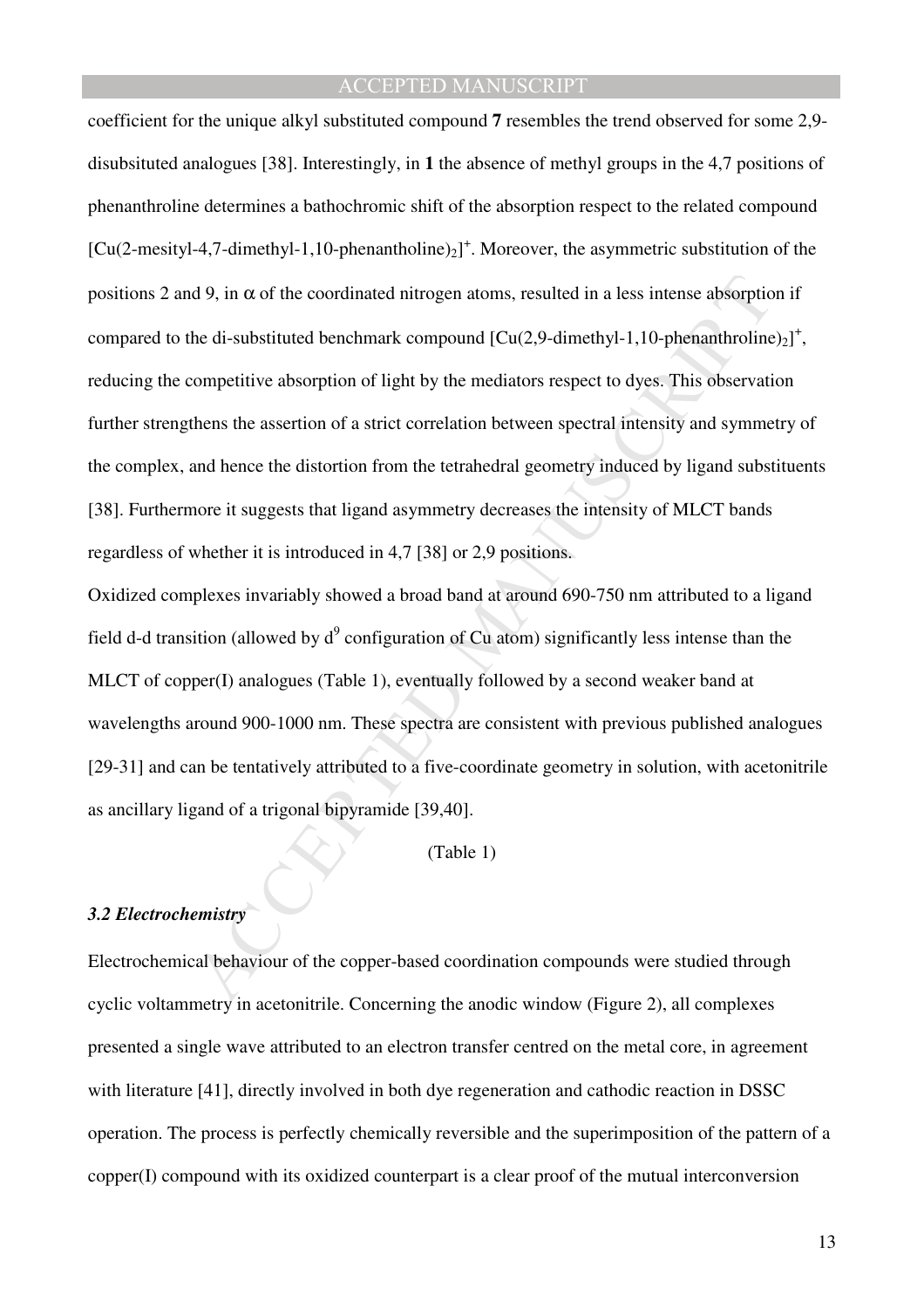between the two species. A peculiar situation occurred only for the copper(II) compound **2**, whose electron transfer mechanism seems to be more complicated, directly involving the solvent as already reported [31].

# (Figure 2)

potential of copper complexes (*i.e.* half-wave potential,  $E_{1/2}$ ) is modulated by the<br>2-substituted-1,10-phenanthrolines through a combination of electronic and steric<br>Vith respect to  $E_{1/2} = -0.02$  V vs Fc<sup>+</sup>IFc of [C The oxidation potential of copper complexes (*i.e.* half-wave potential, *E*1/2) is modulated by the nature of the 2-substituted-1,10-phenanthrolines through a combination of electronic and steric effects [41]. With respect to  $E_{1/2} = -0.02$  V *vs* Fc<sup>+</sup>|Fc of [Cu(2-mesityl-4,7-dimethyl-1,10phenantholine)<sub>2</sub><sup>+</sup> [29,30,41], complexes **1-8** exhibit positively shifted half-wave potentials ranging from 0.06 to 0.11 V *vs* Fc<sup>+</sup>|Fc (Table 2). Such anodic shift of the metal centered Cu(I)/(II) process can be reasonably attributed to the absence of electron rich methyl groups in 4,7 positions which increases the electron withdrawing properties of the aromatic ligands via  $d\pi$ - $\pi^*$  bonding interactions. In a similar way, the progressive reduction of the number of –CH <sup>3</sup> on the 2-aryl moiety on going from 1 to 3 to 5 can be, at least partially, the reason for the  $E_{1/2}$  positive shift. Nevertheless it is reasonable to take into account also the different steric hindrance and conformational rigidity of the substituents in position 2, which affect the geometry modification around the copper center, favouring or disfavouring a specific oxidation state of the copper atom and hence modulating both thermodynamic and kinetics of electron transfer. In fact, an important feature of  $d^{10}$ copper(I) complexes is a significant nuclear rearrangement due to the change of coordination geometry, from a tetrahedral to a tetragonal configuration upon oxidation to give  $d^9$  copper(II) complexes [10]. However, steric constraints, such as the presence of sterically challenging groups in the α positions immediately adjacent to the coordinating nitrogen atoms of bipyridines or phenanthrolines, is an elegant way to control coordination geometry and its changes going from one oxidation state of the copper to the other [10]. In a similar way, the modulation of the inner-sphere reorganization energy of the complexes by substituents in position 2 regulates the rate of the electron transfer, according to the Marcus theory [42,43]. Table 2 summarizes the electron transfer rate constants, *k*heter,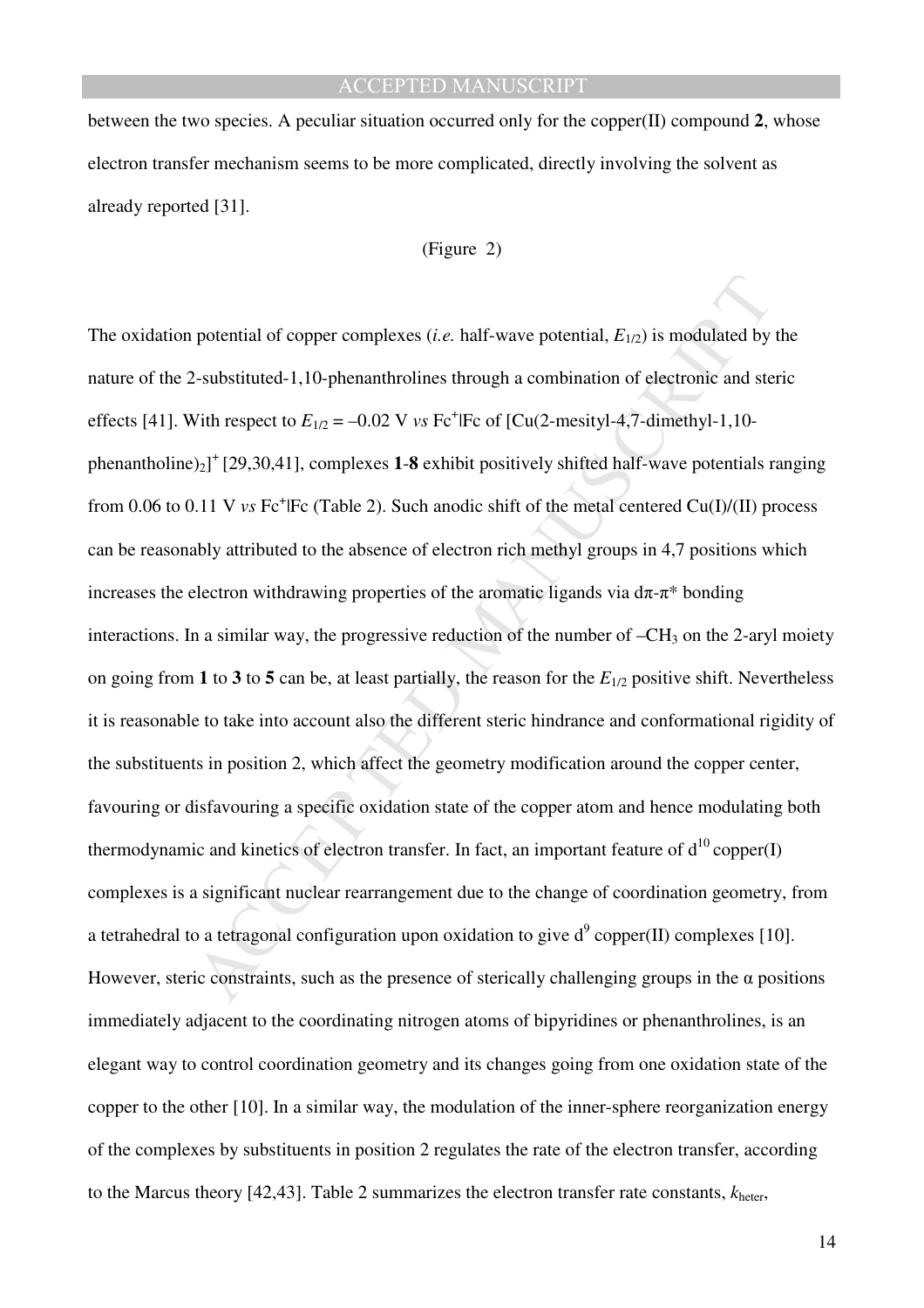obtained by Electrochemical Impedance Spectroscopy, EIS, measurements in acetonitrile on glassy carbon electrode. The heterogeneous rate constant was calculated according to  $F^2CR_{ct}A$  $k_{heter} = \frac{RT}{\sum_{i=1}^{n} R T_i}$ *ct*  $_{heter} = \frac{1}{E^2CD}$ ,

complex concentration expressed in mol cm<sup>-3</sup>,  $R_{\text{ct}}$  the charge transfer resistance a<br>qual to  $E_{1/2}$  obtained by fitting EIS spectrum with the classical Randles circuit, at<br>area of the electrode in cm<sup>-2</sup>. The faste where  $R$  is the universal gas constant,  $T$  is the absolute temperature,  $F$  is the Faraday constant,  $C$  is the copper(I) complex concentration expressed in mol  $cm^{-3}$ ,  $R_{ct}$  the charge transfer resistance at an applied bias equal to *E*1/2 obtained by fitting EIS spectrum with the classical Randles circuit, and A the geometric area of the electrode in  $cm^{-2}$ . The fastest electron transfer occurred with 5,  $k_{heter}$  $=1.9 \cdot 10^{-2}$  cm s<sup>-1</sup> at  $E_{1/2}$ , comparable with the heterogeneous kinetics observed with the benchmark  $[Cu(2,9\text{-dimethyl-1},10\text{-phenant} \text{hroline)}_2]^+$  complex, while compound 7 with *n*-butyl chains on the ligands resulted to be the most sluggish of the series, with a three-times slower kinetics. A quantitative explanation that links structure of copper complexes, half-wave potential and electron transfer constant rate is out of the aim of the present work and will be carried out on a much larger series of complexes, where structure-activity relationships could be established with a better degree of certainty with respect to the small series herein presented. Nevertheless it is possible to note that the simple assertion relating higher half-wave potential to faster kinetic constant is not applicable, as exemplified by complex 7. As observable from the relatively high value of  $E_{1/2}$  of complex 7, combined with its low *k*heter, the alkyl substituents induce a geometry that well stabilizes the Cu(I) form but, at the same time, their flexibility (respect to the rigid planarity of aryl rings) does not efficiently hamper the geometry modification from  $Cu(I)$  to  $Cu(II)$  and vice versa, increasing the inner sphere reorganization energy, which ultimately turns into an higher activation barrier for the electron transfer. Among complexes **1**, **3**, **5** with 2-aryl substituted-1,10-phenanthrolines the rate constant increases with decreasing the number of methyl groups on the phenyl ring and so with reducing the steric hindrance of the substituents in position 2 while increasing their rotational freedom. For sake of comparison the heterogeneous rate constant of a cobalt(II) complex,  $[Co(bpy)_3]^2$ <sup>+</sup> (bpy = 2,2'-bipyridine), was evaluated with the same protocol. Its value,  $k_{heter}=8.10^{-3}$  $\text{cm s}^{-1}$ , is comparable with that of the two slowest copper(I) complexes, 1 and 7.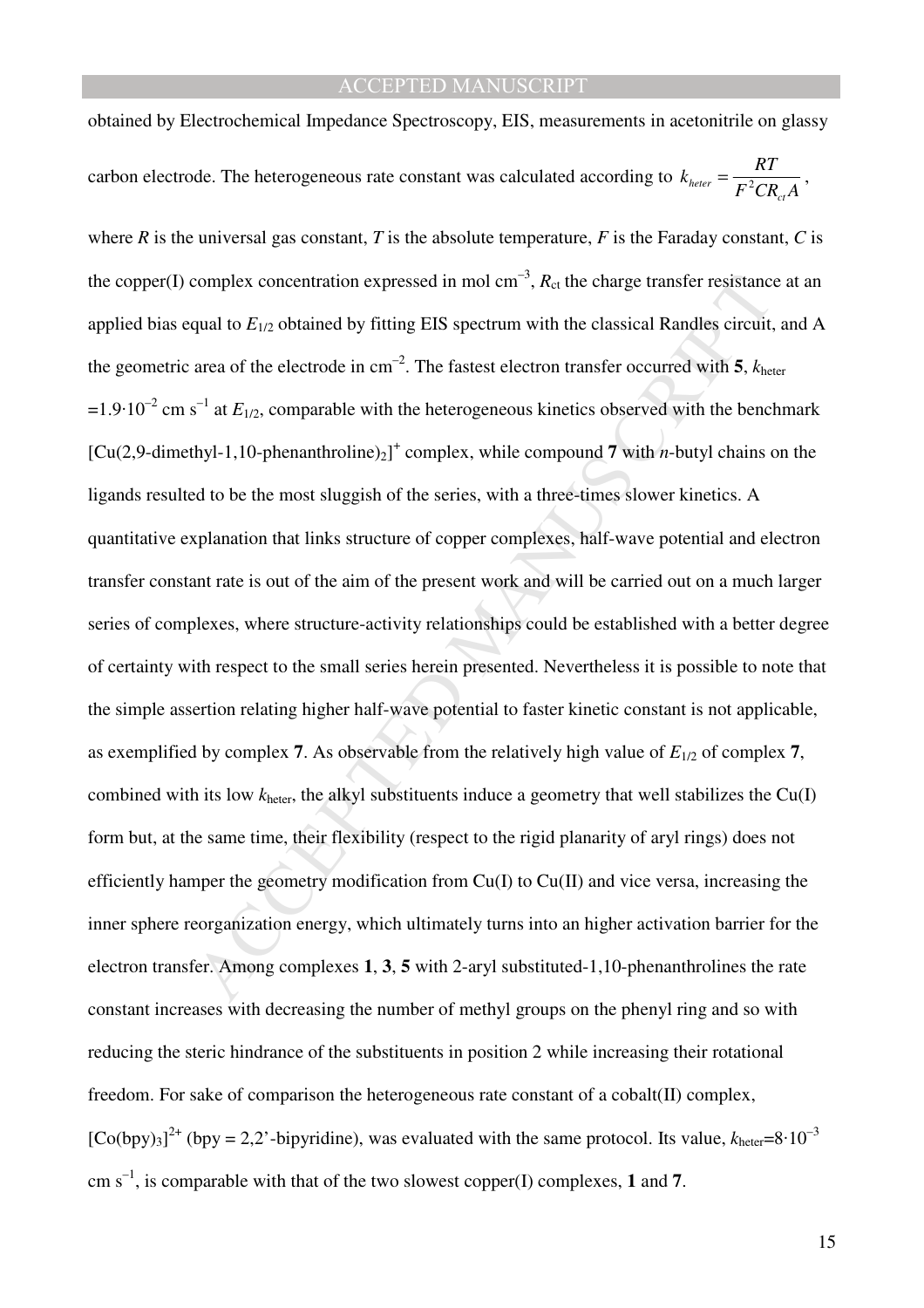(Table 2)

#### *3.3 Dye regeneration*

ed on the TiO<sub>2</sub> surface, in order to regenerate the starting form of the dye, S, as<br>depicted by the process (3) in Figure 1. Starting from some promising results [30<br>rganic dye G3 [32] was selected as a fruitful candidat In a DSSC the reduced form of the mediator couple is tasked to react with the oxidized sensitizer,<br>S<sup>+</sup>, chemisorbed on the TiO<sub>2</sub> surface, in order to regenerate the starting form of the dye, S, as schematically depicted by the process (3) in Figure 1. Starting from some promising results [30, 32, 33] the fully-organic dye **G3** [32] was selected as a fruitful candidate to test the electron transfer properties of this new series. The capability of copper mediators to regenerate the sensitizer was evaluated by transient absorption spectroscopy (TAS), in comparison with reference donor species like  $[Co(bpy)_3]^2$ <sup>+</sup> and  $\Gamma$ . In general, the oxidized dye recovery kinetics are described by a multiexponential behavior (like equation 2) essentially determined by the surface heterogeneity of the mesoscopic TiO <sup>2</sup> film, which results in a distribution of surface states from which recombination occurs with different rate constants. Due to this fact, recombination kinetics on  $TiO<sub>2</sub>$ have been described with the Kohlrausch William Watts (KWW) function (stretched exponential) by some authors [44]. In the absence of electron donors (blank electrolyte), oxidized dye recovery occurs only by recombination with the photoinjected electron ( *k*rec, equation 4) according to

# $G3^+ + e^-$  <sub>TiO2</sub>  $\rightarrow$  G3

as schematically depicted by (6) in Figure 1.

Dye recovery kinetics monitored at 770 nm in a blank solution (*i.e.* acetonitrile with LiOTf) revealed a  $\tau_{1/2, \text{blank}}$  around 56  $\mu$ s (equation 4). Addition of electron donor species (1, 3, 5, 7, [Co(bpy)<sub>3</sub>]<sup>2+</sup>,  $\Gamma$ ) invariably reduces the lifetime, consistently with the electron transfer ( $k_{\text{reg}}$ , equation 5) from the donor (D) to the oxidized dye (Figure 3) according to the competitive process depicted by (5) in Figure 1

# $G3^+ + D \to G3 + D^+$

Copper-based electron donors are characterized by a lower driving force for dye regeneration with respect to the two reference systems, namely cobalt (II) and iodide, being their oxidation half-wave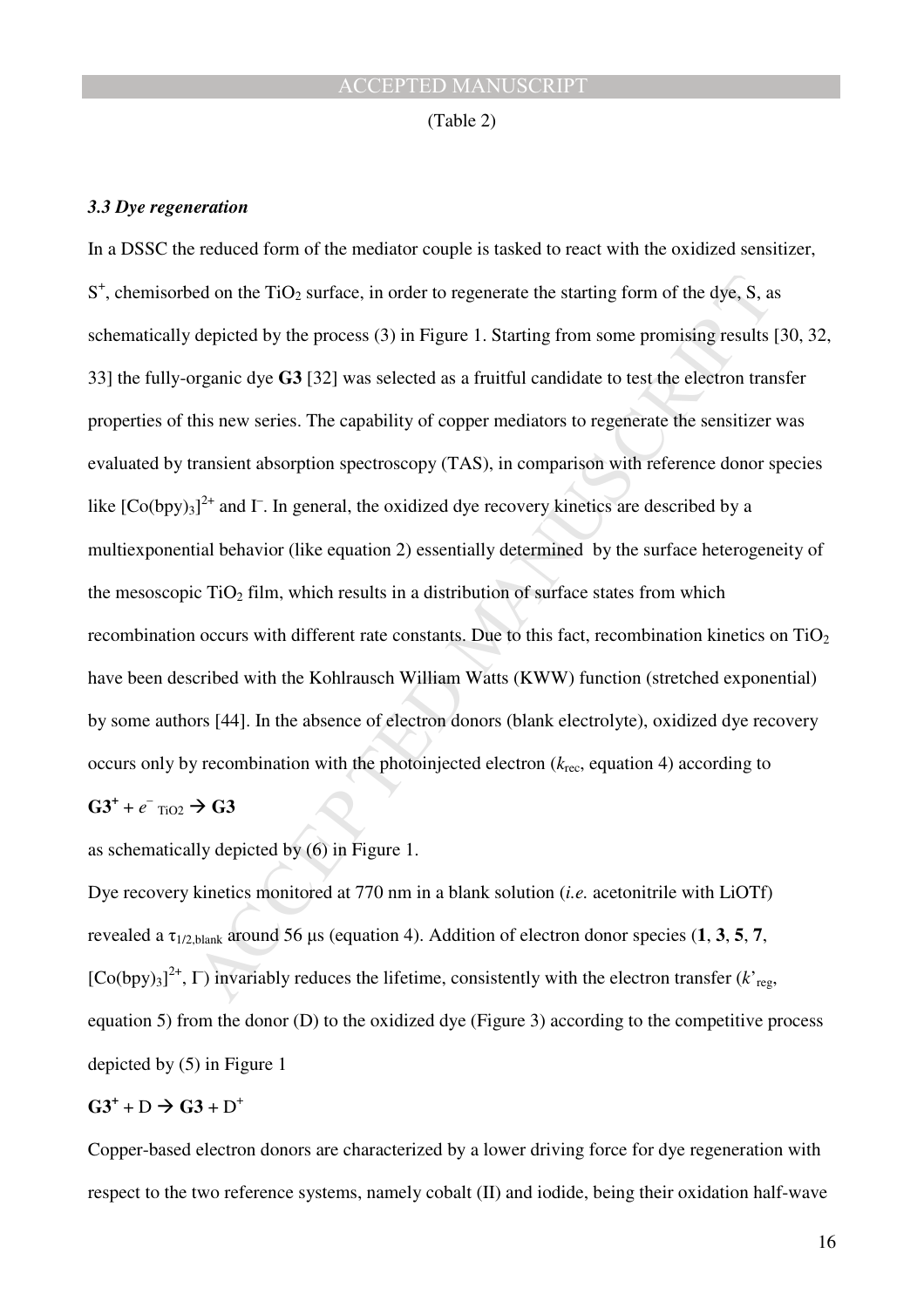e able to assure regeneration of 50 % of the initial G3<sup>+</sup> population chemisorbed o<br>
O<sub>2</sub> photoanode on a time interval varying between 0.7-2 µs, *i.e.* more than 20 tim<br>
interfacial recombination. This implies regenerati potential at least 120 mV and 340 mV more positive than  $[Co(bpy)_3]^{2+}$  and  $\Gamma$ , respectively (using  $E_{1/2}$   $\Gamma/I_3$ <sup>-</sup> = -0.28 V *vs* Fc<sup>+</sup>|Fc, converted from 0.35 V *vs* NHE [33],[45]). Nevertheless, the kinetic competition between dye regeneration and recombination is in all cases favourable to a nearly quantitative regeneration efficiency (Table 3), expressed according to equation 2. All copper(I) complexes are able to assure regeneration of 50 % of the initial  $G3^+$  population chemisorbed on a transparent TiO<sub>2</sub> photoanode on a time interval varying between 0.7-2  $\mu$ s, *i.e.* more than 20 times faster than the interfacial recombination. This implies regeneration efficiencies higher than 96% for the copper series, comparable or even higher than those obtained with cobalt  $(II)$  and  $\Gamma$  reference solutions (Table 3, where η ranges from 99% for **5** to 92% for Γ). Thus the differences in η, measured in the absence of applied forward bias, are always rather minor and should not cause significant variations in cell performance as long as dye regeneration is concerned. According to the semiclassical Marcus theory, the rate of electron transfer in a bimolecular reaction is given by the product of the electronic coupling,  $H_{AB}$ , proportional to the overlap between the wavefunctions of the electron donor and of the acceptor, with the nuclear activation term, where the Gibbs free energy of activation,  $\Delta G^{\#}$ , defined as  $\Delta G^{\#} = \frac{(\lambda + \Delta G)^{2}}{4\lambda}$ λ 4  $\Delta G^* = \frac{(\lambda + \Delta G^0)^2}{\lambda^2}$  appears. Within the copper series, both  $H_{AB}$  and the standard Gibbs free energy,  $\Delta G^0$ , for each dye/copper donor are expected to be essentially constant (being  $E_{1/2}$  of copper complexes very similar especially for **3**, **5**, **7**) while slight differences in the reorganization energy, λ, bearing the dominant contribution of the nuclear rearrangement that follows the Cu(I)  $\rightarrow$ Cu(II) transition, probably contribute to explain the differences in the regeneration rate constant. Other more subtle factors, like local surface interactions between the mediator with the sensitized oxide surface and differences in the permeation of the titania mesopores by the liquid electrolyte may influence the outcome of regeneration rate constants.

Interestingly, it appears that the best pseudo first-order kinetic constant, *k'*reg, is observed with complex **5** which also displays the highest heterogeneous electron transfer constant, *k*heter, on glassy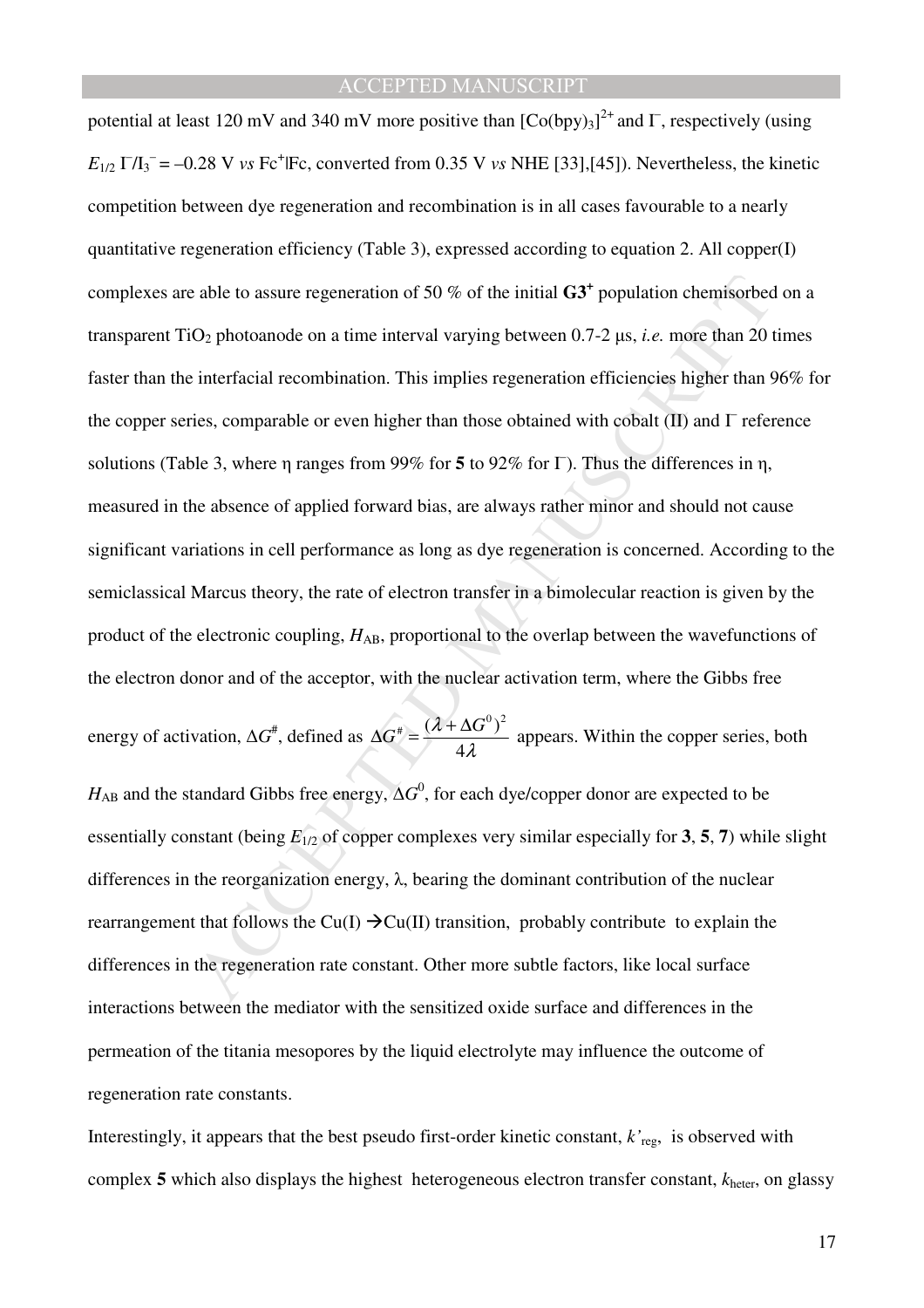ds to the interfacial complexity. Specific differences in the double layer structure<br>wo different electrodic materials and the specific electronic coupling which is<br>tween the oxidized **G3** dye and the redox mediator are n carbon electrode. However developing a systematic correlation between the charge transfer kinetics observed at conventional working electrodes, like glassy carbon, and the regeneration rate observed at sensitized interfaces is difficult, and may lead to oversimplifications. Compared to glassy carbon, the polar surface of TiO <sup>2</sup> presents entirely different properties and the presence of a chemisorbed dye further adds to the interfacial complexity. Specific differences in the double layer structure between the two different electrodic materials and the specific electronic coupling which is established between the oxidized **G3** dye and the redox mediator are not taken into account in the voltammetric experiment at GC electrode. For example, in the case of the quasi-reversible cobalt (II)/(III) complexes, a large influence of the double layer structure on the heterogeneous charge transfer involving cobalt mediators has been reported [46] while modification of otherwise electrochemically inert substrates with certain molecular species was observed to promote a significant electrocatalysis towards the Co(II)/(III) couple [47,48]. A dependence of the electrochemical response on the nature of the electrodic material was also observed with both cobalt complexes [49] and some Cu(I)/(II) redox couples [29,30], suggesting also for the present case electrode-specific activation barriers for the heterogeneous electron transfer.

(Figure 3)

#### (Table 3)

#### *3.4 Cu-complexes as electron mediators in DSSCs*

Different electrolytes were prepared with each of the copper redox couples, dissolving 0.15 M of the copper(I) species  $(1, 3, 5, 7)$  and  $0.015$  M of the corresponding copper(II) form  $(2, 4, 6, 8)$  in acetonitrile. Essentially, 0.15 M concentration is close to the solubility limit for most of the copper complexes at RT in the solvent of our choice. Lithium trifluoromethanesulphonate (LiOTf) 0.1 M and *tert*-butylpyridine (tbp) 0.25 M were also added as additives in each formulation. For sake of comparison, reference electrolytes based on cobalt,  $[Co(bpy)_3]^{2+/3+}$ -El, and iodine/triiodine,  $\Gamma/I_3$ <sup>--El</sup>,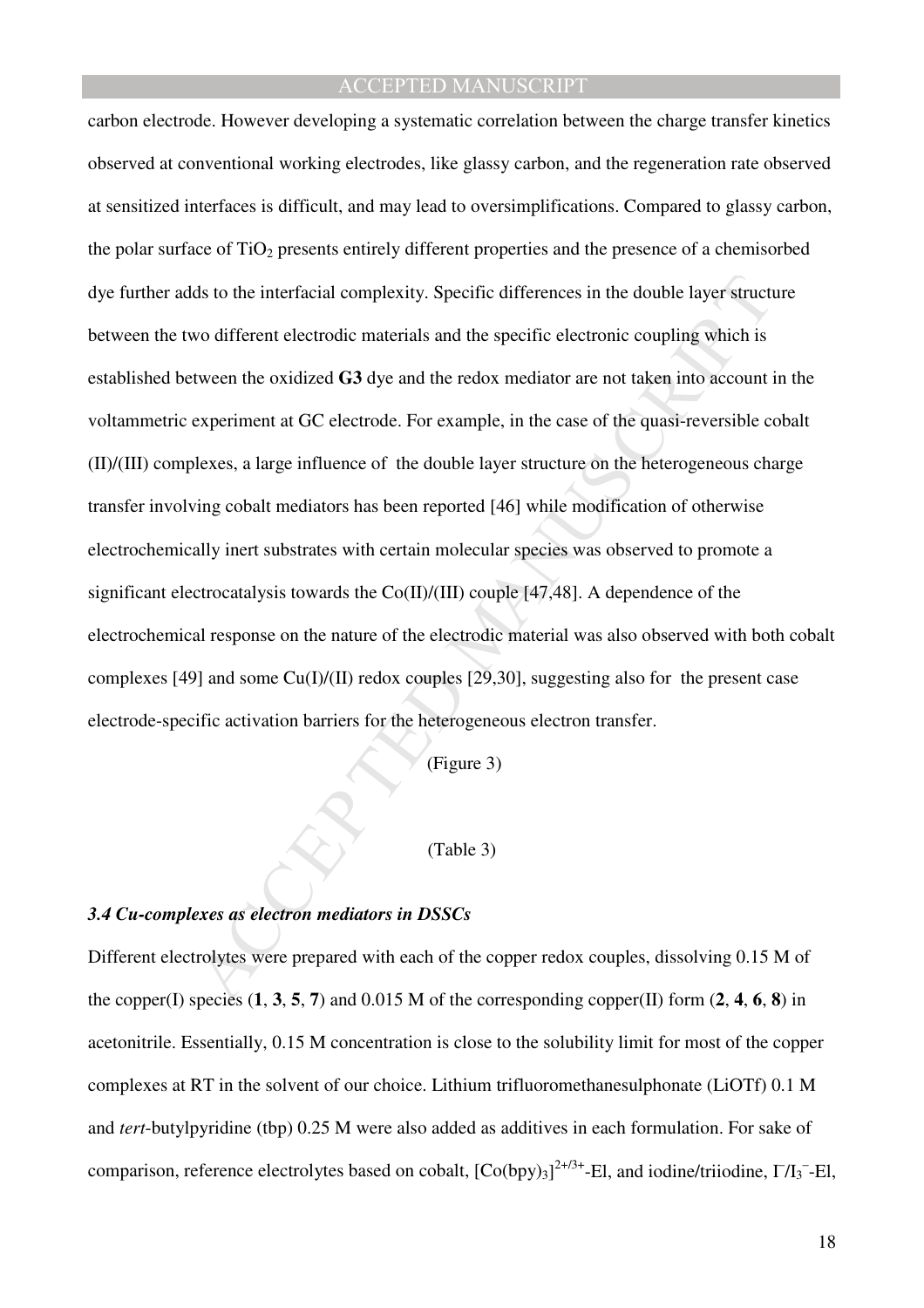were not optimized but prepared in identical way, *i.e.* equimolar concentration, with the same additives. This avoids spurious effects due to the mismatch in electrolyte composition and mediator concentration allowing to highlight the intrinsic impact of the properties of the various redox electrolytes on cell efficiency. Along with dye **G3** (PCE up to 8.6% with an optimized  $\Gamma/I_3$ <sup>-</sup> electrolyte, under 100 mW cm−2 simulated AM 1.5G irradiation [32]) electrolytes were tested in solar devices sensitized with its analogue, **G4** (PCE up to 9.5% [33]), bringing one hexyl chain on the  $\pi$ -conjugated central scaffold with the aim to further hamper charge recombination by the oxidized mediator (Chart 1).

*jE* curves and related efficiency parameters for **G3**-sensitized DSSCs are reported in Figure 4 and Table 4, respectively.

#### (Figure 4)

#### (Table 4)

Manuscript and the interface of the interface of the angle of the sensitized with its analogue, **G4** (PCE up to 9.5% [33]), bringing one bexyl chair ted central scaffold with the aim to further hamper charge recombination Impedance analysis performed at  $V_{\infty}$  in the dark on **G3**-sensitized devices shows that differences in *k*heter of copper complexes observed on the ideally inert GC electrode are partially equilibrated in DSSC, probably due to the quite different nature of the interfaces on which the electron transfer occurs, as previously discussed in section 3.3. In fact charge recombination (process (5) in Figure 1) for Cu-based mediators (*i.e.* the process occurring at medium frequencies, Figure 4) is characterized by comparable time constant of about 10 ms (equal to the inverse of the angular frequency at –  $Z^{\prime}$ <sub>max</sub>, Figure 4), similar to that of the control couple  $[Co(bpy)_3]$ <sup>2+/3+</sup>. As a consequence photovoltages well correlate with the  $E_{1/2}$  of the couples, *i.e.* the more positive is  $E_{1/2}$  the higher is *V*oc.

Interestingly most Cu-based redox couples are very efficient, outperforming **G3**-sensitized control cells filled with both  $\Gamma/I_3^-$  and  $[Co(bpy)_3]^{2+/3+}$  reference electrolytes (prepared with comparable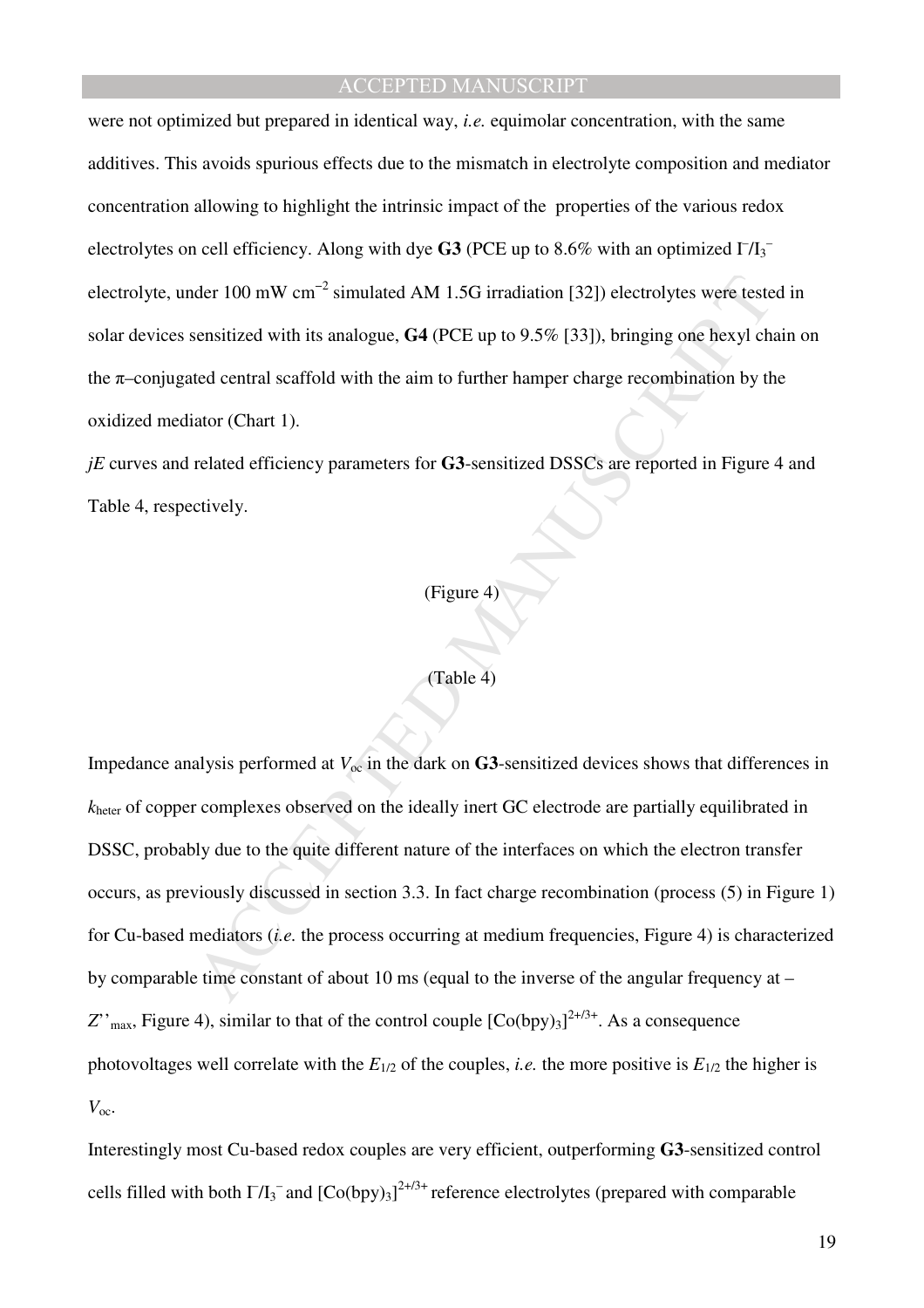concentrations). In particular, the slower charge recombination of  $\Gamma/I_3$ <sup>-</sup>-El (Figure 4) does not guarantee the highest open circuit potential, being negatively affected by the too negative *E*1/2 of the couple with respect to copper complexes. The best performing redox couple **3** / **4** reached a 6.0% power conversion efficiency with both dyes, slightly improving the performance of our previous record couple 1/2 [31], mainly thanks to a 0.03-0.04 V improvement in  $V_{\text{oc}}$ . These two couples show similar electron transfer kinetics (Table 2) and comparable charge transfer recombination resistances (Figure 4) in DSSCs. This suggests that the improved performance of **3** / **4**–El with respect to **1/2**-El is related to lower overvoltage losses in the dye regeneration stage (due to its more positive oxidation potential), allowing to extract higher photovoltage while maintaining a nearly quantitative dye regeneration efficiency.

1/2 [31], mainly thanks to a 0.03-0.04 V improvement in  $V_{\infty}$ . These two couples<br>electron transfer kinetics (Table 2) and comparable charge transfer recombination<br>electron transfer kinetics (Table 2) and comparable cha An anomaly in the **G3**-sensitized cells is **5** / **6**-El which is characterized by a quite low short circuit current density, which can be tentatively related to a poorer electron injection potentially attributable to an upshift of the TiO <sup>2</sup> conduction band edge energy. Such hypothesis would correlate well with the smaller drop in  $j_{\rm sc}$  recorded with **G4** (Table 4), characterized by a ca. 0.1 eV higher LUMO energy than **G3** [33], which anyhow assures a good driving force for electron injection into the semiconductor. Another reason at the basis of the low photocurrent recorded with **5** / **6**-El may reside in a larger diffusional resistance of such redox couple, revealed in symmetric Pt/Pt cell (Figure 5).

#### (Figure 5)

In general, the Fill Factor of the **G3** sensitized cells varies between 59% and 69%. The highest value (69%) is observed with **5** / **6**-El, which however produces the lowest current. The cell Fill Factor is a measurement of the cell quality in terms of overvoltage losses in the cell, which can be expressed in the form of *jR* drops. The smaller these drops are, the better is *FF*. In particular, *R* is the sum of all the serial resistances of the cell, including ohmic, charge transfer and mass transport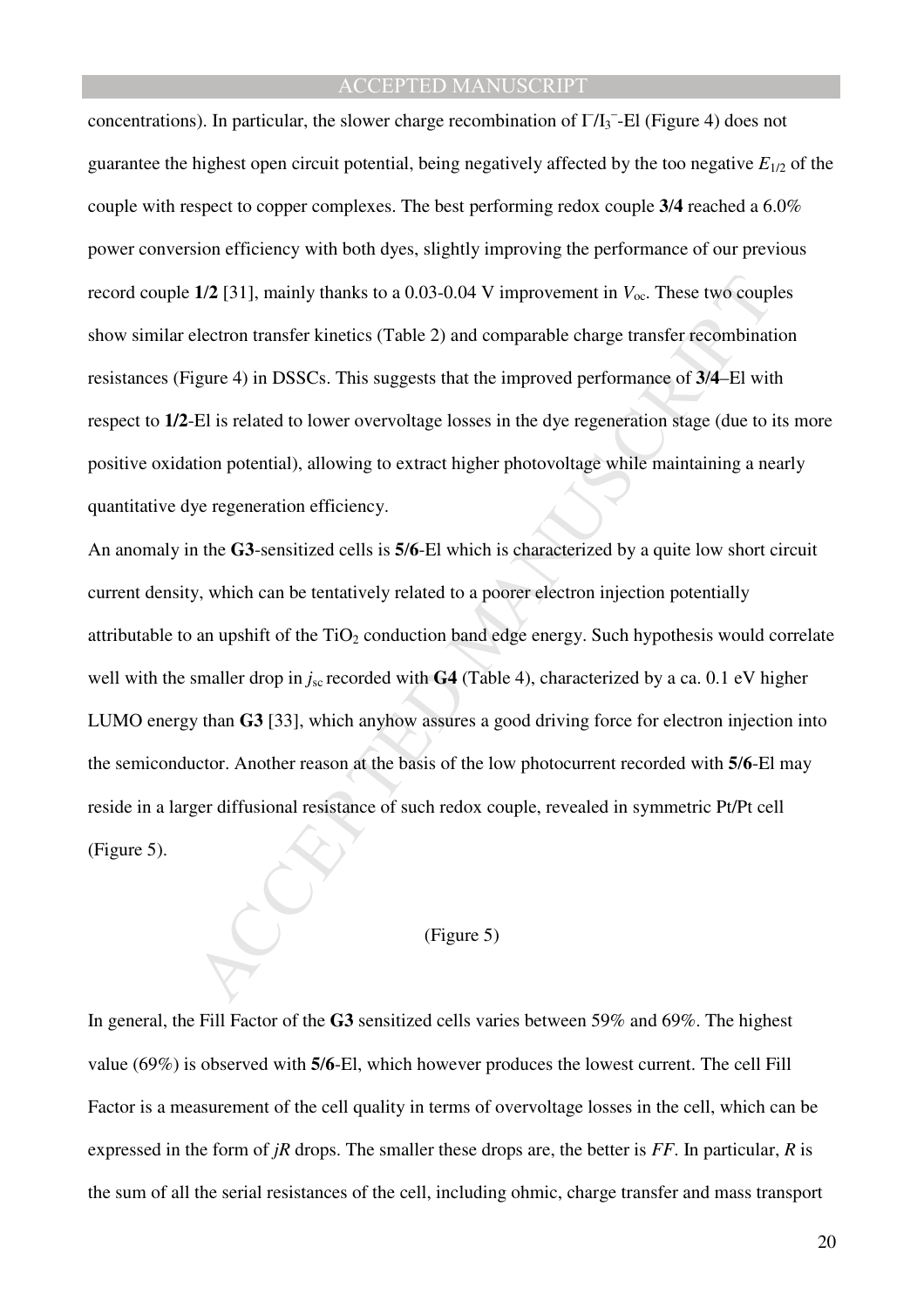hat previously reported for optimized  $\Gamma/I_3$ <sup>-121</sup> [33], the introduction of hexyl changugated backbone of the **G4** dye does not bring the expected positive effects on by Cu-based electrolytes. In fact PCEs remain equal resistances. It is not surprising that the best Fill Factor is thus observed in the presence **5** / **6**-El, endowed with a ca. 30% lower photocurrent with respect to the best couples, since the *jR* drop scales with the photocurrent. In our case, the best compromise is found with **3** / **4**-El and **7** / **8**-El for which *FF* is still 62 and 66% respectively, while the photocurrent is at least 20% higher than **5** / **6**-El. Contrary to what previously reported for optimized  $\Gamma/I_3$ <sup>-</sup>-El [33], the introduction of hexyl chain along the π-conjugated backbone of the **G4** dye does not bring the expected positive effects on the recombination by Cu-based electrolytes. In fact PCEs remain equal ( **3** / **4**-El) or even slightly lower (in all the other cases) than with the simpler **G3** sensitizer (Table 4), essentially due to a lower photovoltage. In the case of  $5/6$ -El the increased  $j_{\rm sc}$  is offset by a decreased photovoltage and  $FF$ , and the resulting PCE is essentially the same, but in the case of **7** / **8**-El the drop in photovoltage (0.08 V) and slightly reduced *FF* (63% for **G4** *vs* 66% for **G3**) pairs with an unchanged photocurrent density (10.1 mA  $cm^{-2}$ ). The lower  $V_{oc}$  generally observed with **G4** could be reasonably explained by a faster charge recombination involving copper(II) complexes on the titania surface.

#### **4. Conclusions**

Four  $Cu^+/Cu^{2+}$  redox couples constituted by homoleptic complexes of 2-substituted-1,10phenanthrolines were synthesized. Functionalization of the positions adjacent to nitrogen atoms allows to modulate both optical and electrochemical features of the related copper complexes. As a result, combination of visible absorption spectroscopy and cyclic voltammetry shows that the asymmetric substitution of ligands (*i.e*. functionalization of internal position 2) is an elegant way to produce copper-based redox couples with valuable features as electron mediators in dye-sensitized solar cells. In particular 2-subsituted ligands decrease intensity of the MLCT bands of related Cu(I) coordination compounds, resembling the already known effect of the asymmetry induced by the 4,7 external positions of phenanthrolines. This effect is amplified if aryl groups are preferred to alkyl ones. The electrochemical study reveals that *E*1/2 and *k*heter are not directly proportional, but they are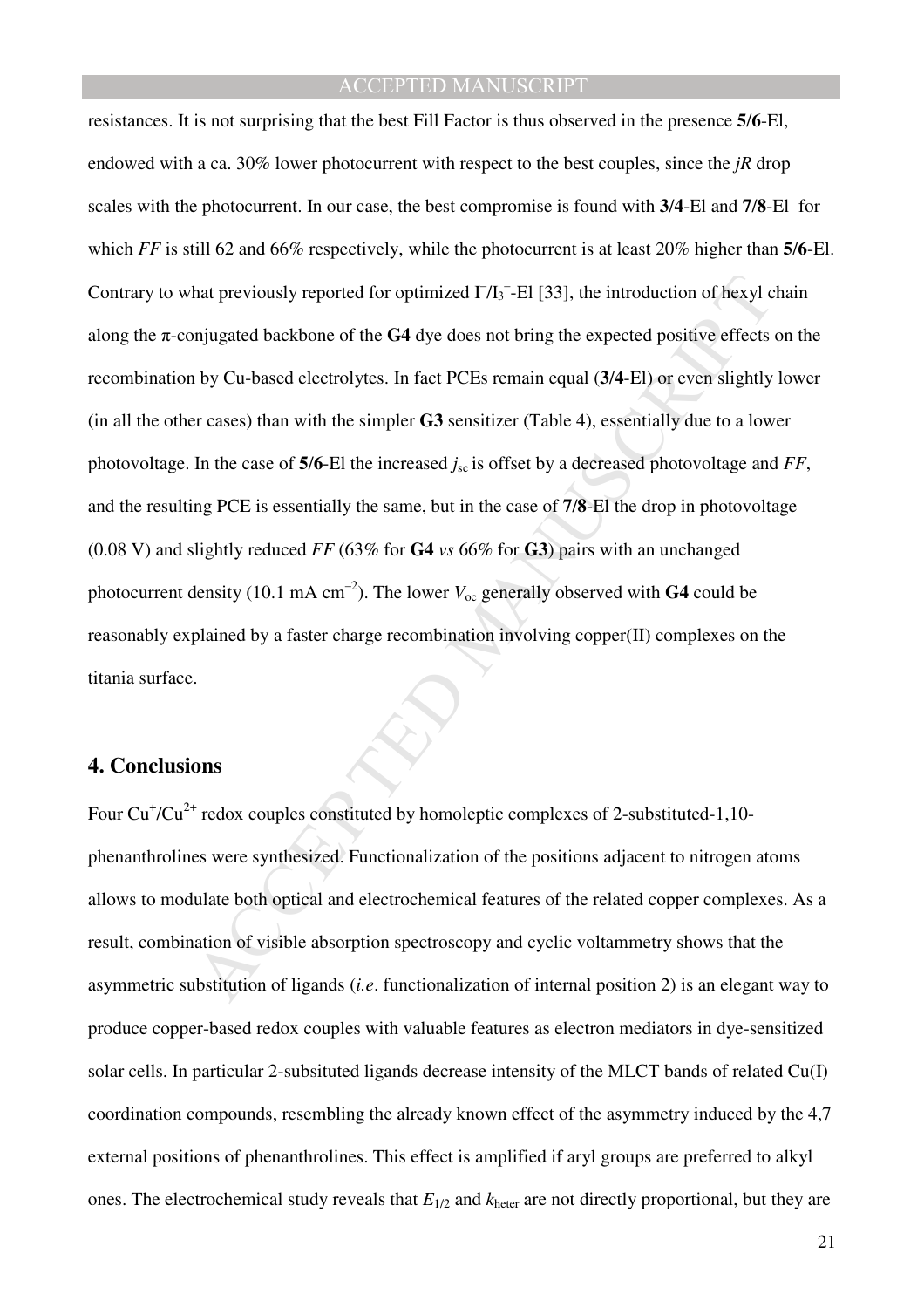influenced by the geometry of the complex and by its flexibility, which are modulated not only by the steric hindrance but also by the rotational freedom of the internal substituents.

iron transfer kineties resulting in nearly quantitative dye regeneration efficiencies<br>reuit conditions. While the details of the mechanistic correlation between synthet<br>electrochemical properties, and the resulting power As a result 2-aryl derivatives effectively combine optimal optical and electrochemical properties, thanks to lower molar extinction coefficients, sufficiently positive oxidation potentials and wellbalanced electron transfer kinetics resulting in nearly quantitative dye regeneration efficiencies under short circuit conditions. While the details of the mechanistic correlation between synthetic design, basic electrochemical properties, and the resulting power conversion in the solar devices remained elusive, due to the presence of different complex interfaces and the interlacing of several processes involved in cell functioning, it can be affirmed that the proposed synthetic design was generally successful in producing mediators endowed with a reduced overvoltage loss associated to the dye regeneration process. As a result **3** / **4**-El neatly shows a 20% and 15% increase in PCE respect to the common  $[Co(bpy)_3]^{2+/3+}$  and  $\Gamma/I_3^-$  couples, respectively, formulated at comparable concentration, overcoming also our previous best performing copper-based mediator, **1** / **2**-El, thanks to a more positive half-wave potential.

The extension of these studies to a wider Cu(I)/(II) series, the back up by DFT calculations, as well as the examination of the dye regeneration kinetics in the working device under applied bias are expected to bring a clearer correlation between the basic optical and electrochemical properties of these species with cell performance, paving the way towards a further generation of optimized copper-based mediators.

#### **Acknowledgements**

A. C. thanks Università degli Studi di Milano (Piano Sostegno alla Ricerca 2015–17-LINEA 2 Azione A – Giovani Ricercatori) for financial support. R.G. and G.P.S. acknowledge funding from the Austrian Research Promotion Agency-FFG (Bridge-Early Stage COMPOSTRONICS cod. 5730587). The "Ministero degli Affari Esteri e della Cooperazione Internazionale" (bilateral project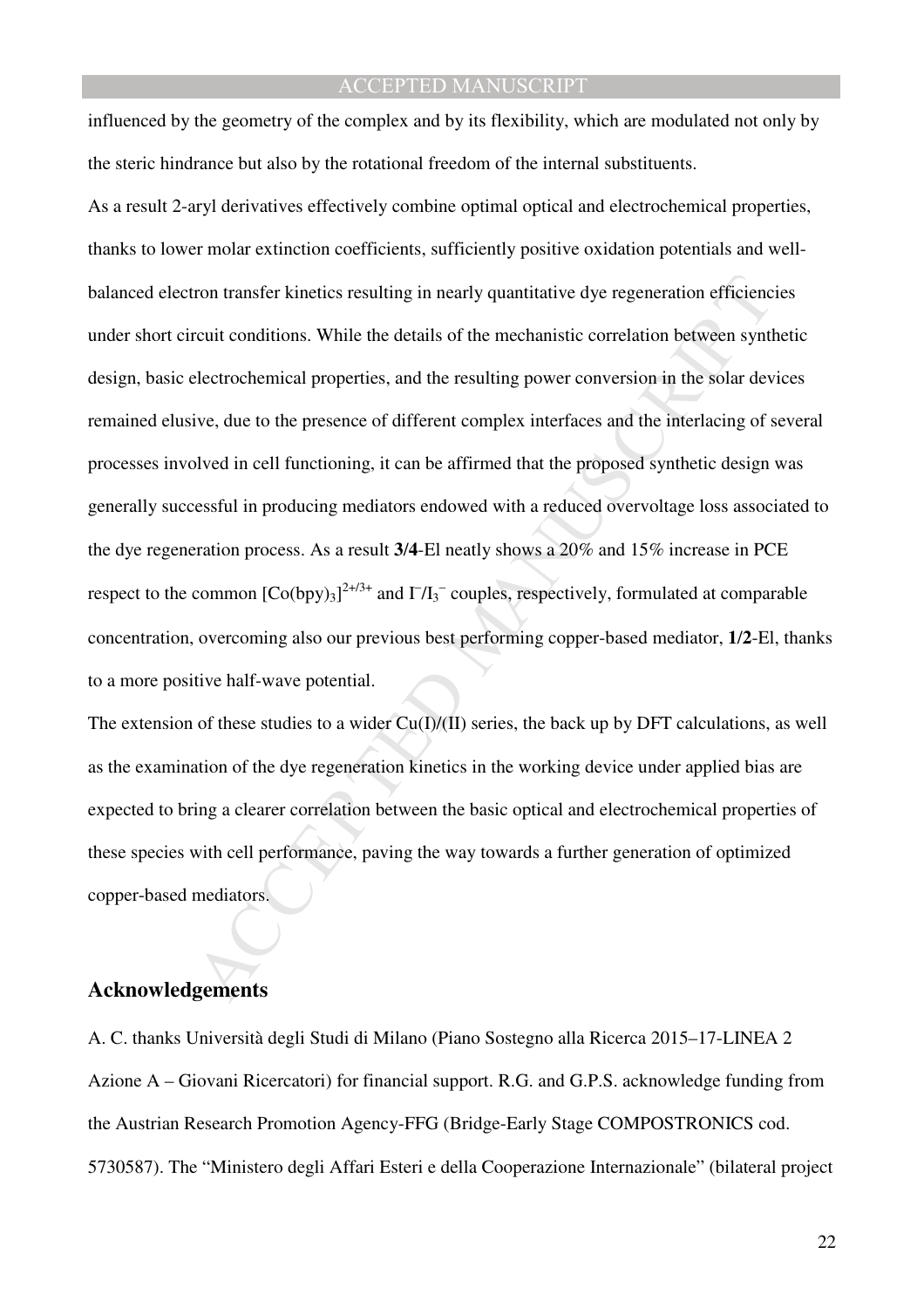Italy-India, Prot. nr. MAE0104617) is also acknowledged for financial support. We thank both Regione Lombardia and Fondazione Cariplo for the use of instrumentation purchased through the SmartMatLab Centre project (2014). POR-FESR HP Solar and Solarchem are gratefully acknowledged (UNIFE).

#### **References**

[1] *Dye-sensitized Solar Cells,* ed K. Kalyanasundaram, EPFL Press, Lausanne, 2010.

[2] Global Dye-sensitized Solar Cells (DSSC) Market Professional Survey 2016 Industry Trend and Forecast 2021, QY Research (2016).

[3] A. Fakharuddin, R. Jose, T.M. Brown, F. Fabregat-Santiago, J. Bisquert, A perspective on the production of dye-sensitized solar modules. Energy Environ. Sci., 7 (2014), pp. 3952-398.

[4] B. O'Regan, M. Grätzel, A low-cost, high-efficiency solar cell based on dye-sensitized colloidal TiO <sup>2</sup> films, Nature 353 (1991) 737–740.

[5] M. Grätzel, Recent Advances in Sensitized Mesoscopic Solar Cells. Accounts Chem. Res., 42 (2009) 1788-1798.

ized *Solar Cells*, ed K. Kalyanasundaram, EPFL Press, Lausanne, 2010.<br>
e-sensitized Solar Cells (DSSC) Market Professional Survey 2016 Industry Tren<br>
, QY Rescarch (2016).<br>
uddin, R. Jose, T.M. Brown, F. Fabregat-Santiago [6] G. C. Vougioukalakis, A. I. Philippopoulos, T. Stergiopoulos , P. Falaras, Contributions to the development of ruthenium-based sensitizers for dye-sensitized solar cells, Coord. Chem. Rev. 255 (2011) 2602-2621.

[7] L.-L. Li and E. W.-G. Diau, Porphyrin-sensitized solar cells, Chem. Soc. Rev. 42 (2013) 291- 304.

[8] C. E. Housecroft, E. C. Constable, The emergence of copper(I)-based dye sensitized solar cells, Chem. Soc. Rev. 44 (2015) 8386-8389.

[9] M. Sandroni, Y. Pellegrin and F. Odobel, Heteroleptic bis-diimine copper(I) complexes for applications in solar energy conversion, C. R. Chimie 19 (2016) 79-93.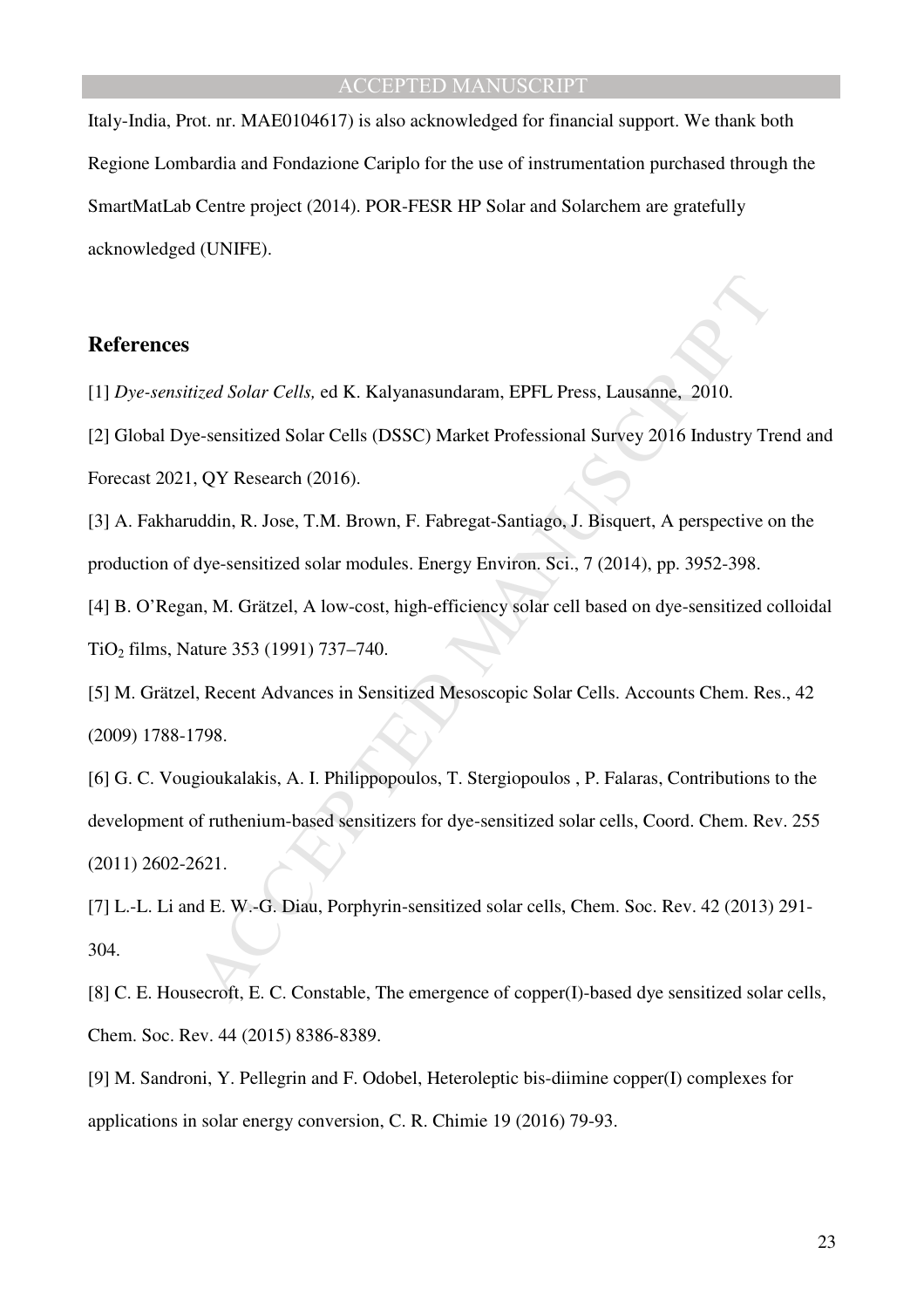[10] M. Magni, P. Biagini, A. Colombo, C. Dragonetti, D. Roberto, A. Valore, Versatile copper complexes as a convenient springboard for both dyes and redox mediators in dye sensitized solar cells, Coord. Chem. Rev. 322 (2016) 69–93.

Graetzel, C.-G. Wu, S. M. Zakecruddin, M. Graezel, Highly Efficient Light-<br>uthenium Sensitizer for Thin-Film Dye-Sensitized Solar Cells, ACS Nano 3 (200<br>. Wang, Z. Yi, N. Zu, J. Zhang, M. Zhang and P. Wang, High-Efficiency [11] C.-Y. Chen, M. Wang, J.-Y. Li, N. Pootrakulchote, L. Alibabaei, C. Ngoc-le, J.-D. Decoppet, H.-H. Tsa, C. Graetzel, C.-G. Wu, S. M. Zakeeruddin, M. Graezel, Highly Efficient Light-Harvesting Ruthenium Sensitizer for Thin-Film Dye-Sensitized Solar Cells, ACS Nano 3 (2009) 3103-3109.

[12] Q. Yu, Y. Wang, Z. Yi, N. Zu, J. Zhang, M. Zhang and P. Wang, High-Efficiency Dye-Sensitized Solar Cells: The Influence of Lithium Ions on Exciton Dissociation, Charge Recombination, and Surface States, ACS Nano 4 (2010) 6032-6038.

[13] H. Ozawa, Y. Okuyama and H. Arakawa, Dependence of the efficiency improvement of blackdye-based dye-sensitized solar cells on alkyl chain length of quaternary ammonium cations in electrolyte solutions, ChemPhysChem, 15 (2014) 1201-1206.

[14] C.A. Bignozzi, R. Argazzi, R. Boaretto, E. Busatto, S. Carli, F. Ronconi, S. Caramori, The role of transition metal complexes in dye sensitized solar devices, Coord. Chem. Rev. 257 (2013) 1472– 1492.

[15] B. Pashaei, H. Shahroosvand, P. Abbasi, Transition metal complex redox shuttles for dyesensitized solar cells, RSC Adv. 5 (2015) 94814–94848.

[16] T.W. Hamann, The end of iodide? Cobalt complex redox shuttles in DSSCs, Dalton Trans. 41 (2012) 3111-3115.

[17] L. Giribabu, R. Bolligarla, M. Panigrahi, Recent Advances of Cobalt(II/III) Redox Couples for Dye-Sensitized Solar Cell Applications, Chem. Rec. 15 (2015) 760–788.

[18] A. Yella, H.-W. Lee, H. N. Tsao, C. Yi, A. K. Chandiran, Md. K. Nazeeruddin, E. W.-G. Diau, C.-Y. Yeh, S. M. Zakeeruddin, M. Graetzel, Porphyrin-sensitized solar cells with cobalt (II/III) based redox electrolyte exceed 12 percent efficiency, Science 334 (2011) 629-634.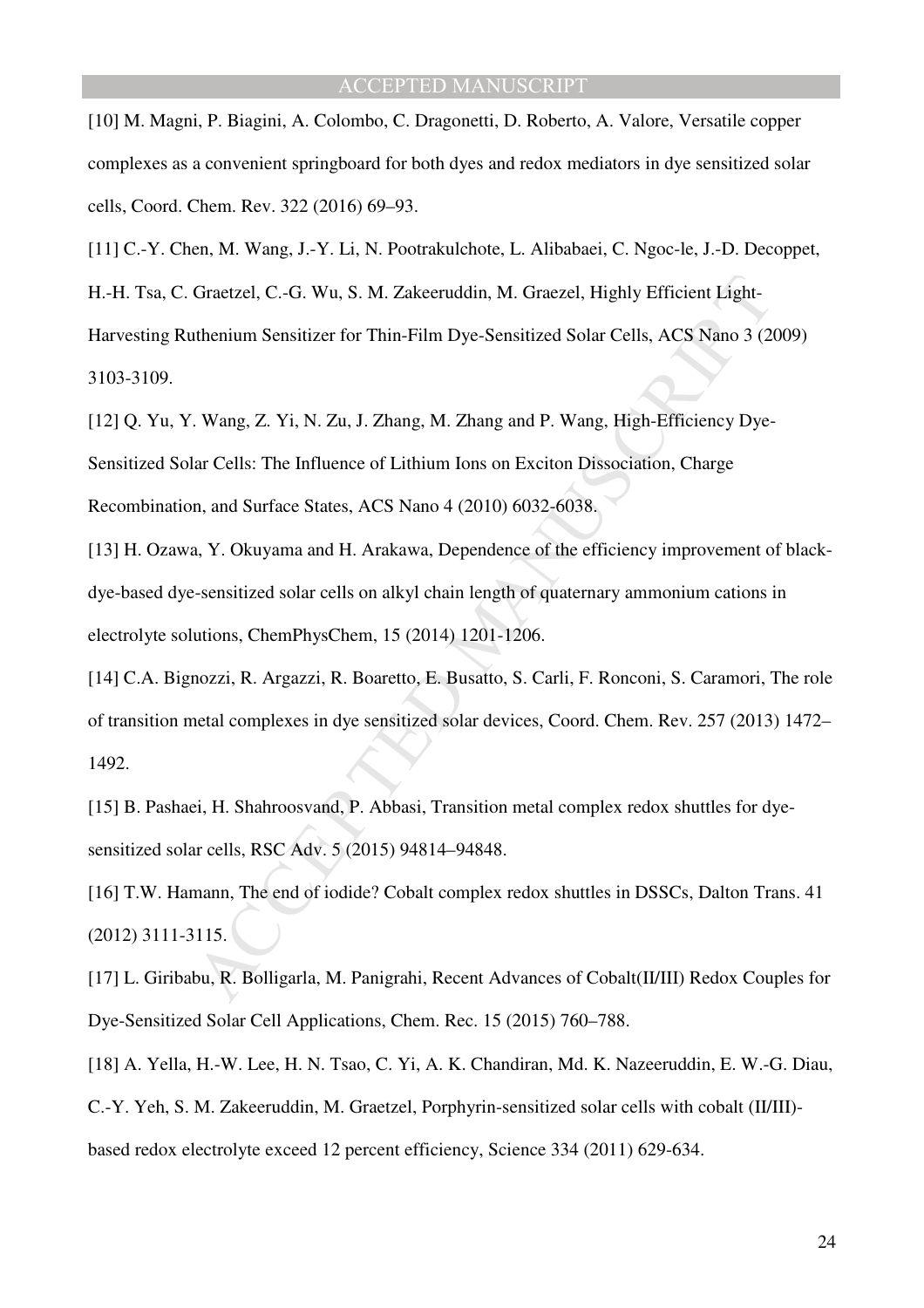[19] S. Mathew, A. Yella, P. Gao, R. Humphry-Baker, B. F. E. Curchod, N. Ashari-Astani, I. Tavernelli, U. Rothlisberger, M. K. Nazeeruddin, M. Grätzel, Dye-sensitized solar cells with 13% efficiency achieved through the molecular engineering of porphyrin sensitizers, Nature Chemistry, 6 (2014) 242-247.

[20] K. Kakiage, Y. Aoyama, T. Yano, K. Oya, J. Fujisawa, M. Hanaya, Highly-efficient dyesensitized solar cells with collaborative sensitization by silyl-anchor and carboxy-anchor dyes,

Chem. Commun. 51 (2015) 15894–15897.

[21] L. Kavan, Y.Saygili, M. Freitag, S.M. Zakeeruddin, A. Hagfeldt, M. Grätzel, Electrochemical properties of Cu(II/I)-based redox mediators for dye-sensitized solar cells. Electrochim. Acta 227 (2017) 194-202.

ge, Y. Aoyama, T. Yano, K. Oya, J. Fujisawa, M. Hanaya, Highly-efficient dyear cells with collaborative sensitization by silyl-anchor and carboxy-anchor dyes, un. 51 (2015) 15894–15897.<br>
un. 51 (2015) 15894–15897.<br>
U. Y. S [22] S. Hattori, Y. Wada, S. Yanagida, S. Fukuzumi, Blue Copper Model Complexes with Distorted Tetragonal Geometry Acting as Effective Electron-Transfer Mediators in Dye-Sensitized Solar Cells, J. Am. Chem. Soc. 127 (2005) 9648–9654.

[23] Y. Bai, Q. Yu, N. Cai, Y. Wang, M. Zhang, P. Wang, High-efficiency organic dye-sensitized mesoscopic solar cells with a copper redox shuttle, Chem. Commun. 47 (2011) 4376–4378.

[24] M. Freitag, F. Giordano, W. Yang, M. Pazoki, Y. Hao, B. Zietz, M. Graetzel, A. Hagfeldt, G. Boschloo, Copper Phenanthroline as a Fast and High-Performance Redox Mediator for Dye-Sensitized Solar Cells, J. Phys. Chem. C 120 (2016) 9595−9603.

[25] Y. Saygili, M. Söderberg, N. Pellet, F. Giordano, Y. Cao, A. Belen Muñoz-García, S. M.

Zakeeruddin, N. Vlachopoulos, M. Pavone, G. Boschloo, L. Kavan, J.-E. Moser, M. Graetzel, A.

Hagfeldt, M. Freitag, Copper Bipyridyl Redox Mediators for Dye-Sensitized Solar Cells with High Photovoltage, J. Am. Chem. Soc. 138 (2016) 15087−15096.

[26] J. Cong, D. Kinschel, Q. Daniel, M. Safdari, E. Gabrielsson, H. Chen, P. H. Svensson, L. Sun, L. Kloo, Bis(1,1-bis(2-pyridyl)ethane)copper(I/II) as an efficient redox couple for liquid dyesensitized solar cells, J. Mater. Chem. A 4 (2016) 14550–14554.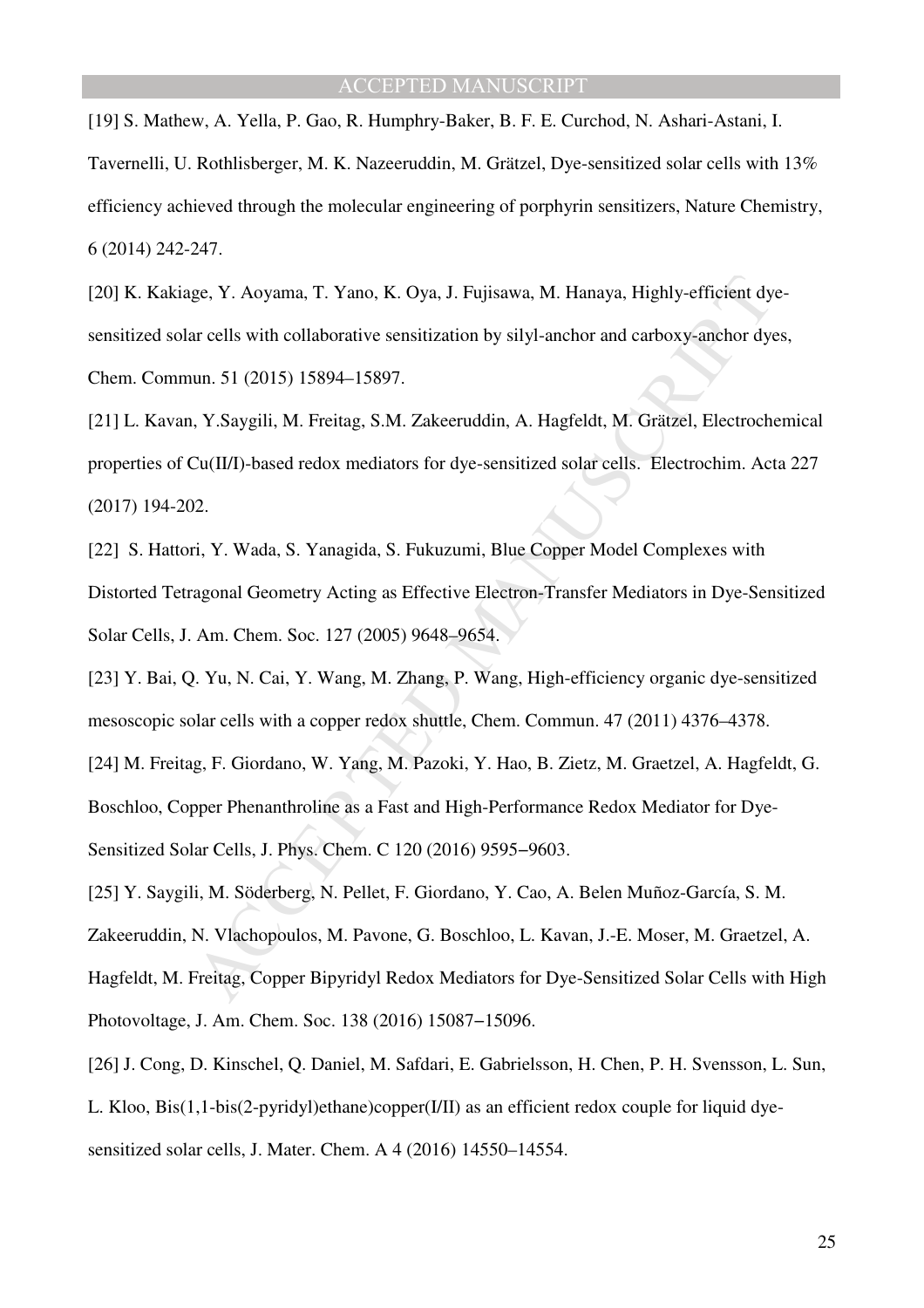[27] J. Li, X. Yang, Z. Yu, G. G. Gurzadyan, M. Cheng, F. Zhang, J. Cong, W. Wang, H. Wang, X.

Li, L. Kloo, M.Wang, L. Sun, Efficient dye-sensitized solar cells with [copper(6,6'-dimethyl-2,2'-

bipyridine)<sub>2</sub>]<sup>2+/1+</sup> redox shuttle, RSC Adv. 7 (2017) 4611–4615.

[28] M. Freitag, J. Teuscher, Y. Saygili, X. Zhang, F. Giordano, P. Liska, J. Hua, S.M.

Zakeeruddin, J.-E. Moser, M. Grätzel, A. Hagfeldt, Dye-sensitized solar cells for efficient power generation under ambient lighting, Nat. Photonics 11 (2017) 372−378.

[29] A. Colombo, C. Dragonetti, M. Magni, D. Roberto, F. Demartin, S. Caramori, C.A. Bignozzi, Efficient Copper Mediators Based on Bulky Asymmetric Phenanthrolines for DSSCs, ACS Appl. Mater. Interfaces 6 (2014) 13945–13955.

[30] M. Magni, R. Giannuzzi, A. Colombo, M. P. Cipolla, C. Dragonetti, S. Caramori, S. Carli, R. Grisorio, G. P. Suranna, C. A. Bignozzi, D. Roberto, M. Manca, Tetracoordinated Bisphenanthroline Copper-Complex Couple as Efficient Redox Mediators for Dye Solar Cells, Inorg.

Chem. 55 (2016) 5245−5253.

J.-E. Moser, M. Grätzel, A. Hagfeldt, Dyc-sensitized solar cells for efficient pow<br>der ambient lighting, Nat. Photonics 11 (2017) 372–378.<br>bbo, C. Dragonetti, M. Magni, D. Roberto, F. Demartin, S. Caramori, C.A. Bigne<br>per [31] A. Colombo, G. Di Carlo, C. Dragonetti, M. Magni, A. Orbelli Biroli, M. Pizzotti, D. Roberto, F. Tessore, E. Benazzi, C. A. Bignozzi, L. Casarin, S. Caramori, Coupling of Zinc Porphyrin Dyes and Copper Electrolytes: A Springboard for Novel Sustainable Dye-Sensitized Solar Cells, Inorg. Chem. 56 (2017) 14189−14197.

[32] R. Grisorio, L. De Marco, C. Baldisserri, F. Martina, M. Serantoni, G. Gigli, G. P. Suranna, Sustainability of Organic Dye-Sensitized Solar Cells: The Role of Chemical Synthesis, ACS Sustainable Chem. Eng., 3 (2015) 770–777.

[33] R. Grisorio, L, De Marco, R. Giannuzzi, G. Gigli, G. P. Suranna, Molecular engineering of largely π-extended metal-free sensitizers containing benzothiadiazole units: Approaching 10% efficiency dye-sensitized solar cells using iodine-based electrolytes, Dyes and Pigments, 131 (2016) 282–292.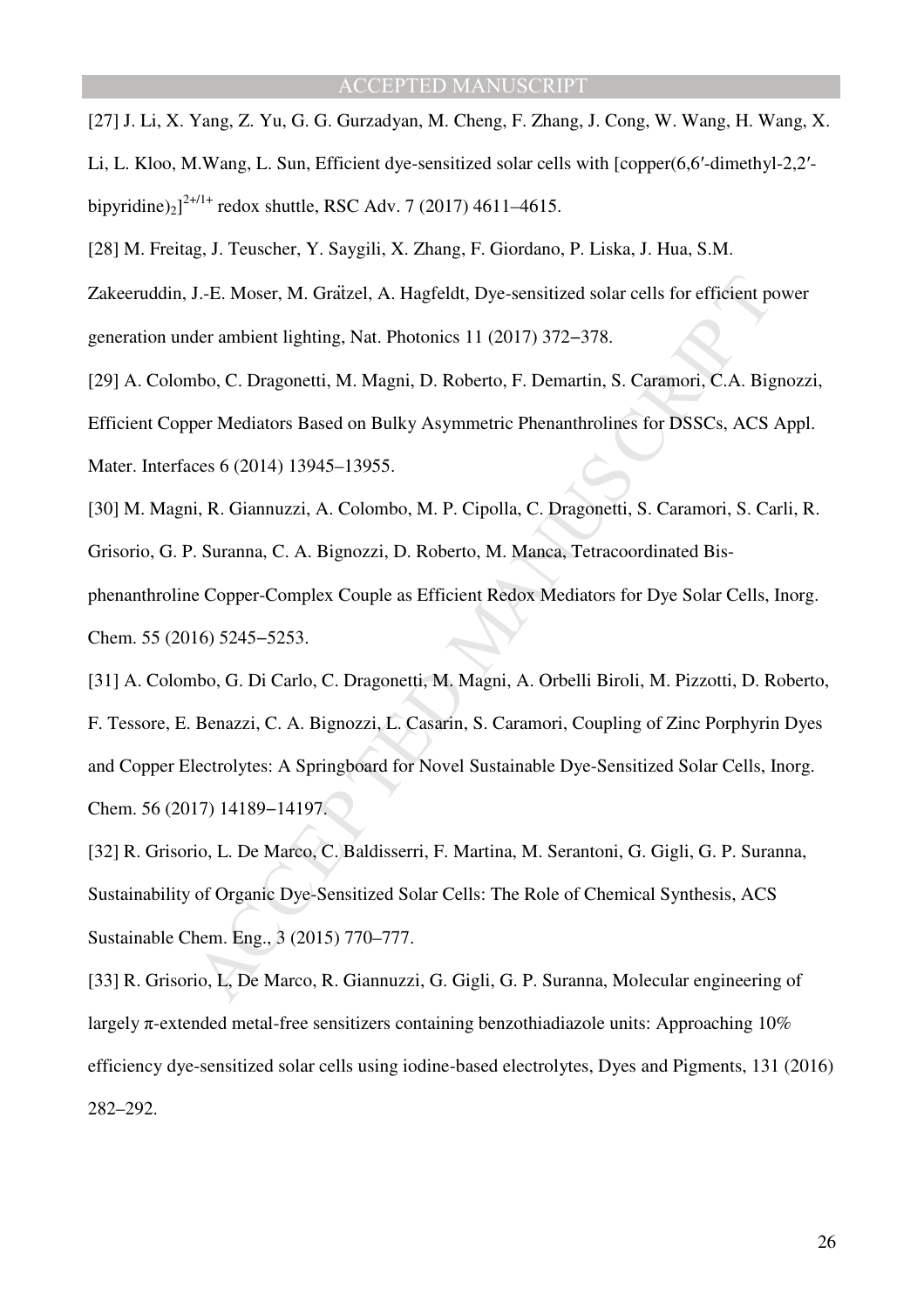[34] W. Sharmoukh, A. Attanzio, E. Busatto, T. Etienne, S. Carli, A. Monari, X. Assfeld, M. Beley, S. Caramori, P.C. Gros, 2,5-Dithienylpyrrole (DTP) as a donor component in DTP– π–A organic sensitizers: photophysical and photovoltaic properties, RSC Adv. 5 (2015) 4041−4050.

[35] J.-H. Yum, E. Baranoff, F. Kessler, T. Moehl, S. Ahmad, T. Bessho, A. Marchioro, E. Ghadiri, J.-E. Moser, C.Yi, M.K. Nazeeruddin, M. Grätzel, A cobalt complex redox shuttle for dyesensitized solar cells with high open-circuit potentials, Nature Commun. 3 (2012) 361.

[36] A. K. Ichinaga, J. R. Kirchhoff, D. R. McMillin, C. O. Dietrich-Buchecker, P. A. Marnot, J.-P. Sauvage, Charge-transfer absorption and emission of  $Cu(NN)_2$ <sup>+</sup> systems, Inorg. Chem., 26 (1987) 4290–4292.

[37] N. A. Gothard, M. W. Mara, J. Huang, J. M. Szarko, B. Rolczynski, J. V. Lockard, L. X. Chen, Strong Steric Hindrance Effect on Excited State Structural Dynamics of Cu(I) Diimine Complexes, J. Phys. Chem. A, 116 (116) 1984−1992.

[38] N. Armaroli, Photoactive mono- and polynuclear Cu(I)–phenanthrolines. A viable alternative to Ru(II)–polypyridines?, Chem. Soc. Rev., 30 (2001) 113−124.

2. Yi, M.K. Nazecruddin, M. Grätzel, A cobalt complex redox shuttle for dyear cells with high open-circuit potentials, Nature Commun. 3 (2012) 361.<br>
inaga, J. R. Kirchhoff, D. R. McMillin, C. O. Dictrich-Buchecker, P. A. M [39] Y. Yao, M. W. Perkovic, D. P. Rillema, C. Woods, C., Structures and Properties of Copper(II) and Copper(I) Complexes Containing an Ethane-Bridged Dimeric Phenanthroline Ligand, Inorg. Chem., 31 (1992) 3956-3962.

[40] Md. A. Masood, D. J. Hodgson, Synthesis and Characterization of the Multidentate Ligand 2,9-Bis(N-pyrazolylmethyl)-l,10-phenanthroline (bpmp) and Its Copper(I) and Copper(II) Complexes, Inorg. Chem., 32 (1993) 4839-4844.

[41] M. Magni, A. Colombo, C. Dragonetti, P. Mussini, Steric vs electronic effects and solvent coordination in the electrochemistry of phenanthroline-based copper complexes, Electrochimica Acta, 141 (2014) 324–330.

[42] R. A. Marcus, On the Theory of Oxidation-Reduction Reactions Involving Electron Transfer. J. Chem. Phys., 24 (1956) 966–978.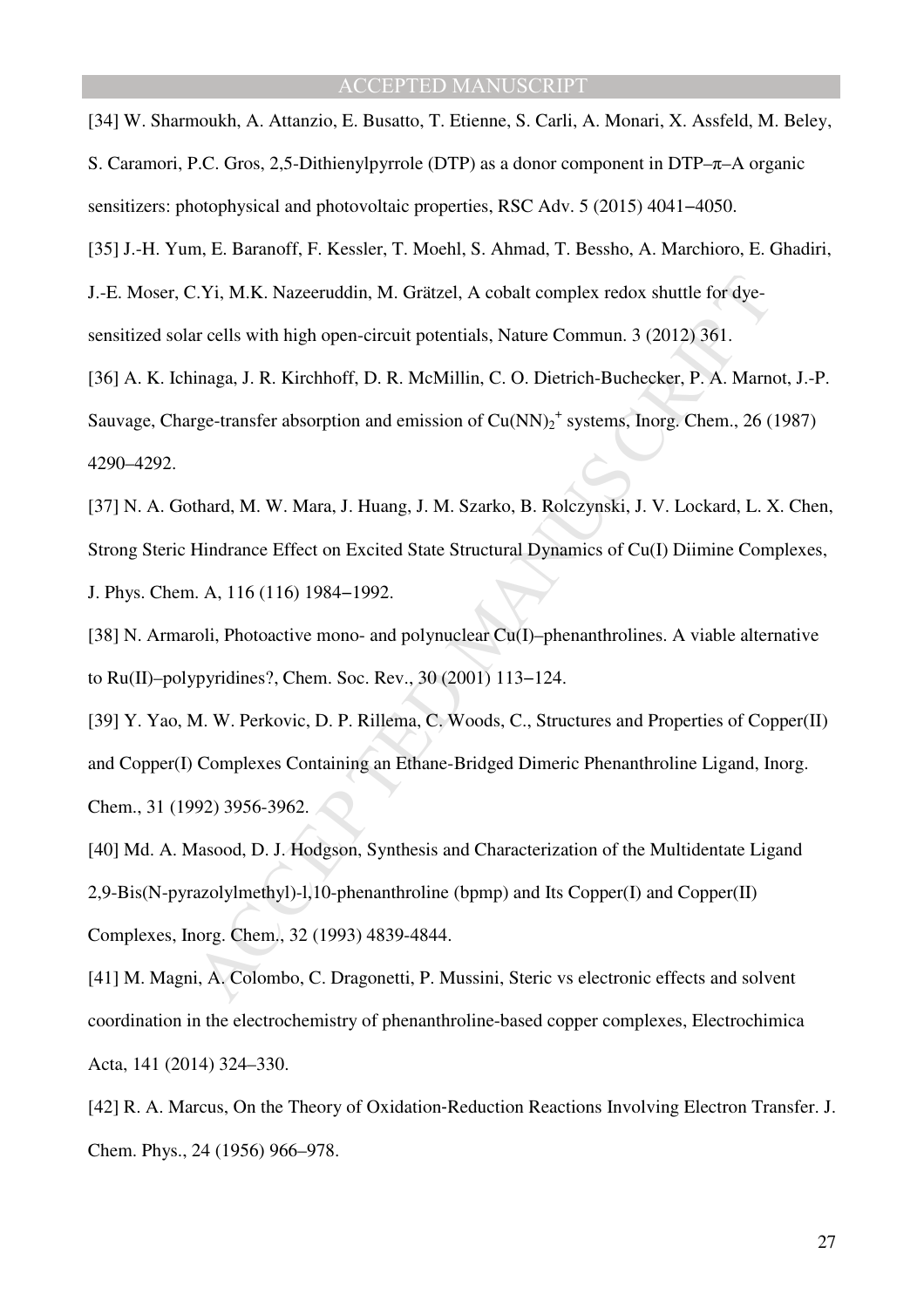[43] R. A. Marcus, On the Theory of Electron-Transfer Reactions. VI. Unified Treatment for Homogeneous and Electrode Reactions, J. Chem. Phys., 43 (1965) 679–701.

[44] L. Casarin, W.B. Swords, S. Caramori, C.A. Bignozzi, G. J. Meyer, Rapid Static Sensitizer Regeneration Enabled by Ion Pairing, Inorg. Chem. 56 (2017) 7324-7327.

[45] J. G. Rowley, By. H. Farnum, S. Ardo, G. J. Meyer, Iodide Chemistry in Dye-Sensitized Solar Cells: Making and Breaking I−I Bonds for Solar Energy Conversion, J. Phys. Chem. Lett., 1 (2010) 3132-3140.

vley, By. H. Farnum, S. Ardo, G. J. Meyer, Iodide Chemistry in Dye-Sensitized S.<br>
and Breaking I–I Bonds for Solar Energy Conversion, J. Phys. Chem. Lett., 1 (2<br>
ddie, C. B. Moss, C. M. Elliott, Cyclic Voltammetric Study o [46] R. S. Gaddie, C. B. Moss, C. M. Elliott, Cyclic Voltammetric Study of Cobalt Poly-4-tbutylpyridine Ligand Complexes on Glassy Carbon Electrodes: Electrolyte Dependence and Mechanistic Considerations, Langmuir 29 (2013) 825-831.

[47] C. M. Elliott, S. Caramori, C. A. Bignozzi, Indium Tin Oxide Electrodes Modified with Tris(2,2'-bipyridine-4,4'-dicarboxylic acid) Iron(II) and the Catalytic Oxidation of Tris(4,4'-di-tert butyl-2,2'-bipyridine) Cobalt(II), Langmuir 21 (2005) 3022-3027.

[48] M. J. Scott, J. J. Nelson, S. Caramori, C. A. Bignozzi, C. M. Elliott, cis-Dichloro-bis(4,41-

dicarboxy-2,2-bipyridine)osmium(II)-Modified Optically Transparent Electrodes: Application as Cathodes in Stacked Dye-Sensitized Solar Cells, Inorg. Chem. 46 (2007) 10071-1078.

[49] S. Carli, L. Casarin, Z. Syrgiannis, R. Boaretto, E. Benazzi, S. Caramori, M. Prato, C. A.

Bignozzi, Single Walled Carbon Nanohorns as Catalytic Counter Electrodes for Co(III)/(II)

Electron Mediators in Dye Sensitized Cells, ACS Appl. Mater. Interfaces 8 (2016) 14604-14612.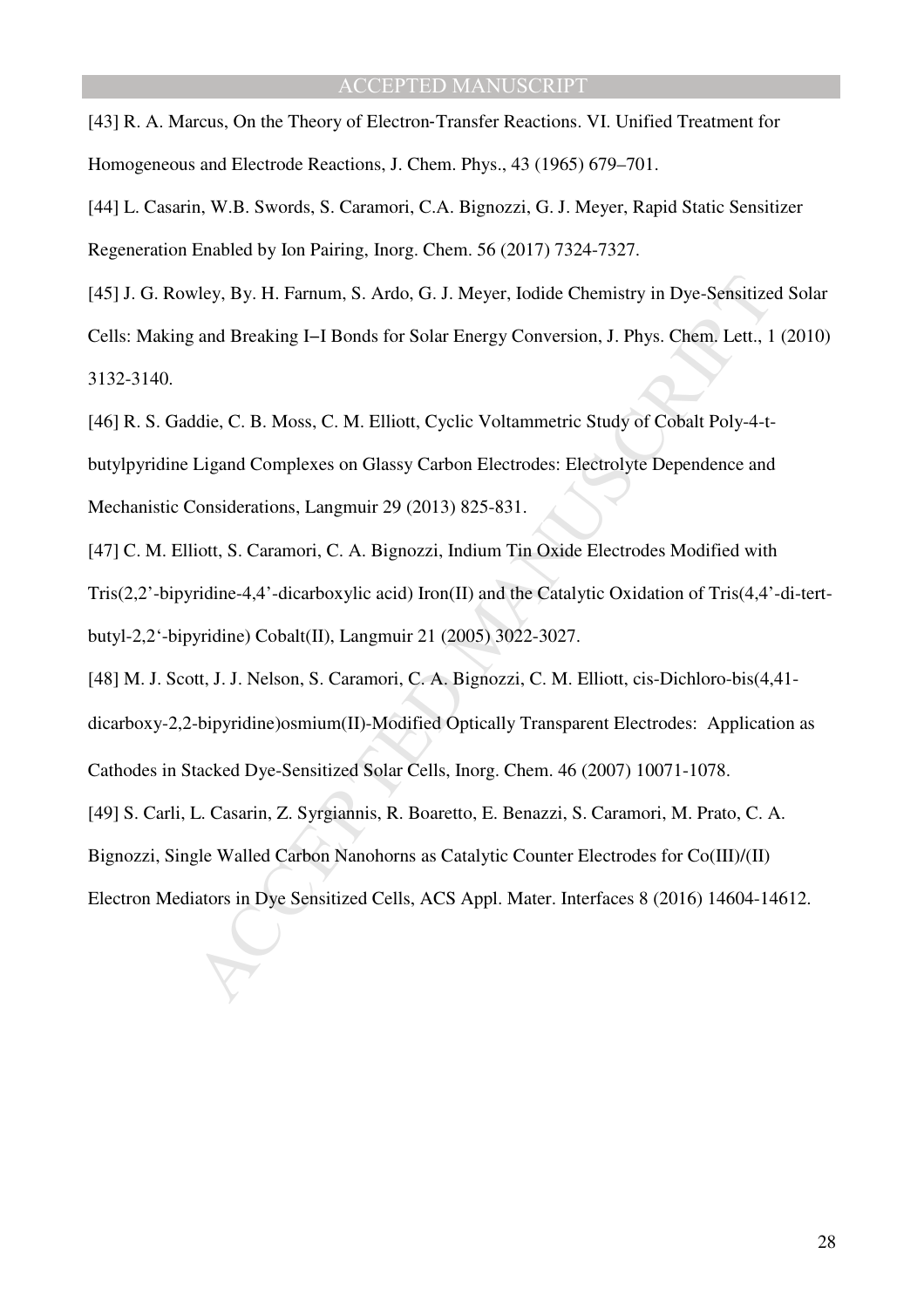**Table 1** Electronic absorption parameters (maximum absorption wavelength,  $\lambda_{\text{max}}$ , and related

molar absorption coefficient (ε) for copper(I) and copper(II) complexes dissolved in acetonitrile.

| Compound   |                                                                          | $\lambda_{\text{max}}$ /nm<br>$(10^3 \,\epsilon/M^{-1} \text{cm}^{-1})$ |  |
|------------|--------------------------------------------------------------------------|-------------------------------------------------------------------------|--|
|            |                                                                          | 451(4.2)                                                                |  |
| copper(I)  | 3                                                                        | 455(4.6)                                                                |  |
|            | 5                                                                        | 437 $(4.6)$                                                             |  |
|            |                                                                          | 452(6.2)                                                                |  |
|            | $\left[ Cu(2-mesityl-4,7-dimethyl-1,10-phenantholine)_{2} \right]^{+a}$  | 445(4.4)                                                                |  |
|            | $\overline{[Cu(2,9-dimethyl-1,10-phenanthroline)_2]}^{4}$ <sup>+ a</sup> | 455(8.0)                                                                |  |
| copper(II) | 2                                                                        | 695 (0.124)                                                             |  |
|            | 4                                                                        | 688 (0.079)                                                             |  |
|            | 6                                                                        | 691 (0.113)                                                             |  |
|            | 8                                                                        | 756 (0.096)                                                             |  |

a See references 29 and 30.

**RANUSCRIPT**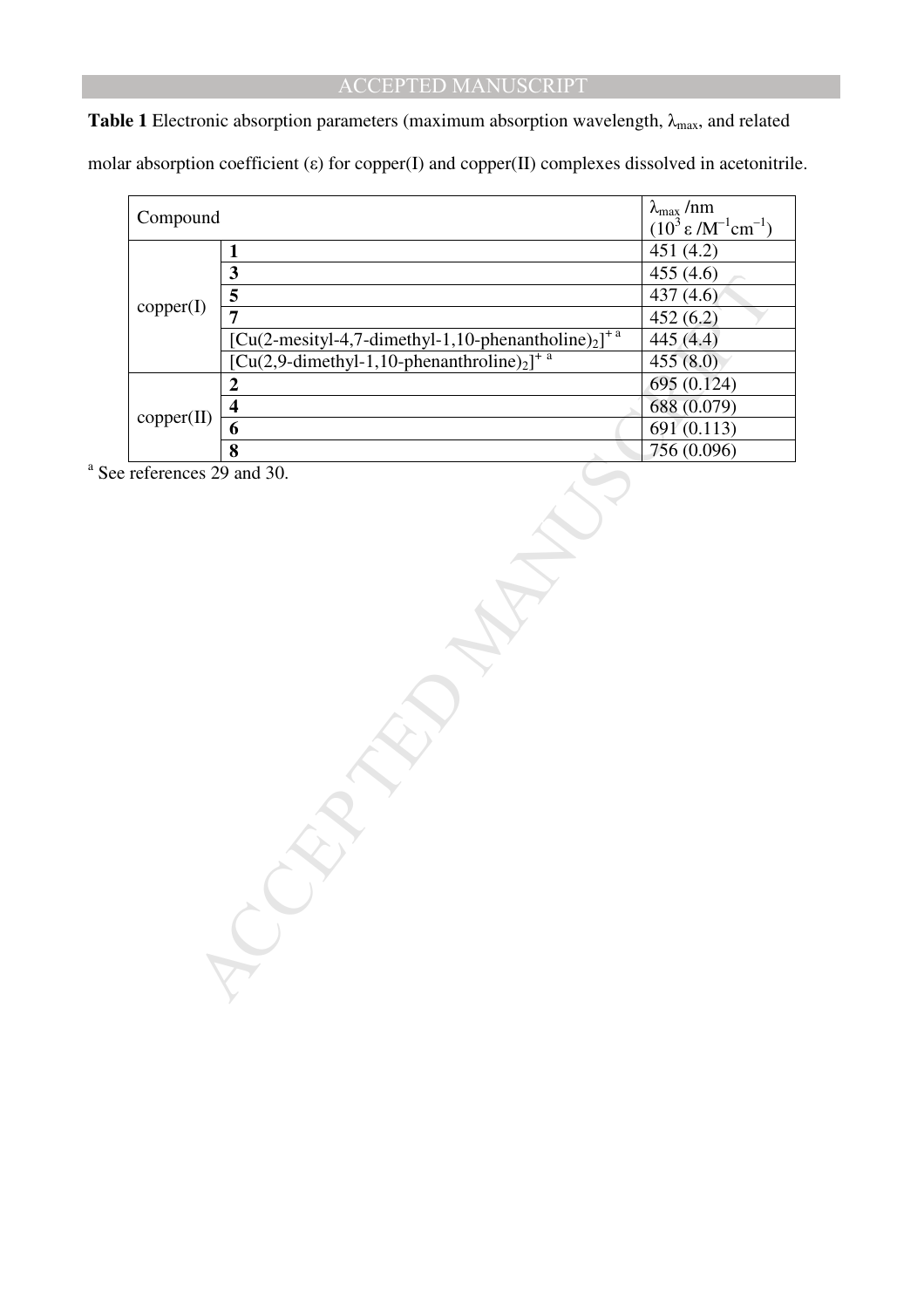**Table 2** Electrochemical parameters (half-wave potential,  $E_{1/2}$ , and rate constant,  $k_{\text{heter}}$ , at  $E_{1/2}$ ) for

complexes discussed in the text.**<sup>a</sup>**

| Compound                                                                                                                                                                   | $E_{1/2}$ vs Fc <sup>+</sup> /Fc /V | $10^3$ <sub>kheter</sub> /cm s <sup>-1 b</sup> |
|----------------------------------------------------------------------------------------------------------------------------------------------------------------------------|-------------------------------------|------------------------------------------------|
| [Cu(2-mesityl-4,7-dimethyl-                                                                                                                                                | $-0.02$                             | $7\pm1$                                        |
| 1,10-phenantholine) <sub>2</sub> ] <sup>+c</sup>                                                                                                                           |                                     |                                                |
| $\mathbf{1}$                                                                                                                                                               | 0.06                                | $9.1 \pm 0.1$                                  |
| $\frac{3}{5}$                                                                                                                                                              | 0.09                                | $11 \pm 1$                                     |
|                                                                                                                                                                            | 0.10                                | $19 + 4$                                       |
| $\overline{7}$                                                                                                                                                             | 0.11                                | 6±1                                            |
| [Cu(2,9-dimethyl-1,10-<br>phenanthroline) $2^{1+}$ <sup>c</sup>                                                                                                            | 0.30                                | $20 + 2$                                       |
| $\left[\overline{\text{Co}(\text{bpy})_3}\right]^{2+}$                                                                                                                     | $-0.06$                             | $8\pm1$                                        |
| glassy carbon electrode, $1 \cdot 10^{-3}$ M in acetonitrile with TBAPF <sub>6</sub> 0.1M.<br>at least two independent measurements. Temperature 297±2 K.<br>es 29 and 30. |                                     |                                                |
|                                                                                                                                                                            |                                     |                                                |
|                                                                                                                                                                            |                                     |                                                |
|                                                                                                                                                                            |                                     |                                                |
|                                                                                                                                                                            |                                     |                                                |
|                                                                                                                                                                            |                                     |                                                |
|                                                                                                                                                                            |                                     |                                                |
|                                                                                                                                                                            |                                     |                                                |
|                                                                                                                                                                            |                                     |                                                |
|                                                                                                                                                                            |                                     |                                                |
|                                                                                                                                                                            |                                     |                                                |
|                                                                                                                                                                            |                                     |                                                |
|                                                                                                                                                                            |                                     |                                                |
|                                                                                                                                                                            |                                     |                                                |
|                                                                                                                                                                            |                                     |                                                |
|                                                                                                                                                                            |                                     |                                                |
|                                                                                                                                                                            |                                     |                                                |
|                                                                                                                                                                            |                                     |                                                |

 $\frac{[Co(bpy)_3]^2}{[Co(bpy)_3]^2}$   $-0.06$  8±1 <br>
<sup>a</sup> Recorded on glassy carbon electrode,  $1 \cdot 10^{-3}$  M in acetonitrile with TBAPF<sub>6</sub> 0.1M.<br>
<sup>b</sup> Average of at least two independent measurements. Temperature 297±2 K.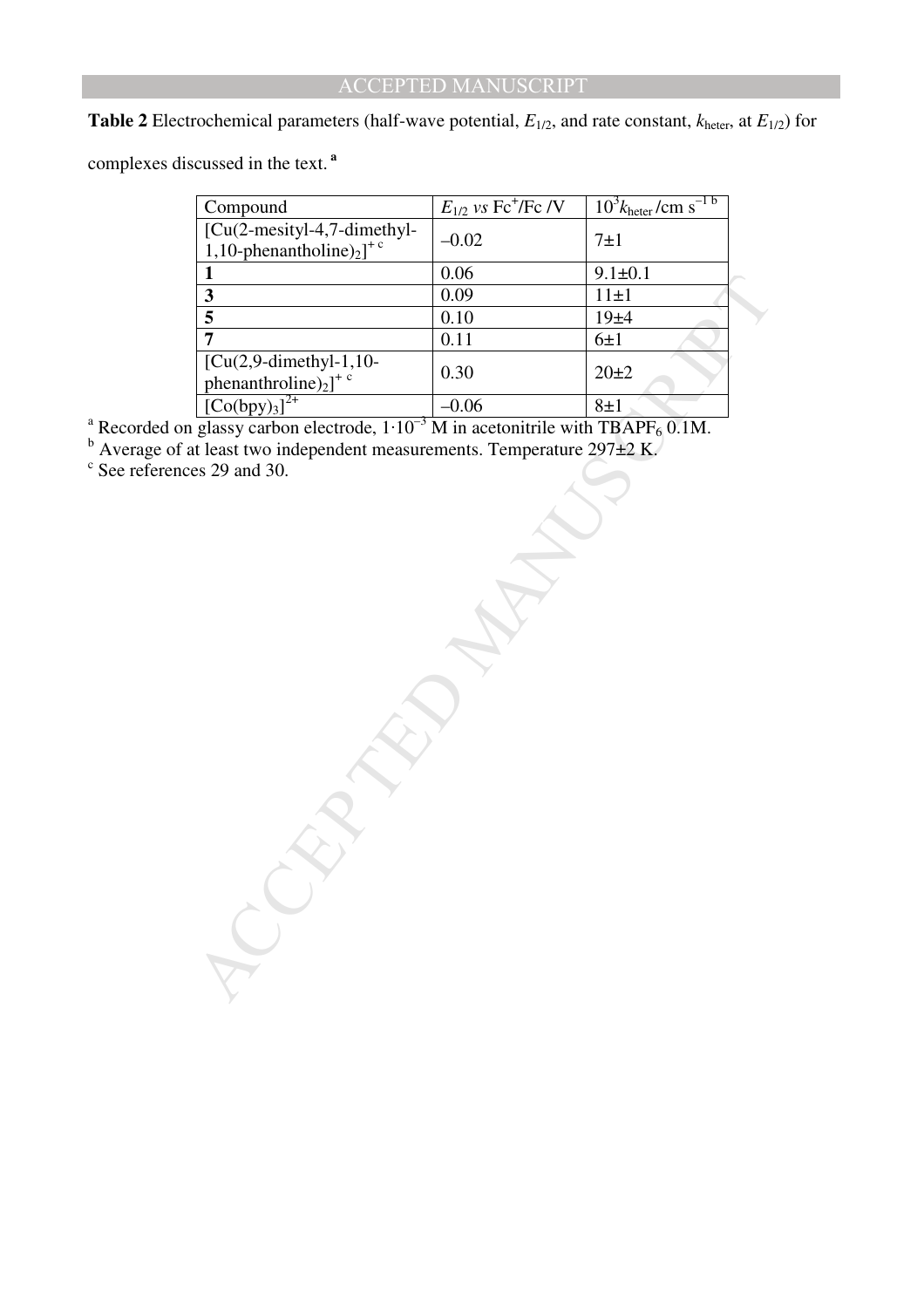| Table 3 Main parameters obtained by fitting dye recovery traces of Figure 3. |  |  |  |  |  |
|------------------------------------------------------------------------------|--|--|--|--|--|
|                                                                              |  |  |  |  |  |

|                              | $\tau_{1/2}$ /s | $k'_{\text{reg}}/s^{-1}$ | $\eta_{\text{reg}}$ |  |
|------------------------------|-----------------|--------------------------|---------------------|--|
| $\mathbf{1}$                 | $2.3E-06$       | $4.2E + 05$              | 0.96                |  |
| $\frac{3}{5}$                | $8.1E-07$       | $1.2E + 06$              | 0.99                |  |
|                              | $6.7E-07$       | $1.5E + 06$              | 0.99                |  |
| $\overline{7}$               | $1.5E-06$       | $6.5E + 05$              | $0.97\,$            |  |
| $\frac{[Co(bpy)_3]^{2+}}{I}$ | 2.5E-06         | $2.8E + 0.5$             | 0.96                |  |
|                              | 4.4E-06         | $2.1E + 05$              | 0.92                |  |
|                              |                 |                          |                     |  |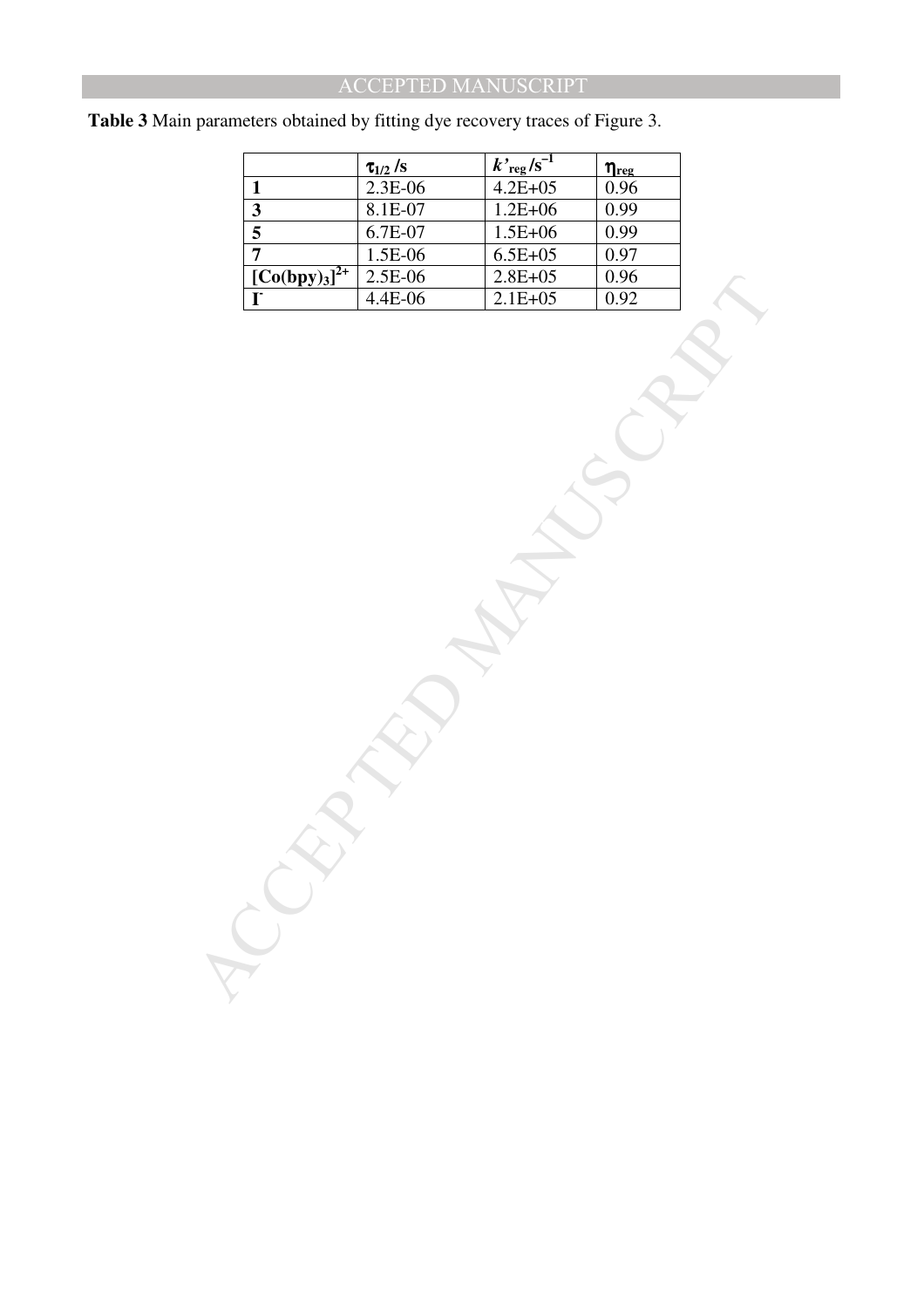**Table 4** Photoelectrochemical parameters for **G3**- and **G4**- (in parenthesis) sensitized solar cells filled with Cu-based electrolytes (area= $0.14 \text{ cm}^2$ ). For sake of comparison control cells filled with [Co(bpy)<sub>3</sub>]<sup>2+/3+</sup>-El and  $\Gamma/I_3$ <sup>--</sup>El at comparable concentrations are also reported. Irradiation =100 mW cm<sup>-2</sup> simulated AM 1.5G.

| Electrolyte                                                                     | $PCE \%$ <sup>a</sup> | $\overline{FF^b}$ | $V_{oc}$ /V | $j_{sc}$ /mA $cm^{-}$ |  |  |  |
|---------------------------------------------------------------------------------|-----------------------|-------------------|-------------|-----------------------|--|--|--|
| $1/2$ -El                                                                       | 5.6(5.3)              | 0.59(0.54)        | 0.83(0.84)  | 11.4(11.7)            |  |  |  |
| $3/4$ -El                                                                       | 6.0(6.0)              | 0.62(0.62)        | 0.87(0.87)  | 11.1(11.1)            |  |  |  |
| $5/6$ -El $\,$                                                                  | 4.9(4.8)              | 0.69(0.58)        | 0.88(0.81)  | 8.0(10.2)             |  |  |  |
| $7/8$ -El $\,$                                                                  | 5.7(4.9)              | 0.66(0.63)        | 0.86(0.78)  | 10.1(10.1)            |  |  |  |
| $[Co(bpy)_{3}]^{2+/3+}$ -El                                                     | 4.7                   | 0.68              | 0.79        | 8.8                   |  |  |  |
| $\overline{I^7/I_3^{\phantom{1}-}$ El                                           | $\overline{5.2}$      | 0.59              | 0.71        | 12.6                  |  |  |  |
|                                                                                 |                       |                   |             |                       |  |  |  |
| <sup>a</sup> photon-to-current conversion efficiency. <sup>b</sup> Fill factor. |                       |                   |             |                       |  |  |  |
|                                                                                 |                       |                   |             |                       |  |  |  |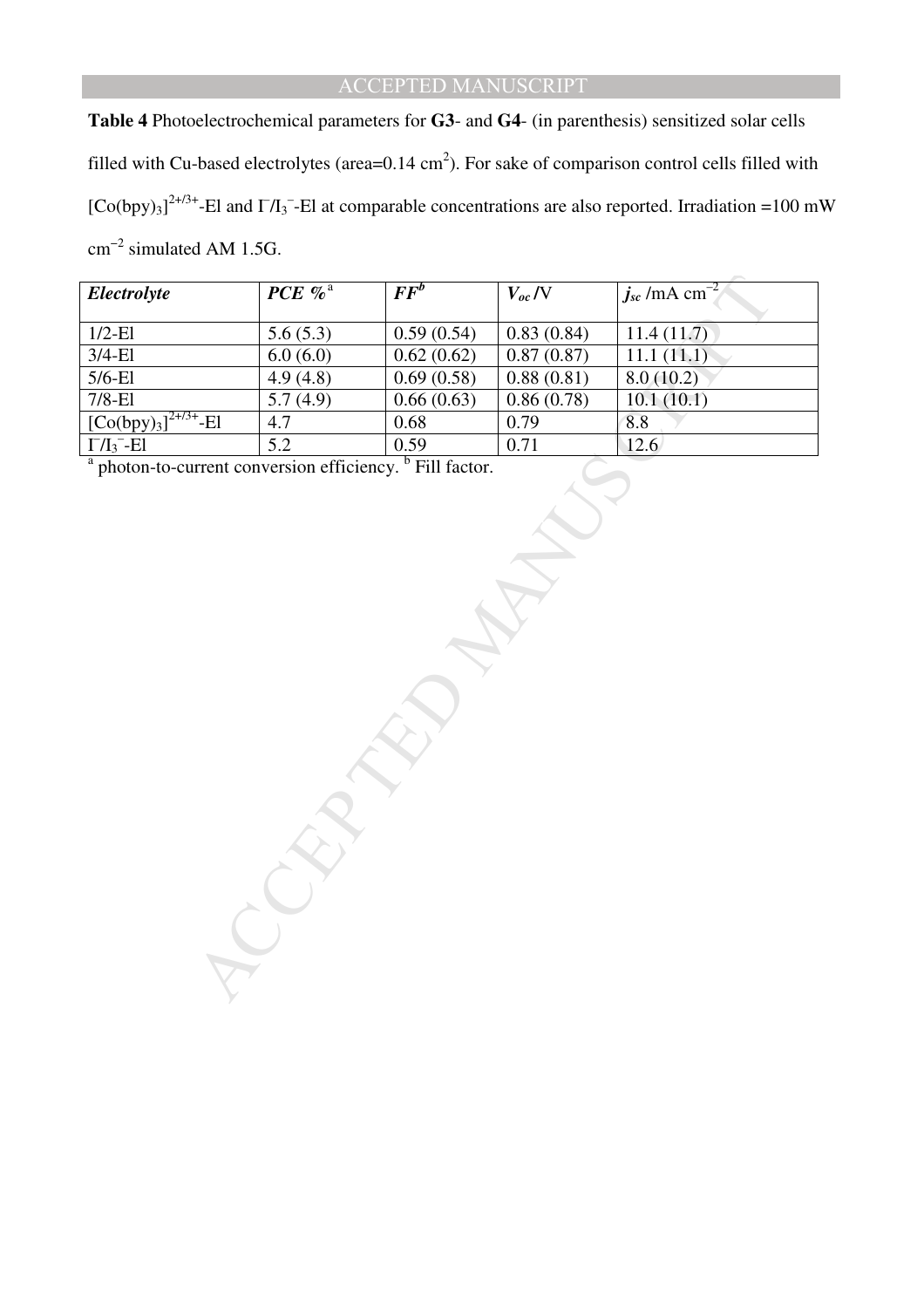

Manuscript ( $\frac{M_0}{M_0}$  ( $\frac{M_0}{M_0}$  ( $\frac{M_0}{M_0}$  ( $\frac{M_0}{M_0}$  ( $\frac{M_0}{M_0}$  ( $\frac{M_0}{M_0}$  ( $\frac{M_0}{M_0}$  ( $\frac{M_0}{M_0}$  ( $\frac{M_0}{M_0}$  ( $\frac{M_0}{M_0}$  ( $\frac{M_0}{M_0}$  ( $\frac{M_0}{M_0}$  ( $\frac{M_0}{M_0}$  is the operatio Figure 1. Qualitative energetic scheme of a DSSC employing sensitizers and redox mediators studied in this paper. Vb and cb stands for valence and conduction band of  $TiO<sub>2</sub>$ , respectively; Fn represent the quasi-Fermi level of electrons in  $TiO_2$ ;  $V_{oc}$  is the open circuit potential under irradiation. Green arrows depict the operative pathway, including photoexcitation of the sensitizer (1), electron injection into cb of  $TiO<sub>2</sub>$  (2), dye regeneration (3), mediator regeneration at cathode (4). Red arrows represent undesired charge recombination processes by oxidized form of the redox couple in solution (5) and of the chemisorbed dye (6).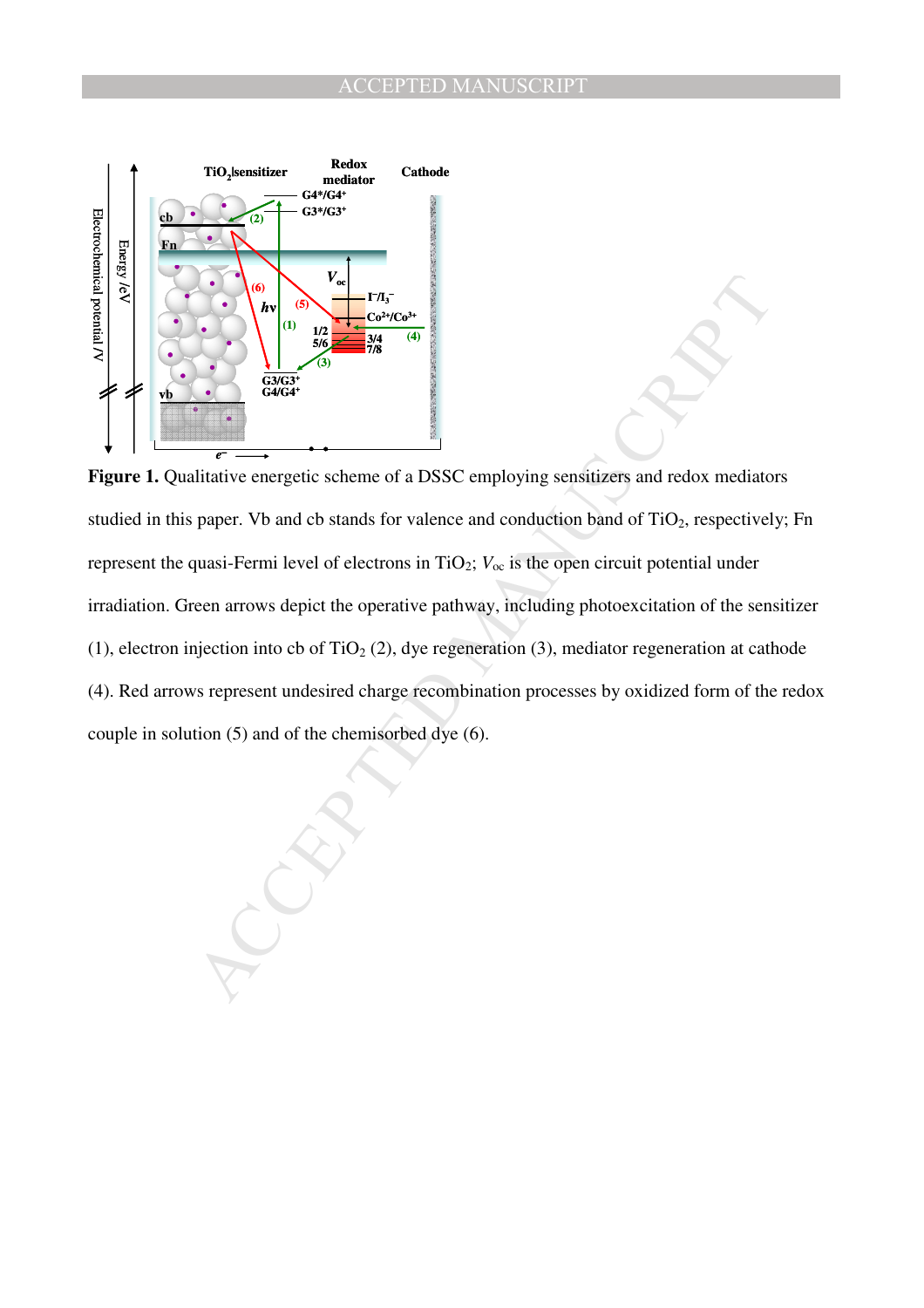

**Figure 2** Cyclovoltammograms (0.2 V  $s^{-1}$ , glassy carbon electrode) of the cuprous (odd numbers) and cupric (even numbers) form of the four redox couples. Working medium: acetonitrile with [TBA]PF <sup>6</sup> 0.1M. Pattern of compound **2** was obtained after addition of a small excess of ascorbic acid.

And All the star of compound 2 was obtained after addition of a small excess of ascort MA. Pattern of compound 2 was obtained after addition of a small excess of ascort MA. Pattern of compound 2 was obtained after additio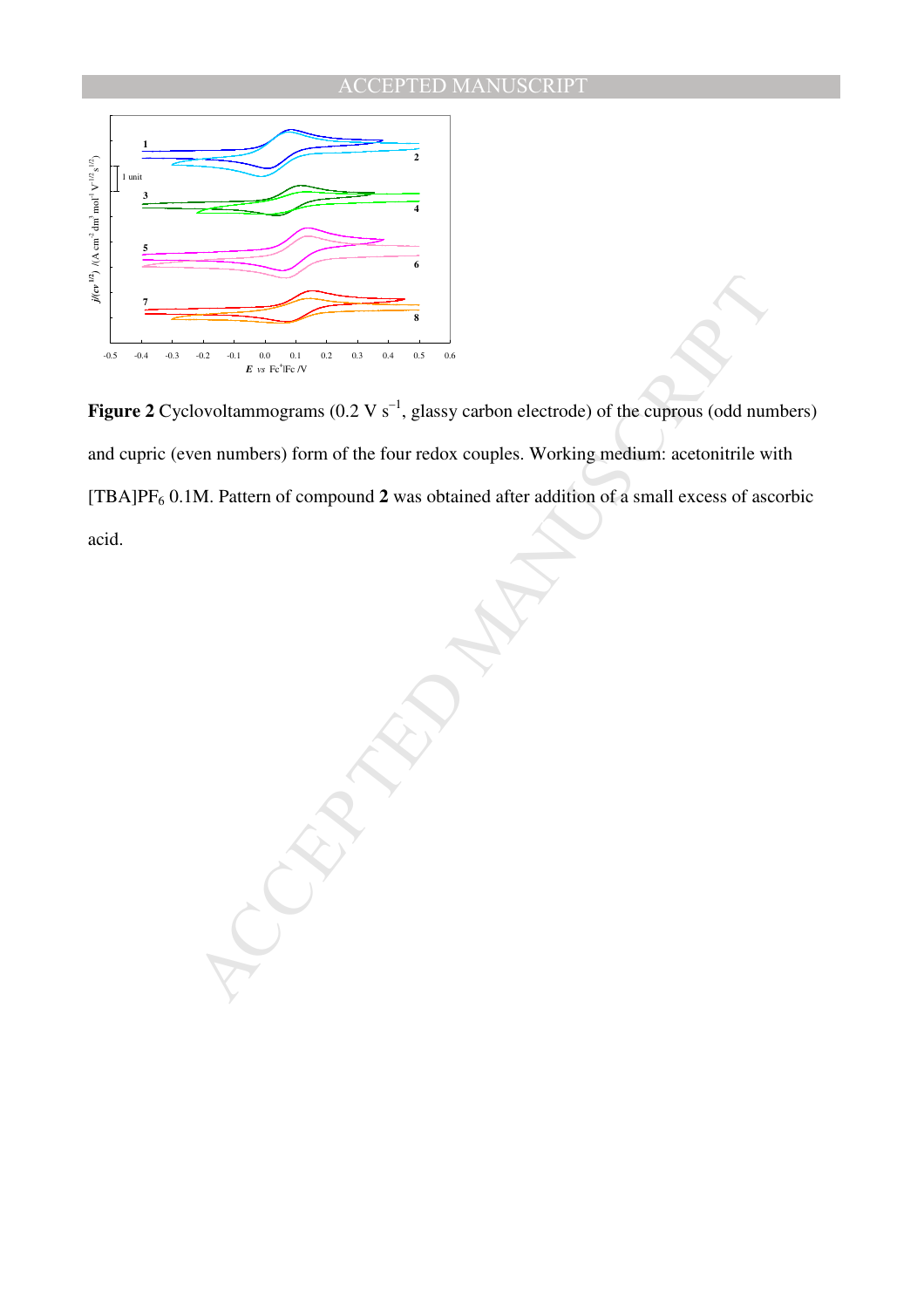

**Figure 3** Dye recovery traces at 770 nm of **G3** chemisorbed on transparent TiO 2 substrate.

Frequency traces at 770 nm of G3 chemisorbed on transparent TiO<sub>2</sub> substrate.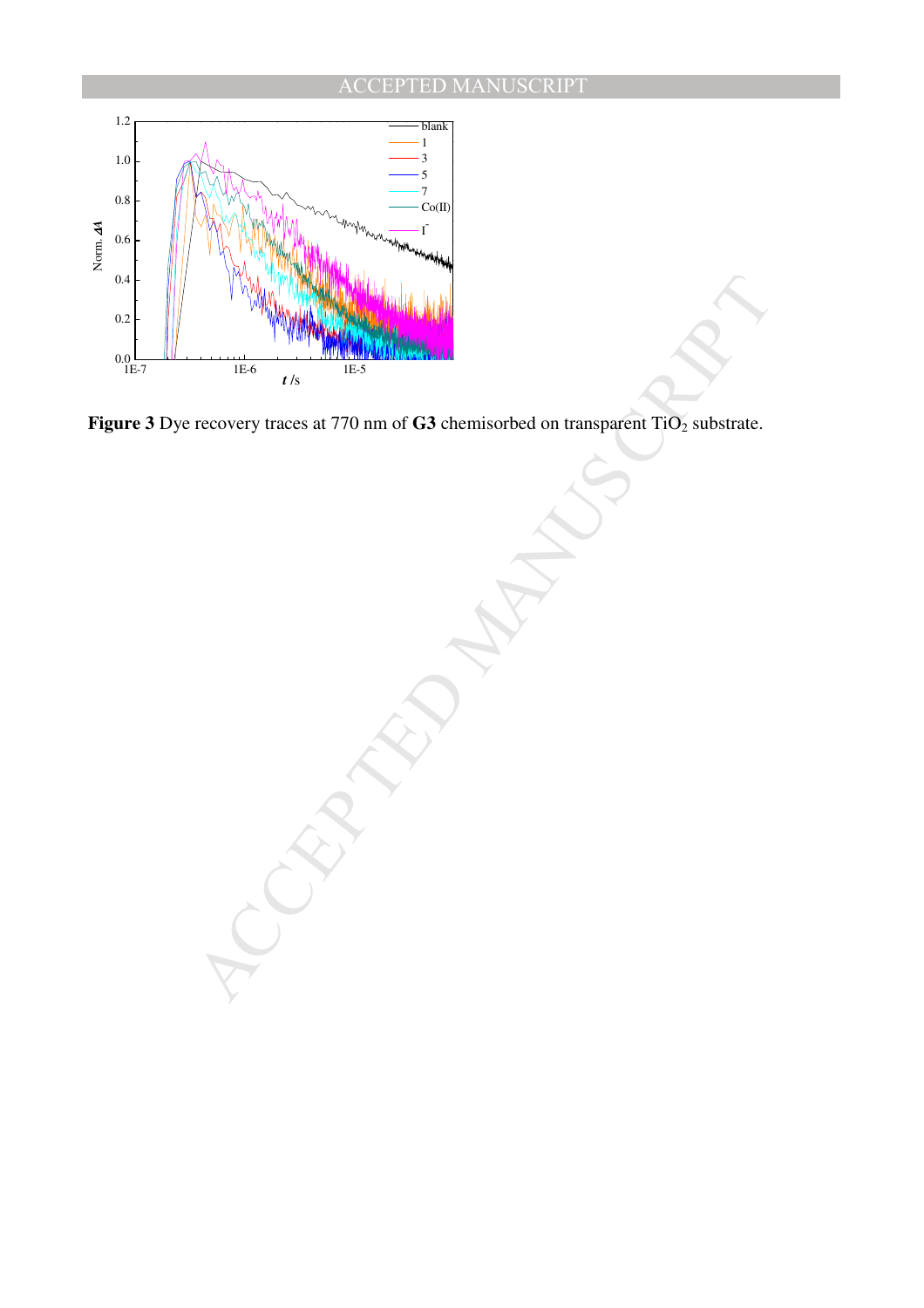

**Figure 4** Left: *jE* curves for **G3**-sensitized DSSCs. Right: imaginary impedance plots recorded at

*V*oc in dark.

 $\frac{1}{2^2}$ <br>  $\frac{1}{2^2}$ <br>  $\frac{1}{2^2}$ <br>  $\frac{1}{2^2}$ <br>  $\frac{1}{2^2}$ <br>  $\frac{1}{2^2}$ <br>  $\frac{1}{2^2}$ <br>  $\frac{1}{2^2}$ <br>  $\frac{1}{2^2}$ <br>  $\frac{1}{2^2}$ <br>  $\frac{1}{2^2}$ <br>  $\frac{1}{2^2}$ <br>  $\frac{1}{2^2}$ <br>  $\frac{1}{2^2}$ <br>  $\frac{1}{2^2}$ <br>  $\frac{1}{2^2}$ <br>  $\frac{1}{2^2}$ <br>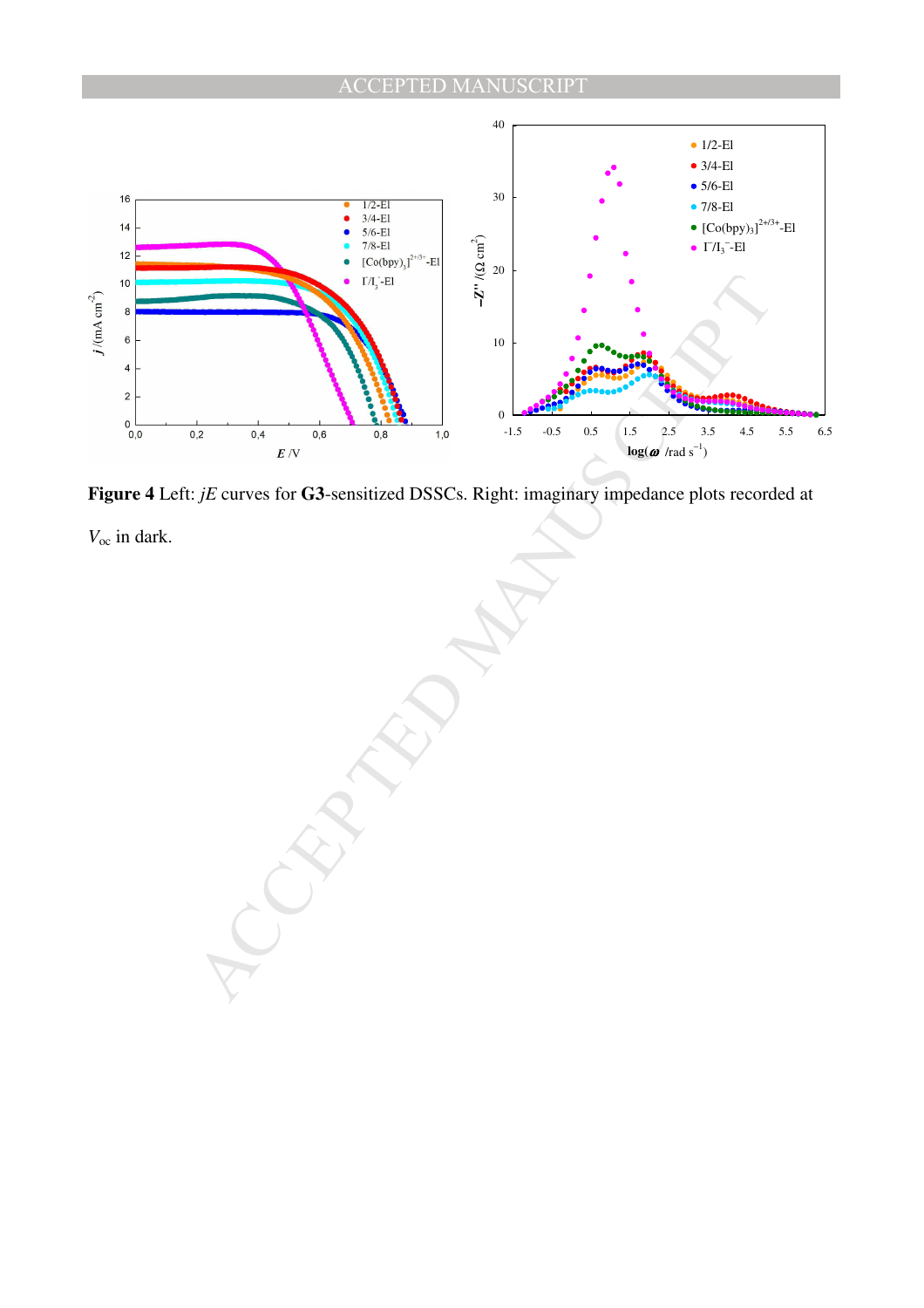

**Figure 5** Imaginary impedance plots  $(E_{bias} = 0 \text{ V})$  for symmetrical PtlelectrolytelPt cells.

Eq. (a)  $\frac{100}{1.5}$  = 43.5 = 43.5 = 43.5 = 54.5 = 54.5 = 6.5 = 6.5 = 6.6 = 6.0 × 6.7 = 6.7 = 6.7 = 6.7 = 6.7 = 6.7 = 6.7 = 6.7 = 6.7 = 6.7 = 6.7 = 6.7 = 6.7 = 6.7 = 6.7 = 6.7 = 6.7 = 6.7 = 6.7 = 6.7 = 6.7 = 6.7 = 6.7 =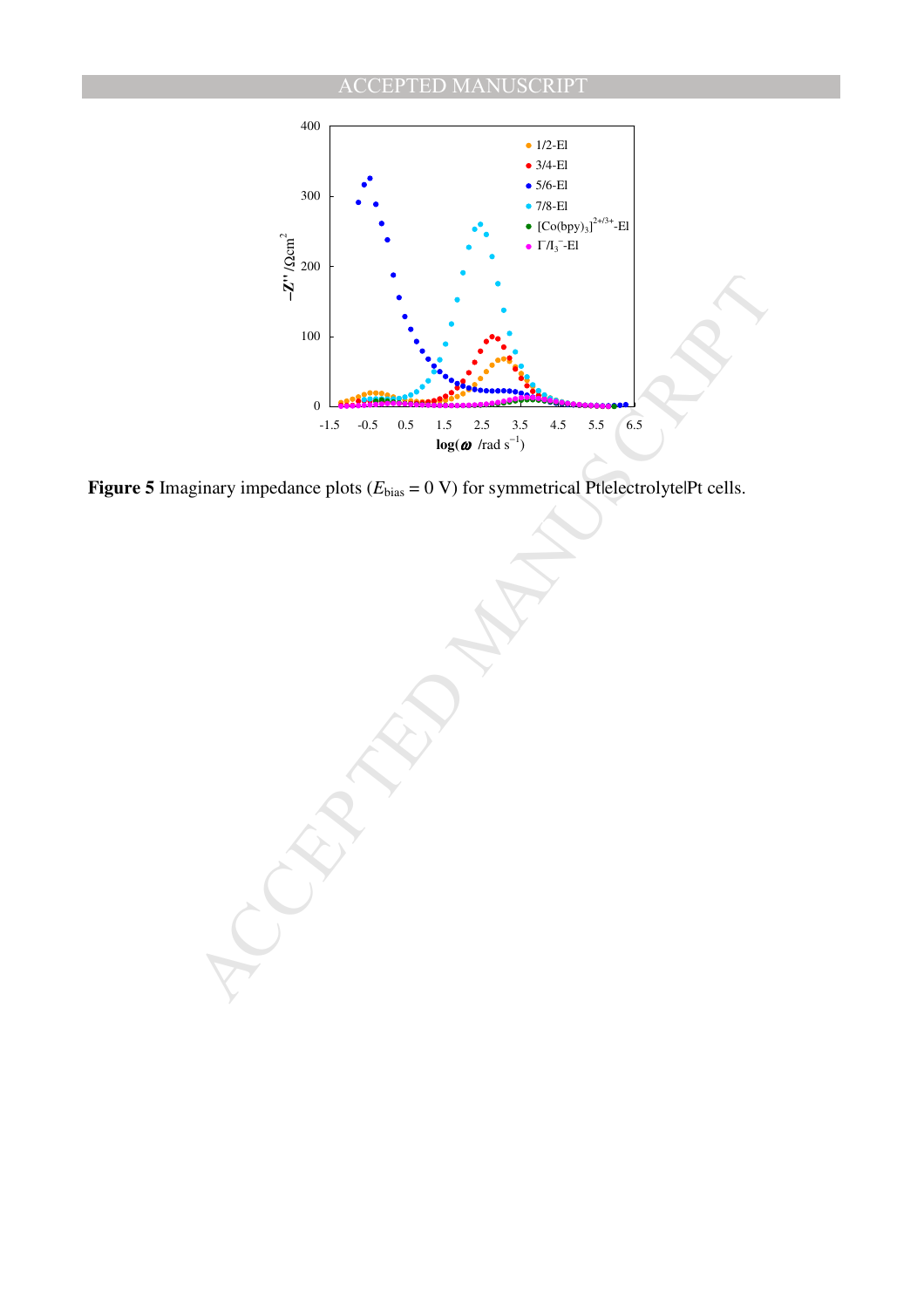

**Chart 1** Molecular structure of the copper complexes employed as redox mediators, **1** - **8**, and of the metal-free dyes employed for sensitization of TiO 2 photoanode of DSSCs, **G3** and **G4**.